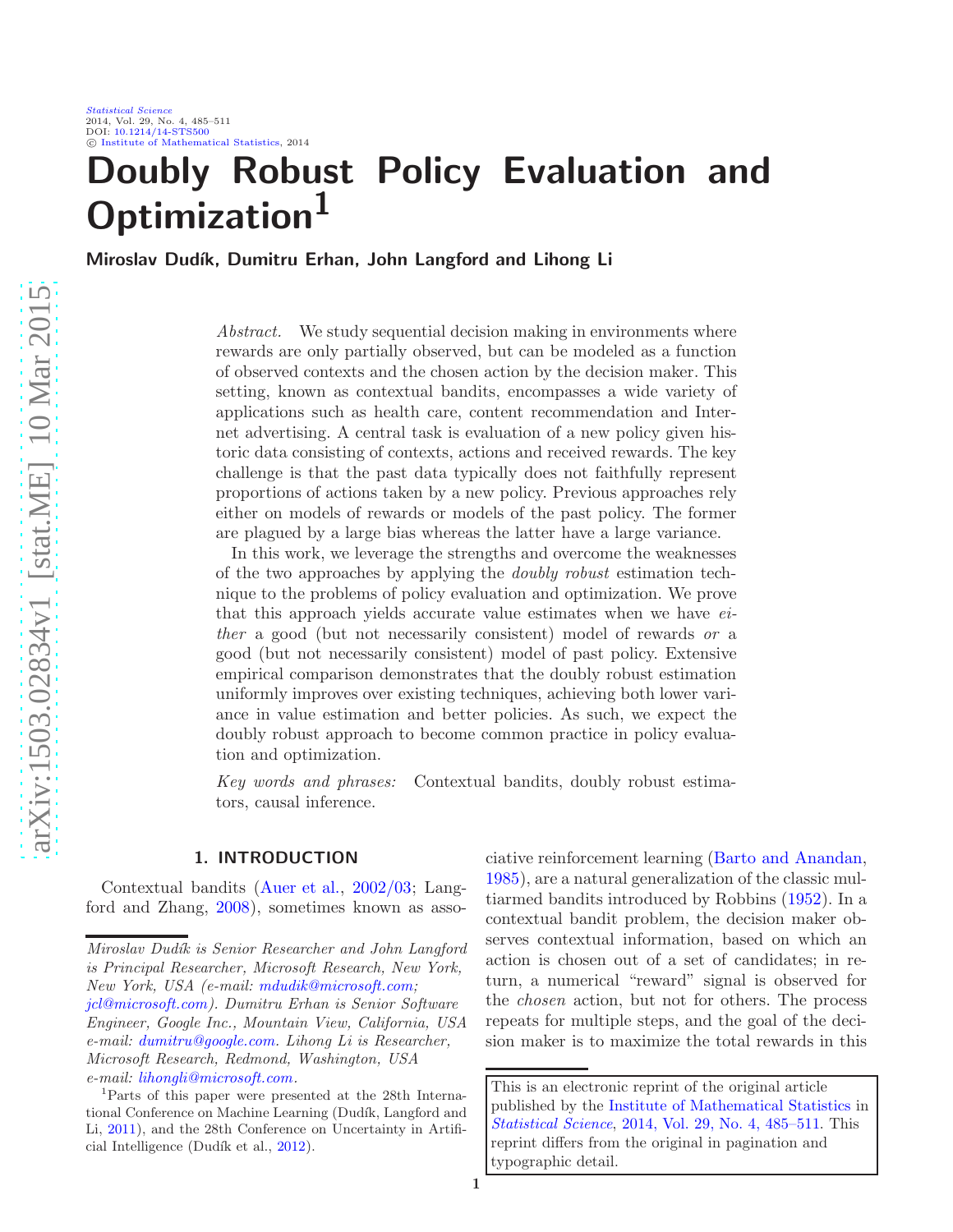process. Usually, contexts observed by the decision maker provide useful information to infer the expected reward of each action, thus allowing greater rewards to be accumulated, compared to standard multi-armed bandits, which take no account of the context.

Many problems in practice can be modeled by contextual bandits. For example, in one type of Internet advertising, the decision maker (such as a website) dynamically selects which ad to display to a user who visits the page, and receives a payment from the advertiser if the user clicks on the ad (e.g., [Chapelle and Li](#page-26-5), [2012](#page-26-5)). In this case, the context can be the user's geographical information, the action is the displayed ad and the reward is the payment. Importantly, we find only whether a user clicked on the presented ad, but receive no information about the ads that were not presented.

Another example is content recommendation on Web portals [\(Agarwal et al.](#page-25-0), [2013\)](#page-25-0). Here, the decision maker (the web portal) selects, for each user visit, what content (e.g., news, images, videos and music) to display on the page. A natural objective is to "personalize" the recommendations, so that the number of clicks is maximized [\(Li et al.,](#page-26-6) [2010](#page-26-6)). In this case, the context is the user's interests in different topics, either self-reported by the user or inferred from the user browsing history; the action is the recommended item; the reward can be defined as 1 if the user clicks on an item, and 0 otherwise.

Similarly, in health care, we only find out the clinical outcome (the reward) of a patient who received a treatment (action), but not the outcomes for alternative treatments. In general, the treatment strategy may depend on the context of the patient such as her health level and treatment history. Therefore, contextual bandits can also be a natural model to describe personalized treatments.

The behavior of a decision maker in contextual bandits can be described as a policy, to be defined precisely in the next sections. Roughly speaking, a policy is a function that maps the decision maker's past observations and the contextual information to a distribution over the actions. This paper considers the offline version of contextual bandits: we assume access to historical data, but no ability to gather new data [\(Langford, Strehl and Wortman](#page-26-7), [2008;](#page-26-7) [Strehl et al.,](#page-27-1) [2011](#page-27-1)). There are two related tasks that arise in this setting: policy evaluation and policy optimization. The goal of policy evaluation is to estimate the expected total reward of a given policy. The goal of policy optimization is to obtain a policy that (approximately) maximizes expected total rewards. The focus of this paper is on policy evaluation, but as we will see in the experiments, the ideas can also be applied to policy optimization. The offline version of contextual bandits is important in practice. For instance, it allows a website to estimate, from historical log data, how much gain in revenue can be achieved by changing the adselection policy to a new one [\(Bottou et al.](#page-26-8), [2013\)](#page-26-8). Therefore, the website does not have to experiment on real users to test a new policy, which can be very expensive and time-consuming. Finally, we note that this problem is a special case of off-policy reinforcement learning [\(Precup, Sutton and Singh,](#page-27-2) [2000](#page-27-2)).

Two kinds of approaches address offline policy evaluation. The first, called the *direct method* (DM), estimates the reward function from given data and uses this estimate in place of actual reward to evaluate the policy value on a set of contexts. The second kind, called inverse propensity score (IPS) [\(Horvitz and Thompson,](#page-26-9) [1952](#page-26-9)), uses importance weighting to correct for the incorrect proportions of actions in the historic data. The first approach requires an accurate model of rewards, whereas the second approach requires an accurate model of the past policy. In general, it might be difficult to accurately model rewards, so the first assumption can be too restrictive. On the other hand, in many applications, such as advertising, Web search and content recommendation, the decision maker has substantial, and possibly perfect, knowledge of the past policy, so the second approach can be applied. However, it often suffers from large variance, especially when the past policy differs significantly from the policy being evaluated.

In this paper, we propose to use the technique of doubly robust (DR) estimation to overcome problems with the two existing approaches. Doubly robust (or doubly protected) estimation (Cas-sel, Särndal and Wretman, [1976](#page-26-10); Robins, Rotnitzky and Zhao, [1994;](#page-27-3) [Robins and Rotnitzky,](#page-27-4) [1995](#page-27-4); [Lunceford and Davidian](#page-26-11), [2004](#page-26-11); [Kang and Schafer](#page-26-12), [2007\)](#page-26-12) is a statistical approach for estimation from incomplete data with an important property: if either one of the two estimators (i.e., DM or IPS) is correct, then the estimation is unbiased. This method thus increases the chances of drawing reliable inference.

We apply the doubly robust technique to policy evaluation and optimization in a contextual bandit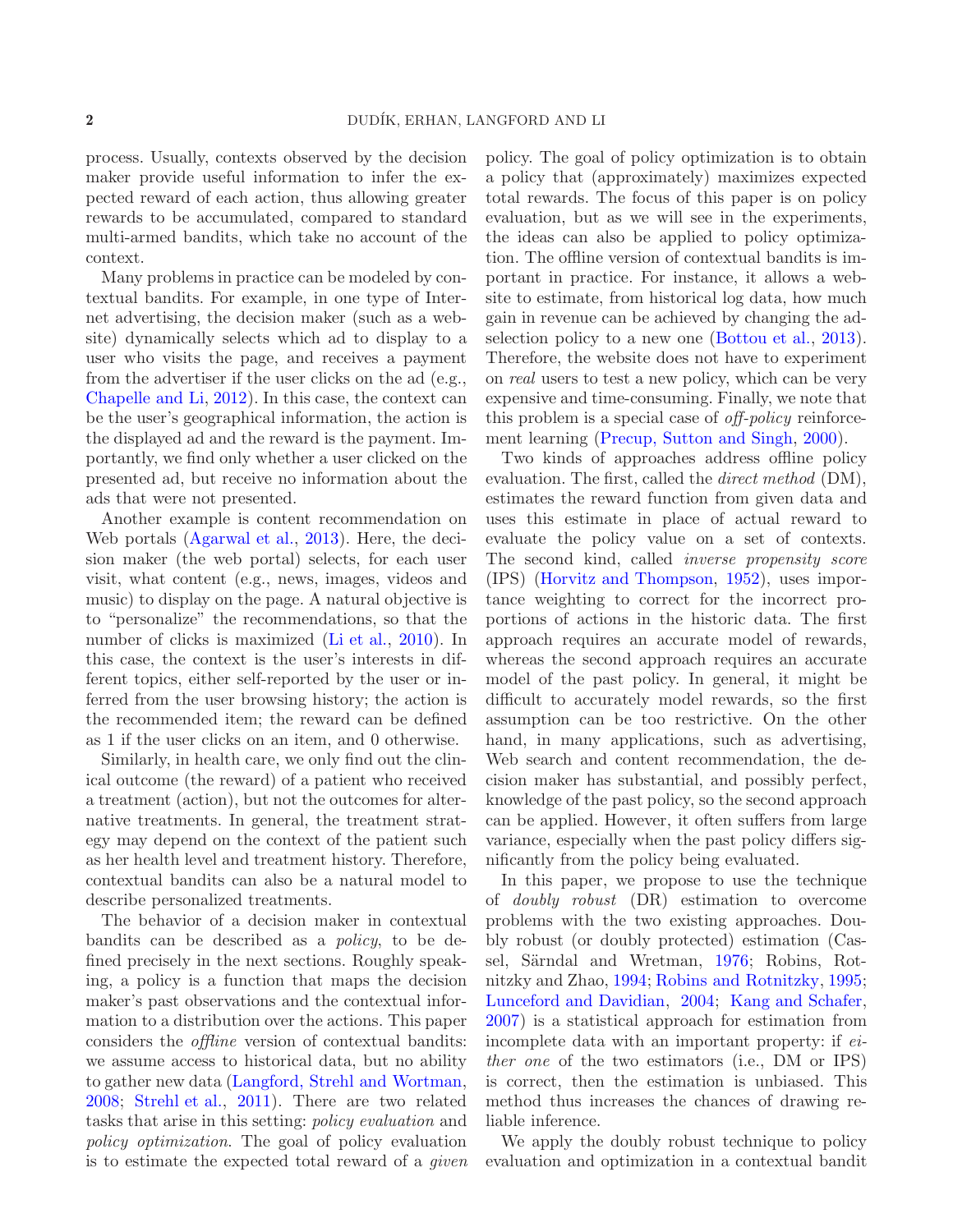setting. The most straightforward policies to consider are *stationary* policies, whose actions depend on the current, observed context alone. Nonstationary policies, on the other hand, map the current context and a history of past rounds to an action. They are of critical interest because online learning algorithms (also known as adaptive allocation rules), by definition, produce nonstationary policies. We address both stationary and nonstationary policies in this paper.

In Section [2,](#page-2-0) we describe previous work and connect our setting to the related area of dynamic treatment regimes.

In Section [3,](#page-3-0) we study stationary policy evaluation, analyzing the bias and variance of our core technique. Unlike previous theoretical analyses, we do not assume that either the reward model or the past policy model are correct. Instead, we show how the deviations of the two models from the truth impact bias and variance of the doubly robust estimator. To our knowledge, this style of analysis is novel and may provide insights into doubly robust estimation beyond the specific setting studied here. In Section [4,](#page-8-0) we apply this method to both policy evaluation and optimization, finding that this approach can substantially sharpen existing techniques.

In Section [5,](#page-13-0) we consider nonstationary policy evaluation. The main approach here is to use the historic data to obtain a sample of the run of an evaluated nonstationary policy via rejection sampling [\(Li et al.](#page-26-13), [2011](#page-26-13)). We combine the doubly robust technique with an improved form of rejection sampling that makes better use of data at the cost of small, controllable bias. Experiments in Section [6](#page-17-0) suggest the combination is able to extract more information from data than existing approaches.

## 2. PRIOR WORK

#### <span id="page-2-0"></span>2.1 Doubly Robust Estimation

Doubly robust estimation is widely used in statistical inference (see, e.g., [Kang and Schafer,](#page-26-12) [2007](#page-26-12), and the references therein). More recently, it has been used in Internet advertising to estimate the effects of new features for online advertisers (Lambert and Pregibon, [2007](#page-26-14); [Chan et al.](#page-26-15), [2010\)](#page-26-15). Most of previous analysis of doubly robust estimation is focused on asymptotic behavior or relies on various modeling assumptions (e.g., [Robins, Rotnitzky and Zhao](#page-27-3), [1994;](#page-27-3) [Lunceford and Davidian,](#page-26-11) [2004](#page-26-11); Kang and Schafer, [2007](#page-26-12)). Our analysis is nonasymptotic and makes no such assumptions.

Several papers in machine learning have used ideas related to the basic technique discussed here, although not with the same language. For benign bandits, Hazan and Kale [\(2009](#page-26-16)) construct algorithms which use reward estimators to improve regret bounds when the variance of actual rewards is small. Similarly, the Offset Tree algorithm [\(Beygelzimer and Langford,](#page-26-17) [2009](#page-26-17)) can be thought of as using a crude reward estimate for the "offset." The algorithms and estimators described here are substantially more sophisticated.

Our nonstationary policy evaluation builds on the rejection sampling approach, which has been previously shown to be effective [\(Li et al.,](#page-26-13) [2011](#page-26-13)). Relative to this earlier work, our nonstationary results take advantage of the doubly robust technique and a carefully introduced bias/variance tradeoff to obtain an empirical order-of-magnitude improvement in evaluation quality.

## 2.2 Dynamic Treatment Regimes

Contextual bandit problems are closely related to dynamic treatment regime (DTR) estimation/optimization in medical research. A DTR is a set of (possibly randomized) rules that specify what treatment to choose, given current characteristics (including past treatment history and outcomes) of a patient. In the terminology of the present paper, the patient's current characteristics are contextual information, a treatment is an action, and a DTR is a policy. Similar to contextual bandits, the quantity of interest in DTR can be expressed by a numeric reward signal related to the clinical outcome of a treatment. We comment on similarities and differences between DTR and contextual bandits in more detail in later sections of the paper, where we define our setting more formally. Here, we make a few higher-level remarks.

Due to ethical concerns, research in DTR is often performed with observational data rather than on patients. This corresponds to the offline version of contextual bandits, which only has access to past data but no ability to gather new data. Causal inference techniques have been studied to estimate the mean response of a given DTR (e.g., [Robins](#page-27-5), [1986](#page-27-5); [Murphy, van der Laan and Robins](#page-27-6), [2001\)](#page-27-6), and to optimize DTR (e.g., [Murphy,](#page-27-7) [2003](#page-27-7); [Orellana, Rotnitzky and Robins,](#page-27-8) [2010](#page-27-8)). These two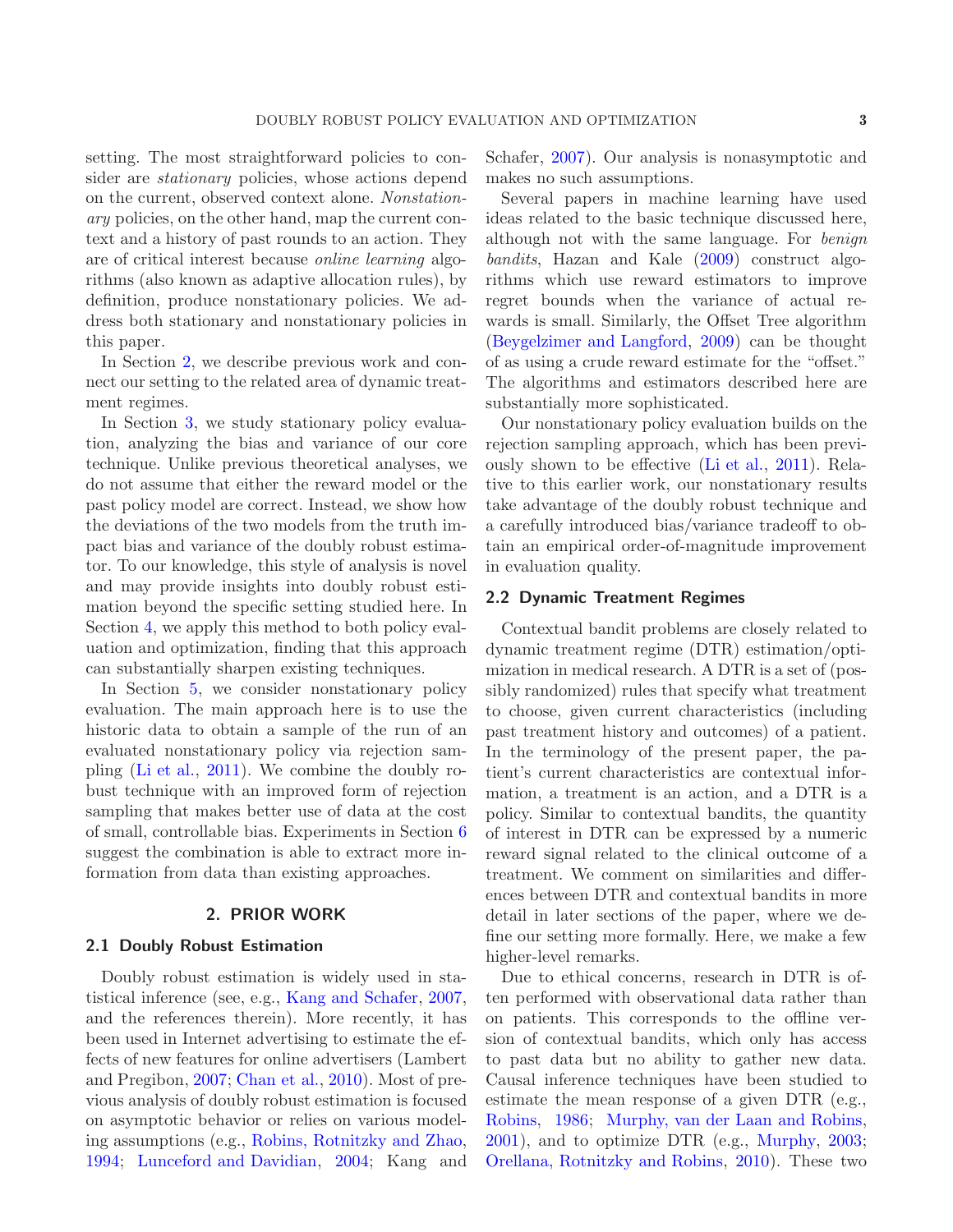problems correspond to evaluation and optimization of policies in the present paper.

In DTR, however, a treatment typically exhibits a long-term effect on a patient's future "state," while in contextual bandits the contexts are drawn IID with no dependence on actions taken previously. Such a difference turns out to enable statistically more efficient estimators, which will be explained in greater detail in Section [5.2.](#page-14-0)

Despite these differences, as we will see later, contextual bandits and DTR share many similarities, and in some cases are almost identical. For example, analogous to the results introduced in this paper, doubly robust estimators have been applied to DTR estimation (Murphy, van der Laan and Robins, [2001\)](#page-27-6), and also used as a subroutine for optimization in a family of parameterized policies [\(Zhang et al.](#page-27-9), [2012\)](#page-27-9). The connection suggests a broader applicability of DTR techniques beyond the medical domain, for instance, to the Internet-motivated problems studied in this paper.

## <span id="page-3-1"></span><span id="page-3-0"></span>3. EVALUATION OF STATIONARY POLICIES

## 3.1 Problem Definition

We are interested in the *contextual bandit* setting where on each round:

- 1. A vector of covariates (or a *context*)  $x \in \mathcal{X}$  is revealed.
- 2. An action (or  $arm$ ) a is chosen from a given set A.
- 3. A reward  $r \in [0, 1]$  for the action a is revealed, but the rewards of other actions are not. The reward may depend stochastically on  $x$  and  $a$ .

We assume that contexts are chosen IID from an unknown distribution  $D(x)$ , the actions are chosen from a finite (and typically not too large) action set A, and the distribution over rewards  $D(r|a, x)$  does not change over time (but is unknown).

The input data consists of a finite stream of triples  $(x_k, a_k, r_k)$  indexed by  $k = 1, 2, \ldots, n$ . We assume that the actions  $a_k$  are generated by some past (possibly nonstationary) policy, which we refer to as the exploration policy. The exploration history up to round  $k$  is denoted

$$
z_k=(x_1,a_1,r_1,\ldots,x_k,a_k,r_k).
$$

Histories are viewed as samples from a probability measure  $\mu$ . Our assumptions about data generation

then translate into the assumption about factoring of  $\mu$  as

$$
\mu(x_k, a_k, r_k | z_{k-1})
$$
  
=  $D(x_k)\mu(a_k|x_k, z_{k-1})D(r_k|x_k, a_k),$ 

for any  $k$ . Note that apart from the unknown distribution D, the only degree of freedom above is  $\mu(a_k|x_k, z_{k-1})$ , that is, the unknown exploration policy.

When  $z_{k-1}$  is clear from the context, we use a shorthand  $\mu_k$  for the conditional distribution over the kth triple

$$
\mu_k(x, a, r) = \mu(x_k = x, a_k = a, r_k = r | z_{k-1}).
$$

We also write  $\mathbf{P}_{k}^{\mu}$  $\frac{\mu}{k}$  and  $\mathbf{E}_k^{\mu}$  $\frac{\mu}{k}$  for  $\mathbf{P}_{\mu}[\cdot | z_{k-1}]$  and  ${\bf E}_\mu[\, \cdot \,|z_{k-1}].$ 

Given input data  $z_n$ , we study the *stationary pol*icy evaluation problem. A stationary randomized policy  $\nu$  is described by a conditional distribution  $\nu(a|x)$  of choosing an action on each context. The goal is to use the history  $z_n$  to estimate the *value* of  $\nu$ , namely, the expected reward obtained by following  $\nu$ :

$$
V(\nu) = \mathbf{E}_{x \sim D} \mathbf{E}_{a \sim \nu(\cdot|x)} \mathbf{E}_{r \sim D(\cdot|x,a)}[r].
$$

In content recommendation on Web portals, for example,  $V(\nu)$  measures the average click probability per user visit, one of the major metrics with critical business importance.

In order to have unbiased policy evaluation, we make a standard assumption that if  $\nu(a|x) > 0$  then  $\mu_k(a|x) > 0$  for all k (and all possible histories  $z_{k-1}$ ). This clearly holds for instance if  $\mu_k(a|x) > 0$  for all a. Since  $\nu$  is fixed in our paper, we will write V for  $V(\nu)$ . To simplify notation, we extend the conditional distribution  $\nu$  to a distribution over triples  $(x, a, r)$ 

$$
\nu(x, a, r) = D(x)\nu(a|x)D(r|a, x)
$$

and hence  $V = \mathbf{E}_{\nu}[r]$ .

The problem of stationary policy evaluation, defined above, is slightly more general than DTR analysis in a typical cross-sectional observational study, where the exploration policy (known as "treatment mechanism" in the DTR literature) is stationary; that is, the conditional distribution  $\mu(a_k|x_k, z_{k-1})$ is independent of  $z_{k-1}$  and identical across all k, that is,  $\mu_k = \mu_1$  for all k.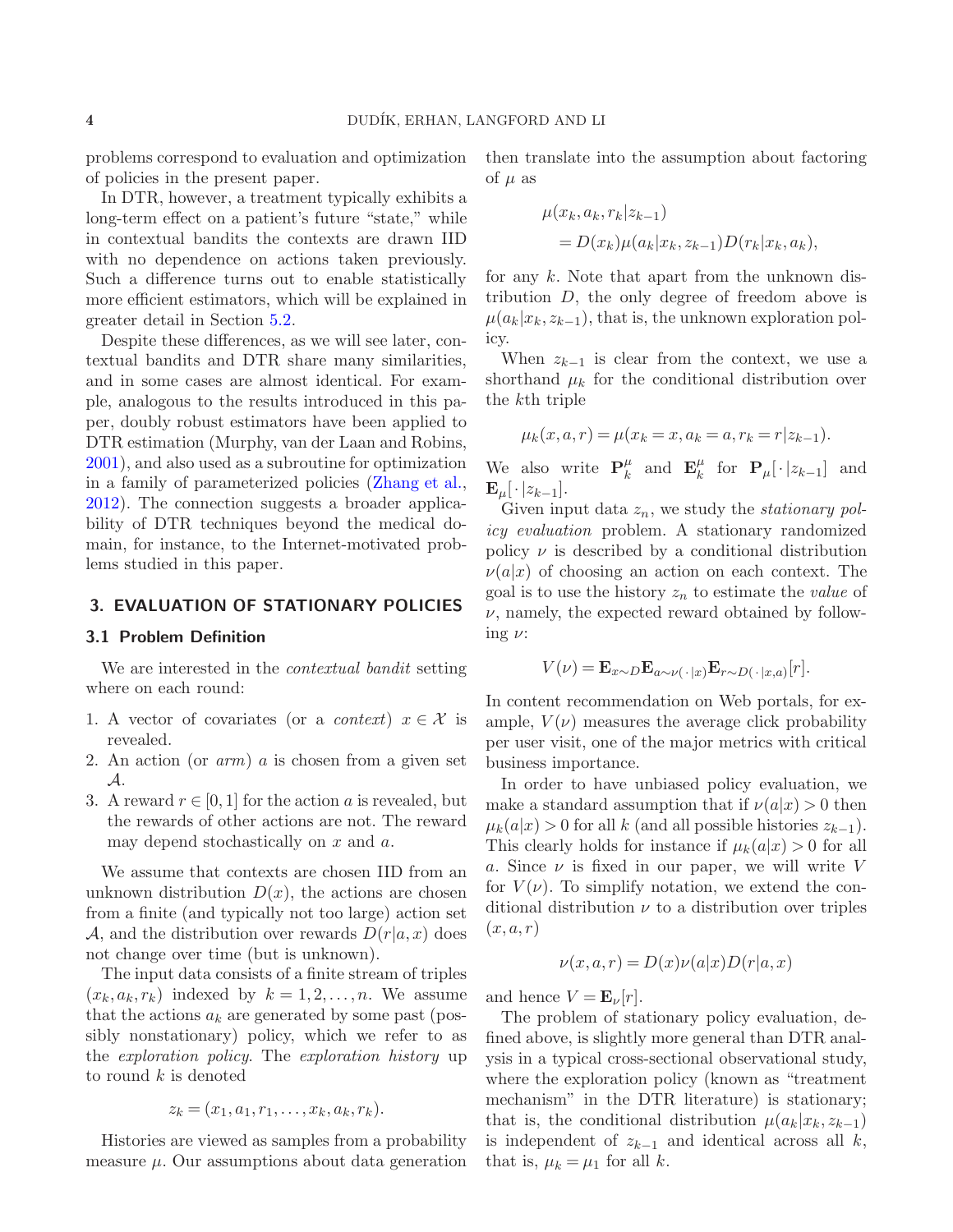The key challenge in estimating policy value in contextual bandits is that rewards are partially observable: in each round, only the reward for the chosen action is revealed; we do not know what the reward would have been if we chose a different action. Hence, the data collected in a contextual bandit process cannot be used directly to estimate a new policy's value: if in a context  $x$  the new policy selects an action  $a'$  different from the action  $a$  chosen during data collection, we simply do not have the reward signal for  $a'$ .

There are two common solutions for overcoming this limitation (see, e.g., [Lambert and Pregibon](#page-26-14), [2007,](#page-26-14) for an introduction to these solutions). The first, called the direct method (DM), forms an estimate  $\hat{r}(x, a)$  of the expected reward conditioned on the context and action. The policy value is then estimated by

$$
\hat{V}_{\text{DM}} = \frac{1}{n} \sum_{k=1}^{n} \sum_{a \in \mathcal{A}} \nu(a|x_k)\hat{r}(x_k, a).
$$

Clearly, if  $\hat{r}(x, a)$  is a good approximation of the true expected reward  $\mathbf{E}_D[r|x, a]$ , then the DM estimate is close to  $V$ . A problem with this method is that the estimate  $\hat{r}$  is typically formed without the knowledge of  $\nu$ , and hence might focus on approximating expected reward in the areas that are irrelevant for  $\nu$  and not sufficiently in the areas that are important for  $\nu$  (see, e.g., the analysis of [Beygelzimer and Langford,](#page-26-17) [2009](#page-26-17)).

The second approach, called inverse propensity score (IPS), is typically less prone to problems with bias. Instead of approximating the reward, IPS forms an approximation  $\hat{\mu}_k(a|x)$  of  $\mu_k(a|x)$ , and uses this estimate to correct for the shift in action proportions between the exploration policy and the new policy:

$$
\hat{V}_{\text{IPS}} = \frac{1}{n} \sum_{k=1}^{n} \frac{\nu(a_k | x_k)}{\hat{\mu}_k(a_k | x_k)} \cdot r_k.
$$

If  $\hat{\mu}_k(a|x) \approx \mu_k(a|x)$ , then the IPS estimate above will be, approximately, an unbiased estimate of V. Since we typically have a good (or even accurate) understanding of the data-collection policy, it is often easier to obtain good estimates  $\hat{\mu}_k$ , and thus the IPS estimator is in practice less susceptible to problems with bias compared with the direct method. However, IPS typically has a much larger variance,

due to the increased range of the random variable  $\nu(a_k|x_k)/\hat{\mu}_k(a_k|x_k)$ . The issue becomes more severe when  $\hat{\mu}_k(a_k|x_k)$  gets smaller in high probability areas under  $\nu$ . Our approach alleviates the large variance problem of IPS by taking advantage of the estimate  $\hat{r}$  used by the direct method.

#### 3.3 Doubly Robust Estimator

Doubly robust estimators take advantage of both the estimate of the expected reward  $\hat{r}$  and the estimate of action probabilities  $\hat{\mu}_k(a|x)$ . A similar idea has been suggested earlier by a number of authors for different estimation problems (Cassel, Särndal and Wretman, [1976](#page-26-10); Rotnitzky and Robins, [1995](#page-27-10); [Robins and Rotnitzky,](#page-27-4) [1995](#page-27-4); Murphy, van der Laan and Robins, [2001;](#page-27-6) [Robins,](#page-27-11) [1998](#page-27-11)). For the setting in this section, the estimator of Murphy, van der Laan and Robins [\(2001](#page-27-6)) can be reduced to

(3.1) 
$$
\hat{V}_{\text{DR}} = \frac{1}{n} \sum_{k=1}^{n} \left[ \hat{r}(x_k, \nu) + \frac{\nu(a_k | x_k)}{\hat{\mu}_k(a_k | x_k)} \cdot (r_k - \hat{r}(x_k, a_k)) \right],
$$

where

$$
\hat{r}(x,\nu) = \sum_{a \in \mathcal{A}} \nu(a|x)\hat{r}(x,a)
$$

is the estimate of  $\mathbf{E}_{\nu}[r|x]$  derived from  $\hat{r}$ . Informally, the doubly robust estimator uses  $\hat{r}$  as a baseline and if there is data available, a correction is applied. We will see that our estimator is unbiased if at least one of the estimators,  $\hat{r}$  and  $\hat{\mu}_k$ , is accurate, hence the name doubly robust.

In practice, quite often neither  $\mathbf{E}_D[r|x, a]$  or  $\mu_k$ is accurate. It should be noted that, although  $\mu_k$ tends to be much easier to estimate than  $\mathbf{E}_D[r|x, a]$ in applications that motivate this study, it is rare to be able to get a perfect estimator, due to engineering constraints in complex applications like Web search and Internet advertising. Thus, a basic question is: How does the estimator  $V_{\text{DR}}$  perform as the estimates  $\hat{r}$  and  $\hat{\mu}_k$  deviate from the truth? The following section analyzes bias and variance of the DR estimator as a function of errors in  $\hat{r}$  and  $\hat{\mu}_k$ . Note that our DR estimator encompasses DM and IPS as special cases (by respectively setting  $\hat{\mu}_k \equiv \infty$  and  $\hat{r} \equiv 0$ , so our analysis also encompasses DM and IPS.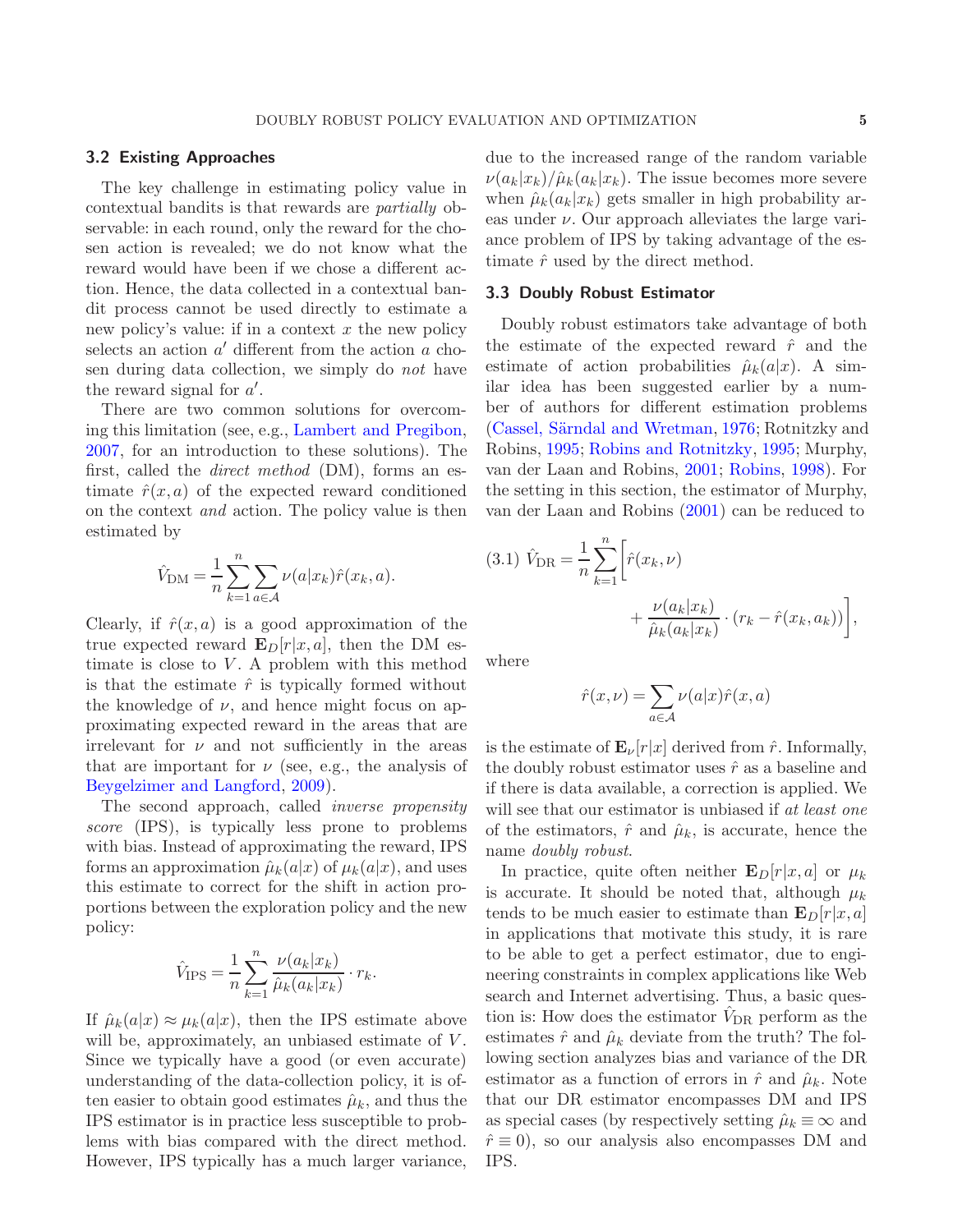### 3.4 Analysis

We assume that  $\hat{r}(x, a) \in [0, 1]$  and  $\hat{\mu}_k(a|x) \in$  $(0,\infty]$ , but in general  $\hat{\mu}_k$  does not need to represent conditional probabilities (our notation is only meant to indicate that  $\hat{\mu}_k$  estimates  $\mu_k$ , but no probabilistic structure). In general, we allow  $\hat{r}$  and  $\hat{\mu}_k$  to be random variables, as long as they satisfy the following independence assumptions:

- $\hat{r}$  is independent of  $z_n$ .
- $\hat{\mu}_k$  is conditionally independent of  $\{(x_\ell, a_\ell, r_\ell)\}_{\ell \geq k}$ , conditioned on  $z_{k-1}$ .

The first assumption means that  $\hat{r}$  can be assumed fixed and determined before we see the input data  $z_n$ , for example, by initially splitting the input dataset and using the first part to obtain  $\hat{r}$  and the second part to evaluate the policy. In our analysis, we condition on  $\hat{r}$  and ignore any randomness in its choice.

The second assumption means that  $\hat{\mu}_k$  is not allowed to depend on future. A simple way to satisfy this assumption is to split the dataset to form an estimator (and potentially also include data  $z_{k-1}$ ). If we have some control over the exploration process, we might also have access to "perfect logging", that is, recorded probabilities  $\mu_k(a_k|x_k)$ . With perfect logging, we can achieve  $\hat{\mu}_k = \mu_k$ , respecting our assumptions.[2](#page-5-0)

Analogous to  $\hat{r}(x, a)$ , we define the population quantity  $r^*(x, a)$ 

$$
r^*(x,a) = \mathbf{E}_D[r|x,a],
$$

and define  $r^*(x, \nu)$  similarly to  $\hat{r}(x, \nu)$ :

$$
r^*(x,\nu) = \mathbf{E}_{\nu}[r|x].
$$

Let  $\Delta(x, a)$  and  $\rho_k(x, a)$  denote, respectively, the additive error of  $\hat{r}$  and the multiplicative error of  $\hat{\mu}_k$ :

$$
\Delta(x, a) = \hat{r}(x, a) - r^*(x, a),
$$
  

$$
\rho_k(x, a) = \mu_k(a|x) / \hat{\mu}_k(a|x).
$$

We assume that for some  $M \geq 0$ , with probability one under  $\mu$ :

$$
\nu(a_k|x_k)/\hat{\mu}_k(a_k|x_k) \le M
$$

which can always be satisfied by enforcing  $\hat{\mu}_k \geq$  $1/M$ .

To bound the error of  $V_{\text{DR}}$ , we first analyze a single term:

<span id="page-5-3"></span>
$$
\hat{V}_k = \hat{r}(x_k, \nu) + \frac{\nu(a_k|x_k)}{\hat{\mu}_k(a_k|x_k)} \cdot (r_k - \hat{r}(x_k, a_k)).
$$

We bound its range, bias, and conditional variance as follows (for proofs, see Appendix  $A$ ):

LEMMA 3.1. The range of 
$$
\hat{V}_k
$$
 is bounded as  
 $|\hat{V}_k| \le 1 + M$ .

<span id="page-5-2"></span>LEMMA 3.2. The expectation of the term  $\hat{V}_k$  is

$$
\mathbf{E}_{k}^{\mu}[\hat{V}_{k}] = \mathbf{E}_{(x,a)\sim\nu}[r^{*}(x,a) + (1 - \varrho_{k}(x,a))\Delta(x,a)].
$$

<span id="page-5-1"></span>LEMMA 3.3. The variance of the term  $\hat{V}_k$  can be decomposed and bounded as follows:

 $\mathbf{u}$ 

(i) 
$$
\mathbf{V}_{k}^{\mu}[\hat{V}_{k}] = \mathbf{V}_{\mathbf{x} \sim D} \Big[ \mathbf{E}_{a \sim \nu(\cdot | x)} [r^{*}(x, a) + (1 - \varrho_{k}(x, a)) \cdot \Delta(x, a)] \Big] - \mathbf{E}_{x \sim D} \Big[ \mathbf{E}_{a \sim \nu(\cdot | x)} [\varrho_{k}(x, a) \Delta(x, a)]^{2} \Big] + \mathbf{E}_{(x, a) \sim \nu} \Big[ \frac{\nu(a|x)}{\hat{\mu}_{k}(a|x)} \cdot \varrho_{k}(x, a) \cdot \mathbf{V}_{r \sim D(\cdot | x, a)} [r] \Big] + \mathbf{E}_{(x, a) \sim \nu} \Big[ \frac{\nu(a|x)}{\hat{\mu}_{k}(a|x)} \cdot \varrho_{k}(x, a) \Delta(x, a)^{2} \Big].
$$

(ii) 
$$
\mathbf{V}_{k}^{\mu}[\hat{V}_{k}]
$$
  
\n
$$
\leq \mathbf{V}_{x \sim D}[r^{*}(x, \nu)]
$$
  
\n
$$
+ 2 \mathbf{E}_{(x, a) \sim \nu}[(1 - \varrho_{k}(x, a))\Delta(x, a)]
$$
  
\n
$$
+ M \mathbf{E}_{(x, a) \sim \nu}[\varrho_{k}(x, a)
$$
  
\n
$$
\cdot \mathbf{E}_{r \sim D(\cdot | x, a)}[(r - \hat{r}(x, a))^{2}]
$$

The range of  $\hat{V}_k$  is controlled by the worst-case ratio  $\nu(a_k|x_k)/\hat{\mu}_k(a_k|x_k)$ . The bias of  $\hat{V}_k$  gets smaller as  $\Delta$  and  $\varrho_k$  become more accurate, that is, as  $\Delta \approx 0$ 

] i .

<span id="page-5-0"></span><sup>2</sup>As we will see later in the paper, in order to reduce the variance of the estimator it might still be advantageous to use a slightly inflated estimator, for example,  $\hat{\mu}_k = c\mu_k$  for  $c > 1$ , or  $\hat{\mu}_k(a|x) = \max\{c, \mu_k(a|x)\}\$ for some  $c > 0$ .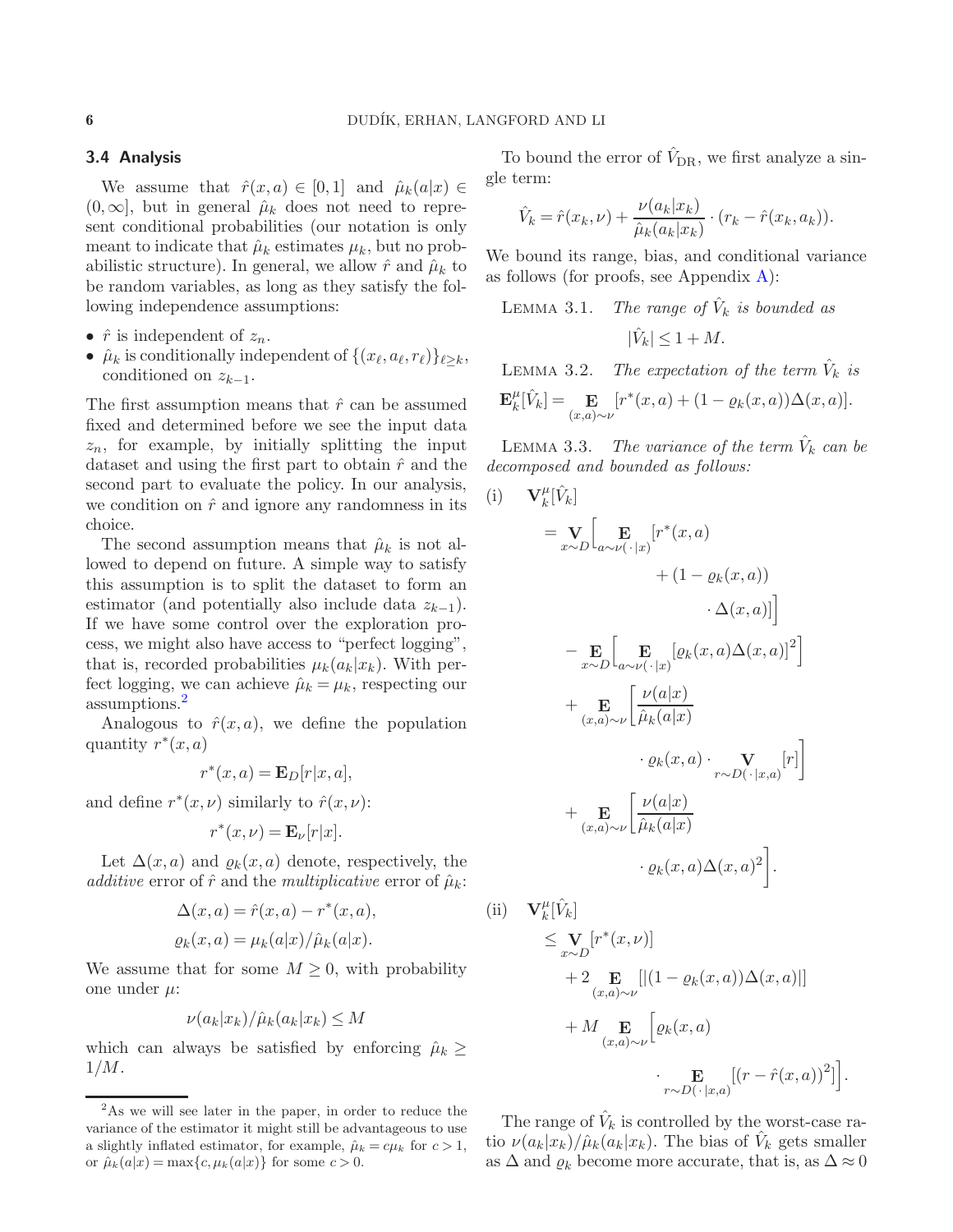and  $\rho_k \approx 1$ . The expression for variance is more complicated. Lemma  $3.3(i)$  $3.3(i)$  lists four terms. The first term represents the variance component due to the randomness over x. The second term can contribute to the decrease in the variance. The final two terms represent the penalty due to the importance weighting. The third term scales with the conditional variance of rewards (given contexts and actions), and it vanishes if rewards are deterministic. The fourth term scales with the magnitude of  $\Delta$ , and it captures the potential improvement due to the use of a good estimator  $\hat{r}$ .

The upper bound on the variance [Lemma [3.3\(](#page-5-1)ii)] is easier to interpret. The first term is the variance of the estimated variable over  $x$ . The second term measures the quality of the estimators  $\hat{\mu}_k$  and  $\hat{r}$ —it equals zero if either of them is perfect (or if the union of regions where they are perfect covers the support of  $\nu$  over x and a). The final term represents the importance weighting penalty. It vanishes if we do not apply importance weighting (i.e.,  $\hat{\mu}_k \equiv \infty$  and  $\varrho_k \equiv 0$ ). With nonzero  $\varrho_k$ , this term decreases with a better quality of  $\hat{r}$ —but it does not disappear even if  $\hat{r}$  is perfect (unless the rewards are deterministic).

3.4.1 Bias analysis Lemma [3.2](#page-5-2) immediately yields a bound on the bias of the doubly robust estimator, as stated in the following theorem. The special case for stationary policies (second part of the theorem) has been shown by Vansteelandt, Bekaert and Claeskens [\(2012\)](#page-27-12).

THEOREM 3.4. Let  $\Delta$  and  $\rho_k$  be defined as above. Then the bias of the doubly robust estimator is

$$
\begin{aligned} \left| \mathbf{E}_{\mu} [\hat{V}_{\text{DR}}] - V \right| \\ &= \frac{1}{n} \left| \mathbf{E}_{\mu} \left[ \sum_{k=1}^{n} \mathbf{E}_{(x,a) \sim \nu} [(1 - \varrho_k(x,a)) \Delta(x,a)] \right] \right|. \end{aligned}
$$

If the exploration policy  $\mu$  and the estimator  $\hat{\mu}_k$  are stationary (i.e.,  $\mu_k = \mu_1$  and  $\hat{\mu}_k = \hat{\mu}_1$  for all k), the expression simplifies to

$$
|\mathbf{E}_{\mu}[\hat{V}_{\text{DR}}] - V| = |\mathbf{E}_{\nu}[(1 - \varrho_1(x, a))\Delta(x, a)]|.
$$

PROOF. The theorem follows immediately from Lemma [3.2.](#page-5-2)  $\Box$ 

In contrast, we have (for simplicity, assuming stationarity of the exploration policy and its estimate)

$$
|\mathbf{E}_{\mu}[\hat{V}_{\text{DM}}] - V| = |\mathbf{E}_{\nu}[\Delta(x, a)]|,
$$
  

$$
|\mathbf{E}_{\mu}[\hat{V}_{\text{IPS}}] - V| = |\mathbf{E}_{\nu}[r^*(x, a)(1 - \varrho_1(x, a))]|,
$$

where the first equality is based on the observation that DM is a special case of DR with  $\hat{\mu}_k(a|x) \equiv \infty$ (and hence  $\rho_k \equiv 0$ ), and the second equality is based on the observation that IPS is a special case of DR with  $\hat{r}(x, a) \equiv 0$  (and hence  $\Delta \equiv r^*$ ).

In general, neither of the estimators dominates the others. However, if *either*  $\Delta \approx 0$ , or  $\varrho_k \approx 1$ , the expected value of the doubly robust estimator will be close to the true value, whereas DM requires  $\Delta \approx 0$  and IPS requires  $\rho_k \approx 1$ . Also, if  $\|\varrho_k - 1\|_{p,\nu} \ll 1$  [for a suitable  $L_p(\nu)$  norm], we expect that DR will outperform DM. Similarly, if  $\varrho_k \approx 1$  but  $\|\Delta\|_{p,\nu} \ll \|r^*\|_{p,\nu}$ , we expect that DR will outperform IPS. Thus, DR can effectively take advantage of both sources of information to lower the bias.

3.4.2 Variance analysis We argued that the expected value of  $V_{\text{DR}}$  compares favorably with IPS and DM. We next look at the variance of DR. Since large-deviation bounds have a primary dependence on variance; a lower variance implies a faster convergence rate. To contrast DR with IPS and DM, we study a simpler setting with a stationary exploration policy, and *deterministic target policy*  $\nu$ , that is,  $\nu(\cdot|x)$  puts all the probability on a single action. In the next section, we revisit the fully general setting and derive a finite-sample bound on the error of DR.

THEOREM 3.5. Let  $\Delta$  and  $\varrho_k$  be defined as above. If exploration policy  $\mu$  and the estimator  $\hat{\mu}_k$ are stationary, and the target policy  $\nu$  is deterministic, then the variance of the doubly robust estimator is

$$
\mathbf{V}_{\mu}[\hat{V}_{\text{DR}}]
$$
\n
$$
= \frac{1}{n} \Biggl( \mathbf{V}_{(x,a)\sim\nu} [r^*(x,a) + (1 - \varrho_1(x,a))\Delta(x,a)] + \mathbf{E}_{(x,a)\sim\nu} \Biggl[ \frac{1}{\hat{\mu}_1(a|x)} \cdot \varrho_1(x,a) \cdot \mathbf{V}_{r\sim D(\cdot|x,a)}[r] \Biggr] + \mathbf{E}_{(x,a)\sim\nu} \Biggl[ \frac{1 - \mu_1(a|x)}{\hat{\mu}_1(a|x)} \cdot \varrho_1(x,a)\Delta(x,a)^2 \Biggr] \Biggr).
$$

PROOF. The theorem follows immediately from Lemma [3.3\(](#page-5-1)i).  $\Box$ 

The variance can be decomposed into three terms. The first term accounts for the randomness in  $x$ (note that  $a$  is deterministic given  $x$ ). The other two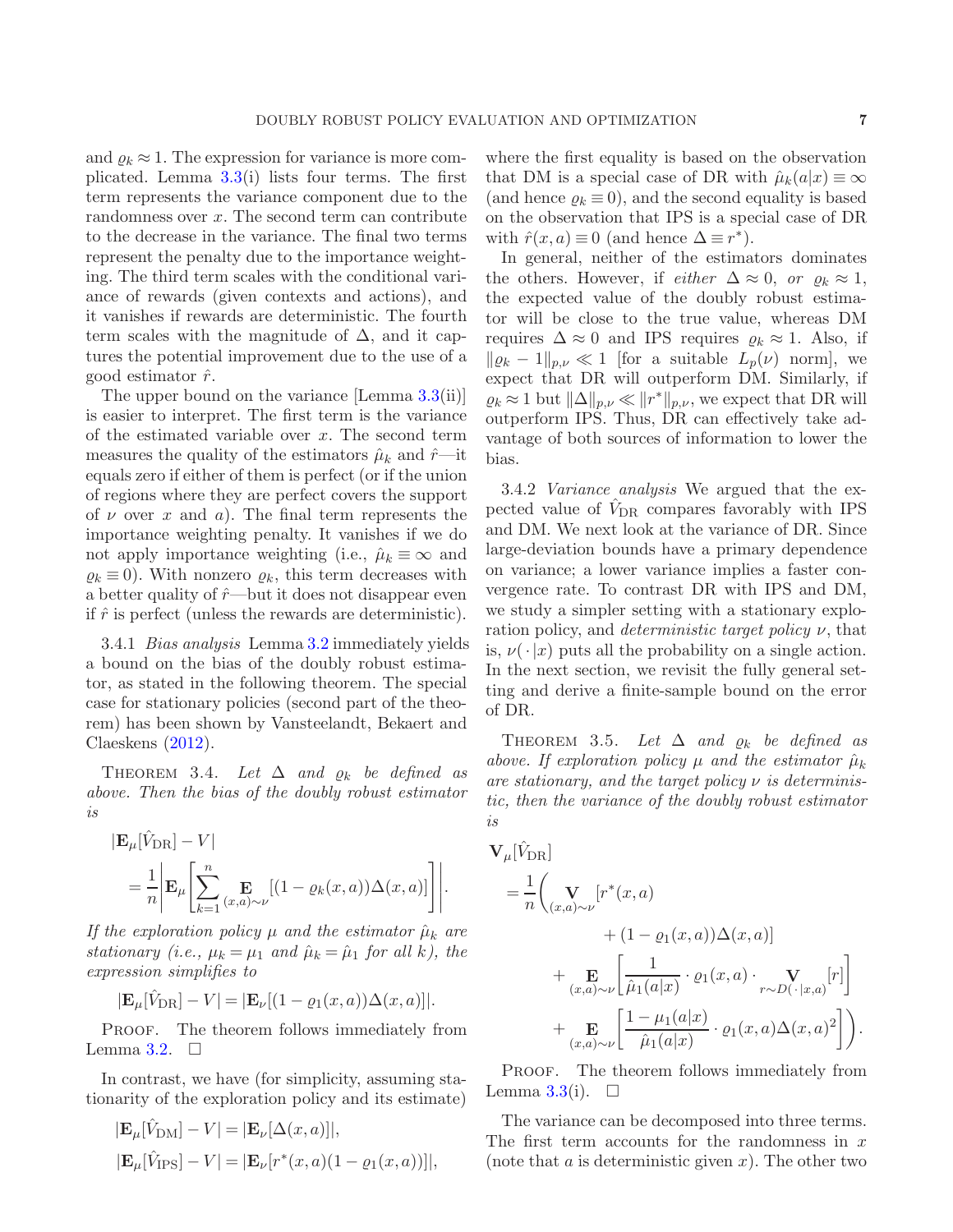terms can be viewed as the importance weighting penalty. These two terms disappear in DM, which does not use rewards  $r_k$ . The second term accounts for randomness in rewards and disappears when rewards are deterministic functions of  $x$  and  $a$ . However, the last term stays, accounting for the disagreement between actions taken by  $\nu$  and  $\mu_1$ .

Similar expressions can be derived for the DM and IPS estimators. Since IPS is a special case of DR with  $\hat{r} \equiv 0$ , we obtain the following equation:

$$
\mathbf{V}_{\mu}[\hat{V}_{\text{IPS}}]
$$
\n
$$
= \frac{1}{n} \left( \mathbf{V}_{(x,a)\sim\nu} [\varrho_1(x,a)r^*(x,a)] + \mathbf{E}_{(x,a)\sim\nu} \left[ \frac{1}{\hat{\mu}_1(a|x)} \cdot \varrho_1(x,a) \cdot \mathbf{V}_{r\sim D(\cdot|x,a)}[r] \right] + \mathbf{E}_{(x,a)\sim\nu} \left[ \frac{1 - \mu_1(a|x)}{\hat{\mu}_1(a|x)} \cdot \varrho_1(x,a)r^*(x,a)^2 \right] \right).
$$

The first term will be of similar magnitude as the corresponding term of the DR estimator, provided that  $\rho_1 \approx 1$ . The second term is identical to the DR estimator. However, the third term can be much larger for IPS if  $\mu_1(a|x) \ll 1$  and  $|\Delta(x, a)|$  is smaller than  $r^*(x, a)$  for the actions chosen by  $\nu$ .

In contrast, for the direct method, which is a special case of DR with  $\hat{\mu}_k \equiv \infty$ , the following variance is obtained immediately:

$$
\mathbf{V}_{\mu}[\hat{V}_{\rm DM}] = \frac{1}{n} \mathbf{V}_{(x,a)\sim\nu} [r^*(x,a) + \Delta(x,a)].
$$

Thus, the variance of the direct method does not have terms depending either on the exploration policy or the randomness in the rewards. This fact usually suffices to ensure that its variance is significantly lower than that of DR or IPS. However, as mentioned in the previous section, when we can estimate  $\mu_k$  reasonably well (namely,  $\rho_k \approx 1$ ), the bias of the direct method is typically much larger, leading to larger errors in estimating policy values.

<span id="page-7-4"></span>3.4.3 Finite-sample error bound By combining bias and variance bounds, we now work out a specific finite-sample bound on the error of the estimator  $V_{\text{DR}}$ . While such an error bound could be used as a conservative confidence bound, we expect it to be too loose in most settings (as is typical for finitesample bounds). Instead, our main intention is to explicitly highlight how the errors of estimators  $\hat{r}$ and  $\hat{\mu}_k$  contribute to the final error.

To begin, we first quantify magnitudes of the additive error  $\Delta = \hat{r} - r^*$  of the estimator  $\hat{r}$ , and the relative error  $|1 - \varrho_k| = |\hat{\mu}_k - \mu_k| / \hat{\mu}_k$  of the estimator  $\hat{\mu}_k$ :

<span id="page-7-0"></span>ASSUMPTION 3.6. Assume there exist  $\delta_{\Delta}, \delta_{\rho} \geq 0$ such that

$$
\mathop{\mathbf{E}}\limits_{(x,a)\sim\nu} [|\Delta(x,a)|] \le \delta_{\Delta},
$$

and with probability one under  $\mu$ :

<span id="page-7-1"></span>
$$
|1 - \varrho_k(x, a)| \le \delta_{\varrho} \quad \text{for all } k.
$$

Recall that  $\nu/\hat{\mu}_k \leq M$ . In addition, our analysis depends on the magnitude of the ratio  $\rho_k = \mu_k/\hat{\mu}_k$ and a term that captures both the variance of the rewards and the error of  $\hat{r}$ .

ASSUMPTION 3.7. Assume there exist  $e_{\hat{r}}$ ,  $\varrho_{\text{max}} \geq$ 0 such that with probability one under  $\mu$ , for all k:

$$
\mathbf{E}_{(x,a)\sim\nu} \Big[ \mathbf{E}_{r\sim D(\cdot|x,a)} [(\hat{r}(x,a)-r)^2] \Big] \le e_{\hat{r}},
$$
  

$$
\varrho_k(x,a) \le \varrho_{\text{max}} \quad \text{for all } x,a.
$$

With the assumptions above, we can now bound the bias and variance of a single term  $\hat{V}_k$ . As in the previous sections, the bias decreases with the quality of  $\hat{r}$  and  $\hat{\mu}_k$ , and the variance increases with the variance of the rewards and with the magnitudes of the ratios  $\nu/\hat{\mu}_k \leq M$ ,  $\mu_k/\hat{\mu}_k \leq \varrho_{\text{max}}$ . The analysis below for instance captures the bias-variance tradeoff of using  $\hat{\mu}_k \approx c \mu_k$  for some  $c > 1$ : such a strategy can lead to a lower variance (by lowering M and  $\varrho_{\text{max}}$ ) but incurs some additional bias that is controlled by the quality of  $\hat{r}$ .

<span id="page-7-2"></span>LEMMA 3.8. Under Assumptions [3.6](#page-7-0)[–3.7,](#page-7-1) with probability one under  $\mu$ , for all  $k$ :

$$
|\mathbf{E}_{k}^{\mu}[\hat{V}_{k}] - V| \leq \delta_{\varrho} \delta_{\Delta},
$$
  

$$
\mathbf{V}_{k}^{\mu}[\hat{V}_{k}] \leq \mathbf{V}_{x \sim D}[r^{*}(x, \nu)] + 2\delta_{\varrho} \delta_{\Delta} + M \varrho_{\max} e_{\hat{r}}.
$$

PROOF. The bias and variance bound follow from Lemma  $3.2$  and Lemma  $3.3$ (ii), respectively, by Hölder's inequality.  $\square$ 

Using the above lemma and Freedman's inequality yields the following theorem.

<span id="page-7-3"></span>THEOREM 3.9. Under Assumptions [3.6](#page-7-0)-3.7, with probability at least  $1 - \delta$ ,

$$
\begin{aligned} |\hat{V}_{\text{DR}} - V| \\ &\le \delta_{\varrho} \delta_{\Delta} \end{aligned}
$$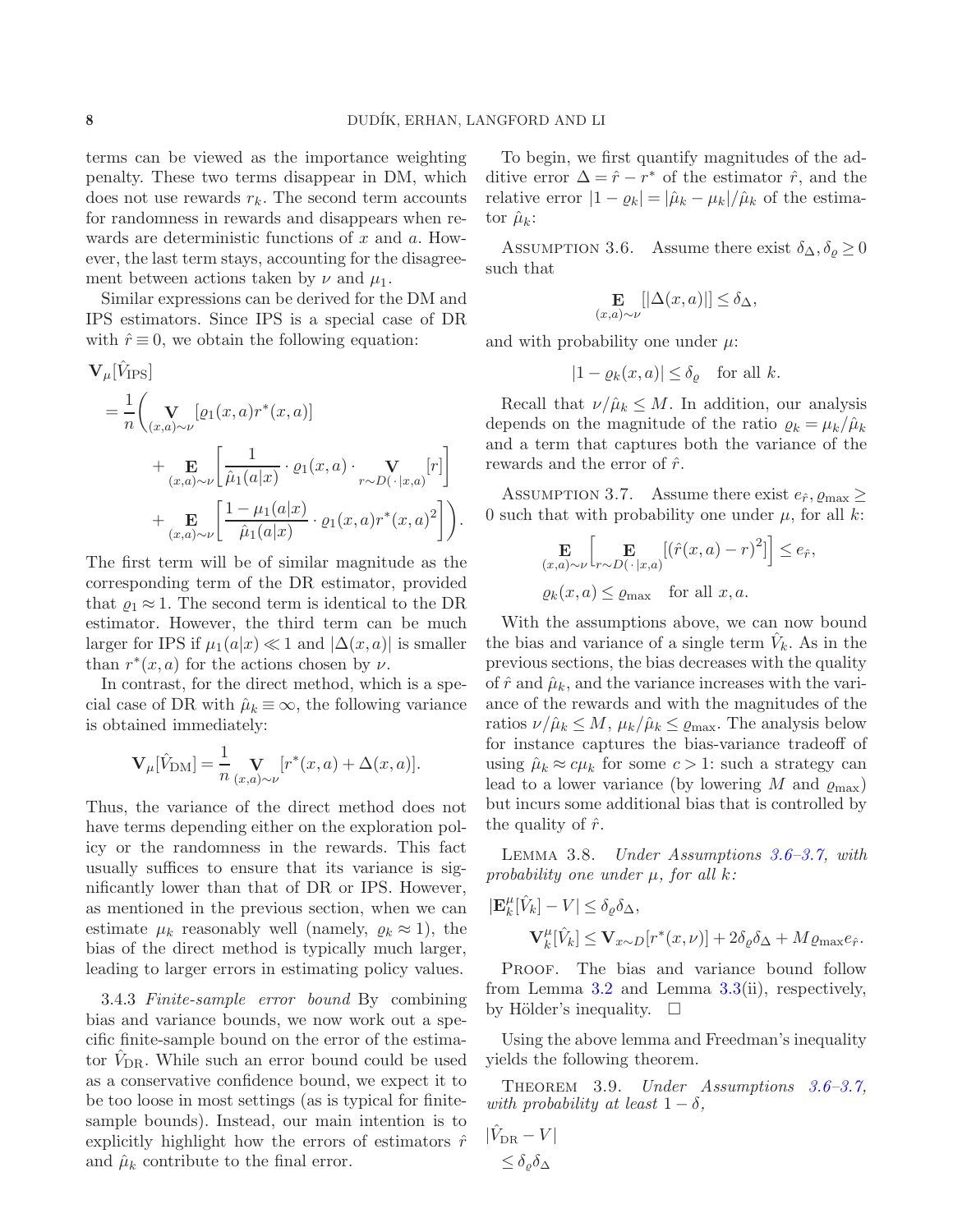.

+ 
$$
2 \max \left\{ \frac{(1+M) \ln(2/\delta)}{n}, \frac{\sqrt{(\mathbf{V}_{x \sim D} [r^*(x,\nu)] + 2\delta_{\rho} \delta_{\Delta} + M \varrho_{\max} e_{\hat{r}}) \ln(2/\delta)}}{n} \right\}
$$

PROOF. The proof follows by Freedman's inequality (Theorem  $B.1$  in Appendix  $B$ ), applied to random variables  $\hat{V}_k$ , whose range and variance are bounded using Lemmas [3.1](#page-5-3) and [3.8.](#page-7-2)  $\Box$ 

The theorem is a finite-sample error bound that holds for all sample size  $n$ , and in the limit the error converges to  $\delta_{\rho}\delta_{\Delta}$ . As we mentioned, this result gives a confidence interval for the doubly-robust estimate  $V_{\text{DR}}$  for any finite sample n. Other authors have used asymptotic theory to derive confidence intervals for policy evaluation by showing that the estimator is asymptotically normal (e.g., [Murphy, van der Laan and Robins](#page-27-6), [2001;](#page-27-6) Zhang et al., [2012](#page-27-9)). When using asymptotic confidence bounds, it can be difficult to know a priori whether the asymptotic distribution has been reached, whereas our bound applies to all finite sample sizes. Although our bound may be conservative for small sample sizes, it provides a "safe" nonasymptotic confidence interval. In certain applications like those on the Internet, the sample size is usually large enough for this kind of nonasymptotic confidence bound to be almost as small as its asymptotic value (the term  $\delta_q \delta_\Delta$  in Theorem [3.9\)](#page-7-3), as demonstrated by Bottou et al. [\(2013\)](#page-26-8) for online advertising.

Note that Assumptions [3.6–](#page-7-0)[3.7](#page-7-1) rely on bounds of  $|1 - \varrho_k|$  and  $\varrho_k$  which have to hold with probability one. In Appendix [C,](#page-22-0) we replace these bounds with moment bounds, and present analogs of Lemma [3.8](#page-7-2) and Theorem [3.9.](#page-7-3)

## <span id="page-8-0"></span>4. EXPERIMENTS: THE STATIONARY CASE

This section provides empirical evidence for the effectiveness of the DR estimator compared to IPS and DM. We study these estimators on several real-world datasets. First, we use public benchmark datasets for multiclass classification to construct contextual bandit data, on which we evaluate both policy evaluation and policy optimization approaches. Second, we use a proprietary dataset to model the pattern of user visits to an Internet portal. We study covariate shift, which can be formalized as a special case of policy evaluation. Our third experiment uses another proprietary dataset to model slotting of various types of search results on a webpage.

# <span id="page-8-1"></span>4.1 Multiclass Classification with Partial Feedback

We begin with a description of how to turn a Kclass classification dataset into a K-armed contextual bandit dataset. Instead of rewards, we will work with losses, specifically the  $0/1$ -classification error. The actions correspond to predicted classes. In the usual multiclass classification, we can infer the loss of any action on training data (since we know its correct label), so we call this a full feedback setting. On the other hand, in contextual bandits, we only know the loss of the specific action that was taken by the exploration policy, but of no other action, which we call a partial feedback setting. After choosing an exploration policy, our transformation from full to partial feedback simply "hides" the losses of actions that were not picked by the exploration policy.

This protocol gives us two benefits: we can carry out comparison using public multiclass classification datasets, which are more common than contextual bandit datasets. Second, fully revealed data can be used to obtain ground truth value of an arbitrary policy. Note that the original data is real-world, but exploration and partial feedback are simulated.

<span id="page-8-2"></span>4.1.1 Data generation In a classification task, we assume data are drawn IID from a fixed distribution:  $(x, y) \sim D$ , where  $x \in \mathcal{X}$  is a real-valued covariate vector and  $y \in \{1, 2, ..., K\}$  is a class label. A typical goal is to find a classifier  $\nu : \mathcal{X} \mapsto \{1, 2, \ldots, K\}$ minimizing the classification error:

$$
e(\nu) = \mathop{\mathbf{E}}_{(x,y)\sim D} [I[\nu(x) \neq y]],
$$

where  $I[\cdot]$  is an indicator function, equal to 1 if its argument is true and 0 otherwise.

The classifier  $\nu$  can be viewed as a deterministic stationary policy with the action set  $\mathcal{A} = \{1, \ldots, K\}$ and the loss function

$$
l(y, a) = I[a \neq y].
$$

Loss minimization is symmetric to the reward maximization (under transformation  $r = 1 - l$ ), but loss minimization is more commonly used in classification setting, so we work with loss here. Note that the distribution  $D(y|x)$  together with the definition of the loss above, induce the conditional probability  $D(l|x, a)$  in contextual bandits, and minimizing the classification error coincides with policy optimization.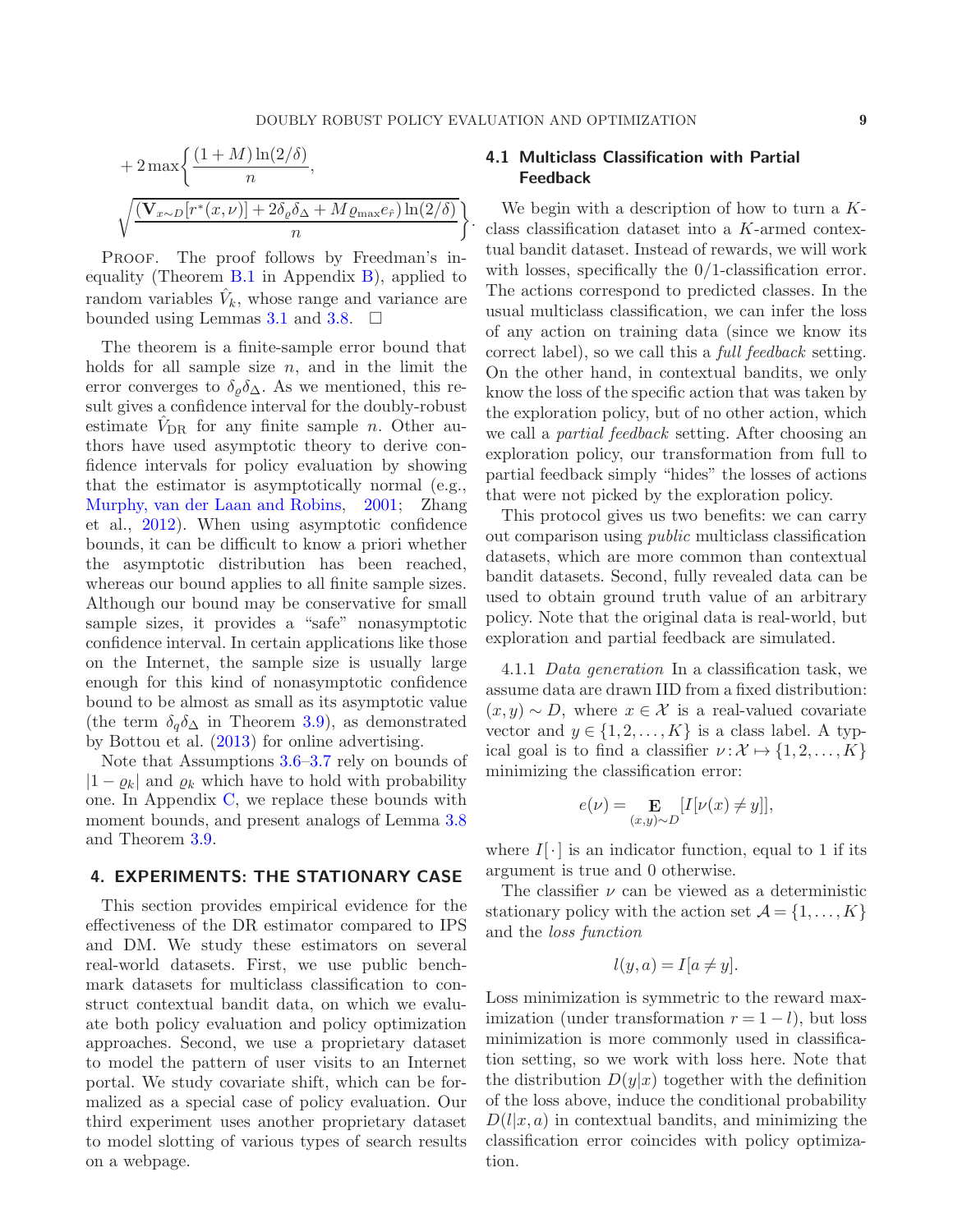#### 10 DUDÍK, ERHAN, LANGFORD AND LI

| TABLE 1                                                            |  |  |  |  |  |  |  |  |
|--------------------------------------------------------------------|--|--|--|--|--|--|--|--|
| Characteristics of benchmark datasets used in Section $\angle 1$ . |  |  |  |  |  |  |  |  |

<span id="page-9-0"></span>

| Dataset       | Ecoli | Glass | $_{\rm Letter}$ | Optdigits | Page-blocks | Pendigits | Satimage | Vehicle | $\rm{Yeast}$ |
|---------------|-------|-------|-----------------|-----------|-------------|-----------|----------|---------|--------------|
| Classes $(K)$ |       |       | 26              | 10        |             | 10        |          |         | 10           |
| Sample size   | 336   | 214   | 20,000          | 5620      | 5473        | 10.992    | 6435     | 846     | 1484         |

To construct partially labeled data in multiclass classification, it remains to specify the exploration policy. We simulate stationary exploration with  $\mu_k(a|x) = \mu_1(a|x) = 1/K$  for all a. Hence, the original example  $(x, y)$  is transformed into an example  $(x, a, l(y, a))$  for a randomly selected action  $a \sim \text{uniform}(1, 2, \ldots, K)$ . We assume perfect logging of the exploration policy and use the estimator  $\hat{\mu}_k = \mu_k$ . Below, we describe how we obtained an estimator  $l(x, a)$  (the counterpart of  $\hat{r}$ ).

Table [1](#page-9-0) summarizes the benchmark problems adopted from the UCI repository (Asuncion and Newman, [2007](#page-26-18)).

4.1.2 Policy evaluation We first investigate whether the DR technique indeed gives more accurate estimates of the policy value (or classification error in our context), compared to DM and IPS. For each dataset:

- 1. We randomly split data into training and evaluation sets of (roughly) the same size;
- 2. On the training set, we keep full classification feedback of form  $(x, y)$  and train the direct loss minimization (DLM) algorithm of McAllester, Hazan and Keshet [\(2011](#page-26-19)), based on gradient descent, to obtain a classifier (see Appendix [D](#page-22-1) for details). This classifier constitutes the policy  $\nu$ whose value we estimate on evaluation data;
- 3. We compute the classification error on fully observed evaluation data. This error is treated as the ground truth for comparing various estimates;
- 4. Finally, we apply the transformation in Section [4.1.1](#page-8-2) to the evaluation data to obtain a partially labeled set (exploration history), from which DM, IPS and DR estimates are computed.

Both DM and DR require estimating the expected conditional loss for a given  $(x, a)$ . We use a linear loss model:  $l(x, a) = w_a \cdot x$ , parameterized by K weight vectors  $\{w_a\}_{a \in \{1,\dots,K\}}$ , and use least-squares ridge regression to fit  $w_a$  based on the training set.

Step 4 of the above protocol is repeated 500 times, and the resulting bias and rmse (root mean squared error) are reported in Figure [1.](#page-9-1)

As predicted by analysis, both IPS and DR are unbiased, since the estimator  $\hat{\mu}_k$  is perfect. In contrast, the linear loss model fails to capture the classification error accurately, and as a result, DM suffers a much larger bias.

While IPS and DR estimators are unbiased, it is apparent from the rmse plot that the DR estimator enjoys a lower variance, which translates into a smaller rmse. As we shall see next, this has a substantial effect on the quality of policy optimization.



<span id="page-9-1"></span>Fig. 1. Comparison of bias (left) and rmse (right) of the three estimators of classification error on partial feedback classification data.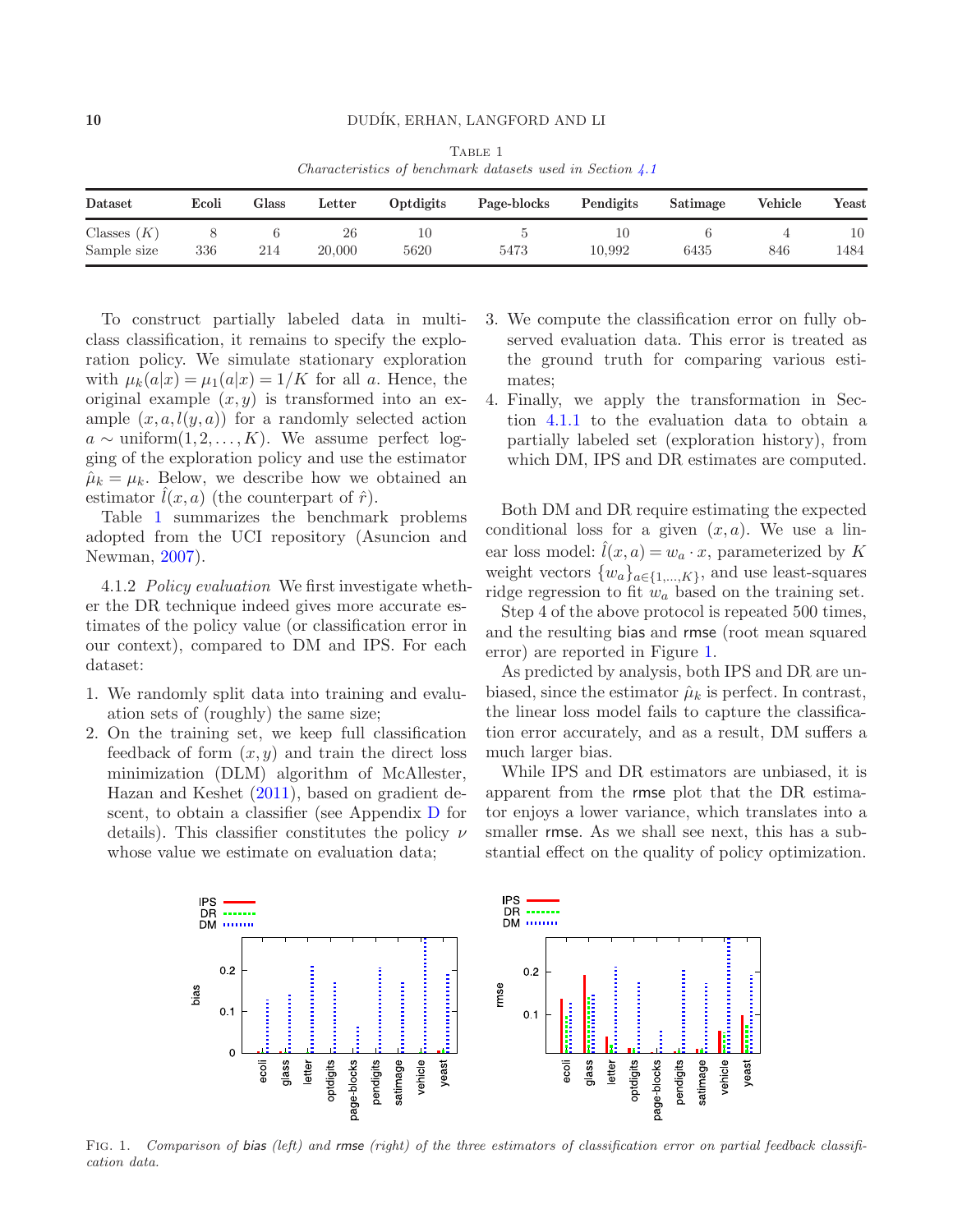<span id="page-10-1"></span>4.1.3 Policy optimization This subsection deviates from much of the paper to study policy optimization rather than policy evaluation. Given a space of possible policies, policy optimization is a procedure that searches this space for the policy with the highest value. Since policy values are unknown, the optimization procedure requires access to exploration data and uses a policy evaluator as a subroutine. Given the superiority of DR over DM and IPS for policy evaluation (in previous subsection), a natural question is whether a similar benefit can be translated into policy optimization as well. Since DM is significantly worse on all datasets, as indicated in Figure [1,](#page-9-1) we focus on the comparison between IPS and DR.

Here, we apply the data transformation in Section [4.1.1](#page-8-2) to the training data, and then learn a classifier based on the loss estimated by IPS and DR, respectively. Specifically, for each dataset, we repeat the following steps 30 times:

- 1. We randomly split data into training (70%) and test  $(30\%)$  sets;
- 2. We apply the transformation in Section [4.1.1](#page-8-2) to the training data to obtain a partially labeled set (exploration history);
- 3. We then use the IPS and DR estimators to impute unrevealed losses in the training data; that is, we transform each partial-feedback example  $(x, a, l)$  into a *cost sensitive* example of the form  $(x, l_1, \ldots, l_K)$  where  $l_{a'}$  is the loss for action  $a'$ , imputed from the partial feedback data as fol-

lows:

$$
l_{a'} = \begin{cases} \hat{l}(x, a') + \frac{l - \hat{l}(x, a')}{\hat{\mu}_1(a' | x)}, & \text{if } a' = a, \\ \hat{l}(x, a'), & \text{if } a' \neq a. \end{cases}
$$

In both cases,  $\hat{\mu}_1(a'|x) = 1/K$  (recall that  $\hat{\mu}_1 =$  $(\hat{\mu}_k)$ ; in DR we use the loss estimate (described below), in IPS we use  $\hat{l}(x, a') = 0;$ 

- 4. Two cost-sensitive multiclass classification algorithms are used to learn a classifier from the losses completed by either IPS or DR: the first is DLM used also in the previous section (see Appendix [D](#page-22-1) and [McAllester, Hazan and Keshet](#page-26-19), [2011\)](#page-26-19), the other is the Filter Tree reduction of Beygelzimer, Langford and Ravikumar [\(2008\)](#page-26-20) applied to a decision-tree base learner (see Appendix [E](#page-22-2) for more details);
- 5. Finally, we evaluate the learned classifiers on the test data to obtain classification error.

Again, we use least-squares ridge regression to build a linear loss estimator:  $l(x, a) = w_a \cdot x$ . However, since the training data is partially labeled,  $w_a$ is fitted only using training data  $(x, a', l)$  for which  $a = a'$ . Note that this choice slightly violates our assumptions, because  $\hat{l}$  is not independent of the training data  $z_n$ . However, we expect the dependence to be rather weak, and we find this approach to be more realistic in practical scenarios where one might want to use all available data to form the reward estimator, for instance due to data scarcity.

Average classification errors (obtained in Step 5 above) of 30 runs are plotted in Figure [2.](#page-10-0) Clearly, for policy optimization, the advantage of the DR



<span id="page-10-0"></span>Fig. 2. Classification error of direct loss minimization (left) and filter tree (right). Note that the representations used by DLM and the trees are very different, making any comparison between the two approaches difficult. However, the Offset Tree and Filter Tree approaches share a similar tree representation of the classifiers, so differences in performance are purely a matter of superior optimization.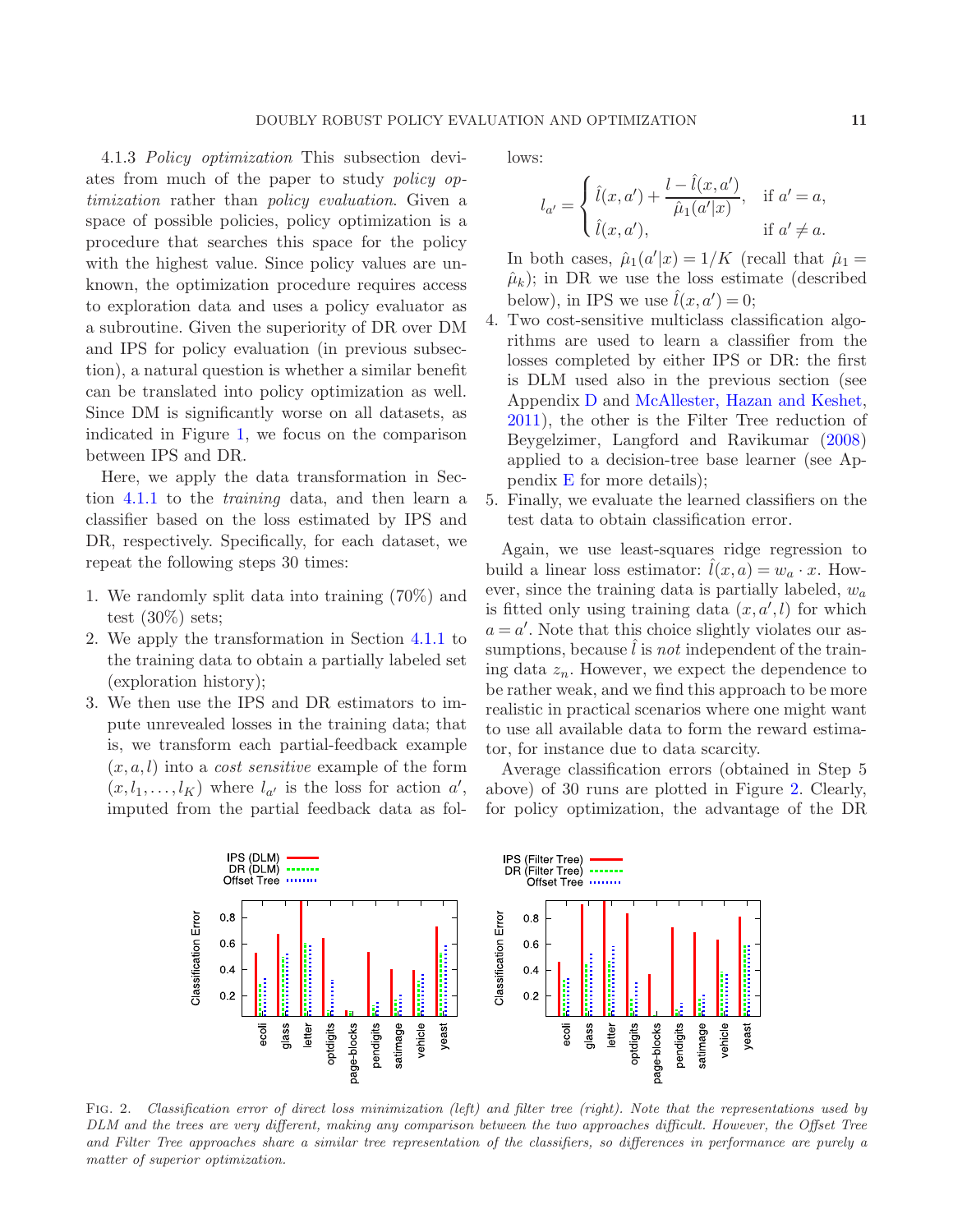is even greater than for policy evaluation. In all datasets, DR provides substantially more reliable loss estimates than IPS, and results in significantly improved classifiers.

Figure [2](#page-10-0) also includes classification error of the Offset Tree reduction [\(Beygelzimer and Langford](#page-26-17), [2009\)](#page-26-17), which is designed specifically for policy optimization with partially labeled data.[3](#page-11-0) While the IPS versions of DLM and Filter Tree are rather weak, the DR versions are competitive with Offset Tree in all datasets, and in some cases significantly outperform Offset Tree.

Our experiments show that DR provides similar improvements in two very different algorithms, one based on gradient descent, the other based on tree induction, suggesting the DR technique is generally useful when combined with different algorithmic choices.

# 4.2 Estimating the Average Number of User Visits

The next problem we consider is estimating the average number of user visits to a popular Internet portal. We formulate this as a regression problem and in our evaluation introduce an artificial covariate shift. As in the previous section, the original data is real-world, but the covariate shift is simulated.

Real user visits to the website were recorded for about [4](#page-11-1) million  $b \textit{cookies}^4$  randomly selected from all bcookies during March 2010. Each bcookie is associated with a sparse binary covariate vector in 5000 dimensions. These covariates describe browsing behavior as well as other information (such as age, gender and geographical location) of the bcookie. We chose a fixed time window in March 2010 and calculated the number of visits by each selected bcookie during this window. To summarize, the dataset contains  $N = 3,854,689$  data points:  $D = \{(b_i, x_i, v_i)\}_{i=1,\dots,N}$ , where  $b_i$  is the *i*th (unique) bcookie,  $x_i$  is the corresponding binary covariate vector, and  $v_i$  is the number of visits (the response variable); we treat the empirical distribution over D as the ground truth.

If it is possible to sample  $x$  uniformly at random from  $D$  and measure the corresponding value  $v$ , the sample mean of  $v$  will be an unbiased estimate of the true average number of user visits, which is 23.8 in this problem. However, in various situations, it may be difficult or impossible to ensure a uniform sampling scheme due to practical constraints. Instead, the best that one can do is to sample  $x$  from some other distribution (e.g., allowed by the business constraints) and measure the corresponding value  $v$ . In other words, the sampling distribution of  $x$  is changed, but the conditional distribution of  $v$  given  $x$  remains the same. In this case, the sample average of  $v$  may be a biased estimate of the true quantity of interest. This setting is known as covariate shift [\(Shimodaira,](#page-27-13) [2000](#page-27-13)), where data are missing at random (see [Kang and Schafer](#page-26-12), [2007](#page-26-12), for related comparisons).

Covariate shift can be modeled as a contextual bandit problem with 2 actions: action  $a = 0$  corresponding to "conceal the response" and action  $a = 1$  corresponding to "reveal the response." Below we specify the stationary exploration policy  $\mu_k(a|x) = \mu_1(a|x)$ . The contextual bandit data is generated by first sampling  $(x, v) \sim D$ , then choosing an action  $a \sim \mu_1(\cdot | x)$ , and observing the reward  $r = a \cdot v$  (i.e., reward is only revealed if  $a = 1$ ). The exploration policy  $\mu_1$  determines the covariate shift. The quantity of interest,  $\mathbf{E}_D[v]$ , corresponds to the value of the constant policy  $\nu$  which always chooses "reveal the response."

To define the exploration sampling probabilities  $\mu_1(a=1|x)$ , we adopted an approach similar to Gretton et al. [\(2008](#page-26-21)), with a bias toward the smaller values along the first principal component of the distribution over  $x$ . In particular, we obtained the first principal component (denoted  $\bar{x}$ ) of all covariate vectors  $\{x_i\}_{i=1,\dots,N}$ , and projected all data onto  $\bar{x}$ . Let  $\phi$  be the density of a univariate normal distribution with mean  $m + (\bar{m} - m)/3$  and standard deviation  $(\bar{m}-m)/4$ , where m is the minimum and  $\bar{m}$  is the mean of the projected values. We set  $\mu_1(a=1|x) = \min{\{\phi(x \cdot \bar{x}), 1\}}.$ 

To control the size of exploration data, we randomly subsampled a fraction  $f \in \{0.0001, 0.0005,$ 0.001, 0.005, 0.01, 0.05} from the entire dataset  $D$ and then chose actions a according to the exploration policy. We then calculated the IPS and DR

<span id="page-11-0"></span><sup>&</sup>lt;sup>3</sup>We used decision trees as the base learner in Offset Trees to parallel our base learner choice in Filter Trees. The numbers reported here are not identical to those by Beygelzimer and Langford [\(2009](#page-26-17)), even though we used a similar protocol on the same datasets, probably because of small differences in the data structures used.

<span id="page-11-1"></span><sup>&</sup>lt;sup>4</sup>A bcookie is a unique string that identifies a user. Strictly speaking, one user may correspond to multiple bcookies, but for simplicity we equate a bcookie with a user.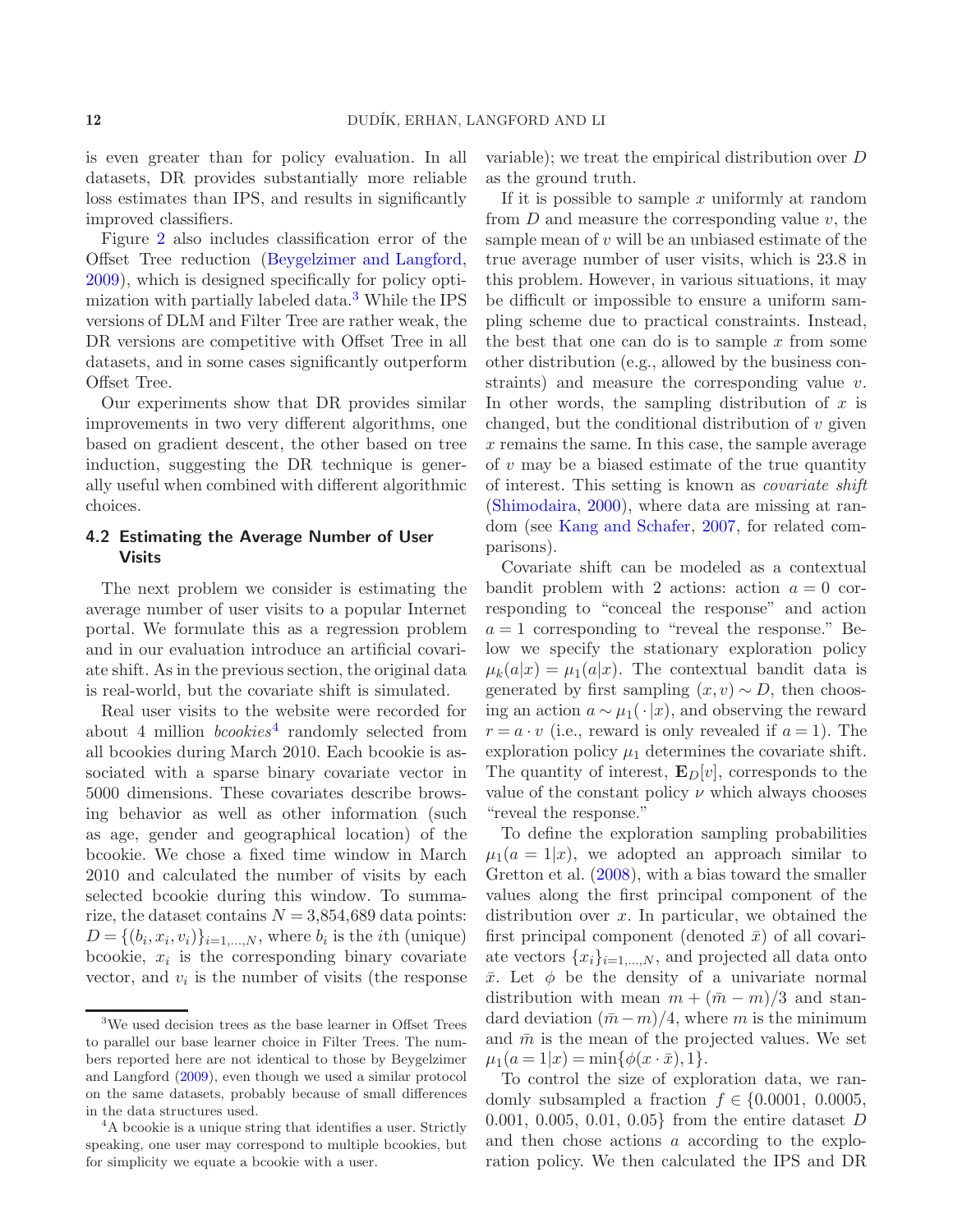

<span id="page-12-1"></span>FIG. 3. Comparison of IPS and DR: rmse (left), bias (right). The ground truth policy value (average number of user visits) is 23.8.

estimates on this subsample, assuming perfect logging, that is,  $\hat{\mu}_k = \mu_k$ .<sup>[5](#page-12-0)</sup> The whole process was repeated 100 times.

The DR estimator required building a reward model  $\hat{r}(x, a)$ , which, for a given covariate vector x and  $a = 1$ , predicted the average number of visits (and for  $a = 0$  was equal to zero). Again, leastsquares ridge regression was used on a separate dataset to fit a linear model  $\hat{r}(x, 1) = w \cdot x$  from the exploration data.

Figure [3](#page-12-1) summarizes the estimation error of the two methods with increasing exploration data size. For both IPS and DR, the estimation error goes down with more data. In terms of rmse, the DR estimator is consistently better than IPS, especially when dataset size is smaller. The DR estimator often reduces the rmse by a fraction between 10% and 20%, and on average by 13.6%. By comparing to the bias values (which are much smaller), it is clear that DR's gain of accuracy comes from a lower variance, which accelerates convergence of the estimator to the true value. These results confirm our analysis that DR tends to reduce variance provided that a reasonable reward estimator is available.

# 4.3 Content Slotting in Response to User **Queries**

In this section, we compare our estimators on a proprietary real-world dataset consisting of web search queries. In response to a search query, the search engine returns a set of search results. A search result can be of various types such as a web-link, a news snippet or a movie information snippet. We will be evaluating policies that decide which among the different result types to present at the first position. The reward is meant to capture the relevance for the user. It equals  $+1$  if the user clicks on the result at the first position, −1 if the user clicks on some result below the first position, and 0 otherwise (for instance, if the user leaves the search page, or decides to rewrite the query). We call this a *click*skip reward.

Our partially labeled dataset consists of tuples of the form  $(x_k, a_k, r_k, p_k)$ , where  $x_k$  is the covariate vector (a sparse, high-dimensional representation of the terms of the query as well as other contextual information, such as user information),  $a_k \in \{\text{web-}$ link, news, movie} is the type of result at the first position,  $r_k$  is the click-skip reward, and  $p_k$  is the recorded probability with which the exploration policy chose the given result type. Note that due to practical constraints, the values  $p_k$  do not always exactly correspond to  $\mu_k(a_k|x_k)$  and should be really viewed as the "best effort" approximation of perfect logging. We still expect them to be highly accurate, so we use the estimator  $\hat{\mu}_k(a_k|x_k) = p_k$ .

The page views corresponding to these tuples represent a small percentage of user traffic to a major website; any visit to the website had a small chance of being part of this experiment. Data was collected over a span of several days during July 2011. It consists of 1.2 million tuples, out of which the first 1 million were used for estimating  $\hat{r}$  (training data) with the remainder used for policy evaluation (evaluation data). The evaluation data was further split into 10 independent subsets of equal size, which were used to estimate variance of the compared estimators.

We estimated the value of two policies: the exploration policy itself, and the argmax policy (described below). Evaluating exploration policy on

<span id="page-12-0"></span><sup>5</sup>Assuming perfect knowledge of exploration probabilities is fair when we compare IPS and DR. However, it does not give implications of how DR compares against DM when there is an estimation error in  $\hat{\mu}_k$ .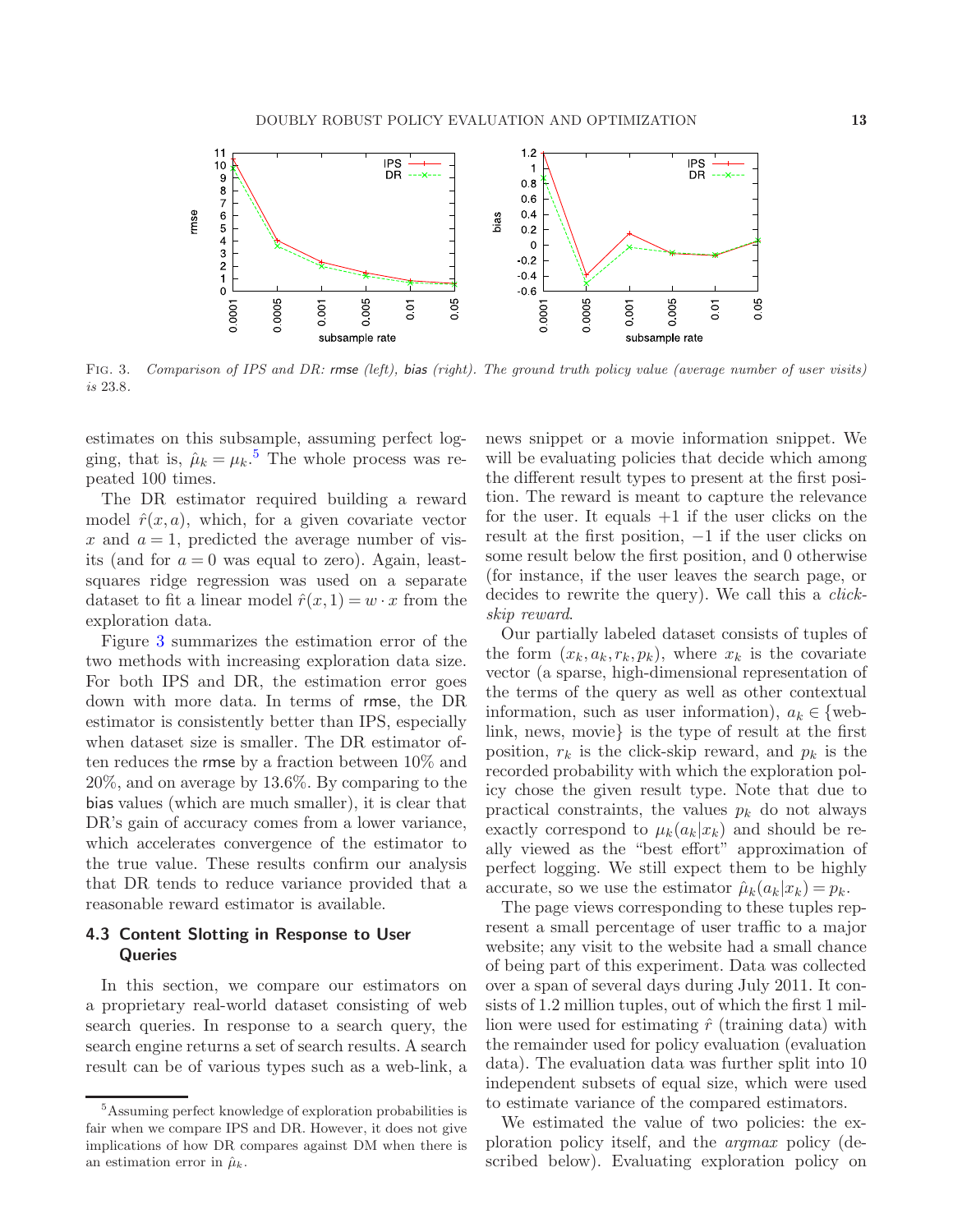## TABLE 2

<span id="page-13-1"></span>The results of different policy evaluators on two standard policies for a real-world exploration problem. In the first column, results are normalized by the (known) actual reward of the deployed policy. In the second column, results are normalized by the reward reported by IPS. All  $\pm$  are computed as standard deviations over results on 10 disjoint test sets. In previous publication of the same experiments (Dudík et al.,  $2012$ ), we used a

 $deterministic\text{-}policy version of DR$  (the same as in Dudík, Langford and Li, [2011](#page-26-2)), hence the results for self-evaluation presented there slightly differ

|                  | Self-evaluation                      | Argmax                               |
|------------------|--------------------------------------|--------------------------------------|
| <b>IPS</b><br>DМ | $0.995 + 0.041$<br>$1.213 \pm 0.010$ | $1.000 \pm 0.027$<br>$1.211 + 0.002$ |
| DR.              | $0.974 + 0.039$                      | $0.991 \pm 0.026$                    |

its own exploration data (we call this setup selfevaluation) serves as a sanity check. The argmax policy is based on a linear estimator  $r'(x, a) = w_a \cdot x$ (in general different from  $\hat{r}$ ), and chooses the action with the largest predicted reward  $r'(x, a)$  (hence the name). We fitted  $r'(x, a)$  on training data by importance-weighted linear regression with importance weights  $1/p_k$ . Note that both  $\hat{r}$  and  $r'$  are linear estimators obtained from the same training set, but  $\hat{r}$  was computed without importance weights and we therefore expect it to be more biased.

Table [2](#page-13-1) contains the comparison of IPS, DM and DR, for both policies under consideration. For business reasons, we do not report the estimated reward directly, but normalize to either the empirical average reward (for self-evaluation) or the IPS estimate (for the argmax policy evaluation).

The experimental results are generally in line with theory. The variance is smallest for DR, although IPS does surprisingly well on this dataset, presumably because  $\hat{r}$  is not sufficiently accurate. The Direct Method (DM) has an unsurprisingly large bias. If we divide the listed standard deviations by  $\sqrt{10}$ , we obtain standard errors, suggesting that DR has a slight bias (on self-evaluation where we know the ground truth). We believe that this is due to imperfect logging.

# <span id="page-13-0"></span>5. EVALUATION OF NONSTATIONARY POLICIES

## 5.1 Problem Definition

The contextual bandit setting can also be used to model a broad class of sequential decision-making problems, where the decision maker adapts her action-selection policy over time, based on her observed history of context-action-reward triples. In contrast to policies studied in the previous two sections, such a policy depends on both the current context and the current history and is therefore nonstationary.

In the personalized news recommendation example [\(Li et al.](#page-26-6), [2010](#page-26-6)), a learning algorithm chooses an article (an action) for the current user (the context), with the need for balancing exploration and exploitation. Exploration corresponds to presenting articles about which the algorithm does not yet have enough data to conclude if they are of interest to a particular type of user. Exploitation corresponds to presenting articles for which the algorithm collected enough data to know that they elicit a positive response. At the beginning, the algorithm may pursue more aggressive exploration since it has a more limited knowledge of what the users like. As more and more data is collected, the algorithm eventually converges to a good recommendation policy and performs more exploitation. Obviously, for the same user, the algorithm may choose different articles in different stages, so the policy is not stationary. In machine learning terminology, such adaptive procedures are called online learning algorithms. Evaluating performance of an online learning algorithm (in terms of average per-step reward when run for T steps) is an important problem in practice. Online learning algorithms are specific instances of nonstationary policies.

Formally, a nonstationary randomized policy is described by a conditional distribution  $\pi(a_t|x_t, h_{t-1})$ of choosing an action  $a_t$  on a context  $x_t$ , given the history of past observations

$$
h_{t-1}=(x_1,a_1,r_1),\ldots,(x_{t-1},a_{t-1},r_{t-1}).
$$

We use the index t (instead of k), and write  $h_t$  (instead of  $z_k$ ) to make clear the distinction between the histories experienced by the target policy  $\pi$  versus the exploration policy  $\mu$ .

A target history of length T is denoted  $h_T$ . In our analysis, we extend the target policy  $\pi(a_t|x_t, h_{t-1})$ into a probability distribution over  $h_T$  defined by the factoring

$$
\pi(x_t, a_t, r_t | h_{t-1}) = D(x_t) \pi(a_t | x_t, h_{t-1}) D(r_t | x_t, a_t).
$$

Similarly to  $\mu$ , we define shorthands  $\pi_t(x, a, r)$ ,  $\mathbf{P}_t^{\pi}$ ,  $\mathbf{E}_t^{\pi}$ . The goal of nonstationary policy evaluation is to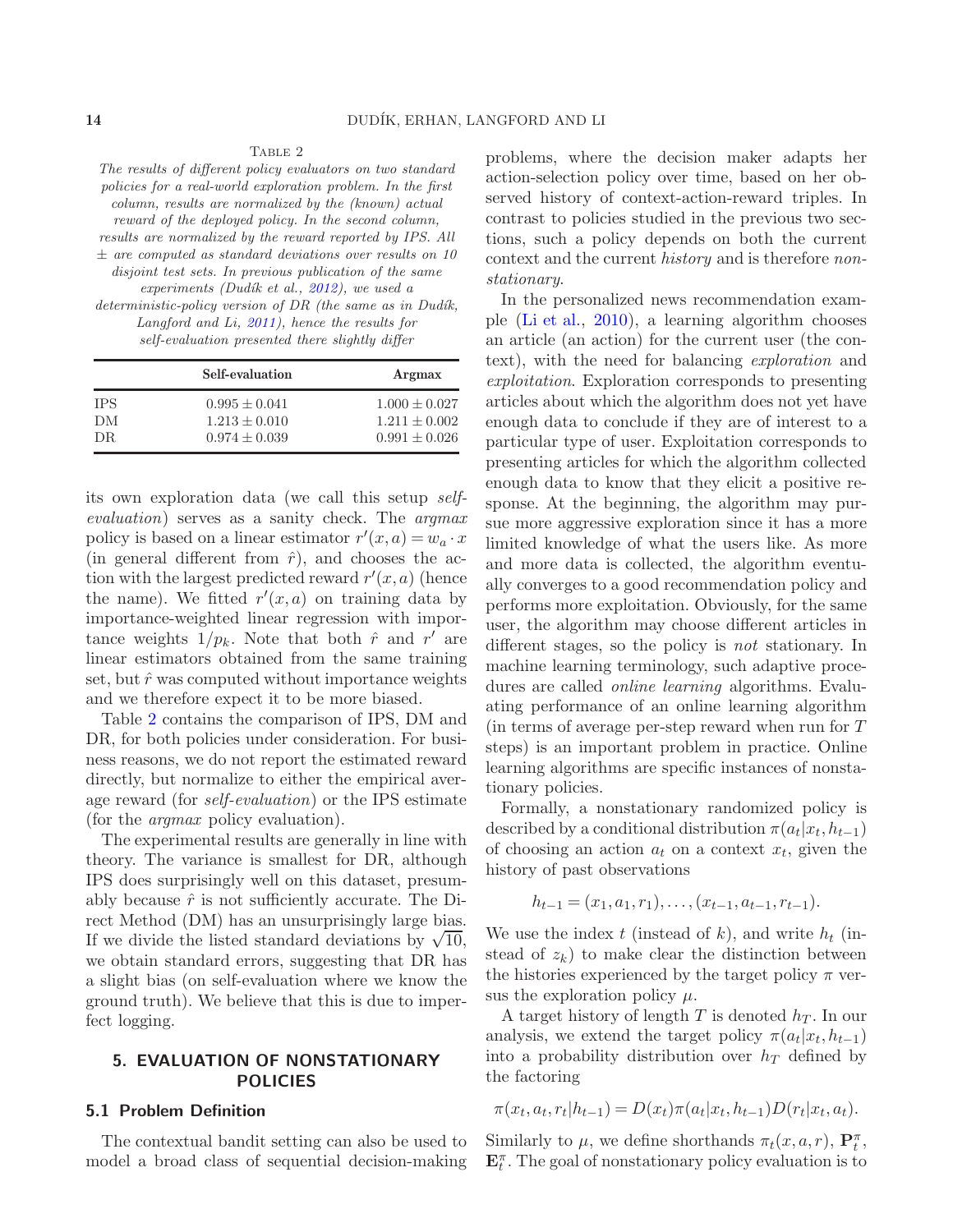estimate the expected cumulative reward of policy  $\pi$  after T rounds:

$$
V_{1:T} = \mathop{\mathbf{E}}\limits_{h_T \sim \pi} \left[ \sum_{t=1}^T r_t \right].
$$

In the news recommendation example,  $r_t$  indicates whether a user clicked on the recommended article, and  $V_{1:T}$  is the expected number of clicks garnered by an online learning algorithm after serving T user visits. A more effective learning algorithm, by definition, will have a higher  $V_{1:T}$  value [\(Li et al.](#page-26-6), [2010\)](#page-26-6).

Again, to have unbiased policy evaluation, we assume that if  $\pi_t(a|x) > 0$  for any t (and some history  $h_{t-1}$ ) then  $\mu_k(a|x) > 0$  for all k (and all possible histories  $z_{k-1}$ ). This clearly holds for instance if  $\mu_k(a|x) > 0$  for all a.

In our analysis of nonstationary policy evaluation, we assume perfect logging, that is, we assume access to probabilities

$$
p_k := \mu_k(a_k|x_k).
$$

Whereas in general this assumption does not hold, it is realistic in some applications such as those on the Internet. For example, when a website chooses one news article from a pool to recommend to a user, engineers often have full control/knowledge of how to randomize the article selection process [\(Li et al.](#page-26-6), [2010;](#page-26-6) [Li et al.](#page-26-13), [2011\)](#page-26-13).

## <span id="page-14-0"></span>5.2 Relation to Dynamic Treatment Regimes

The nonstationary policy evaluation problem defined above is closely related to DTR analysis in a longitudinal observational study. Using the same notation, the inference goal in DTR is to estimate the expected sum of rewards by following a possibly randomized rule  $\pi$  for T steps.<sup>[6](#page-14-1)</sup> Unlike contextual bandits, there is no assumption on the distribution from which the data  $z_n$  is generated. More precisely, given an exploration policy  $\mu$ , the data generation is described by

$$
\mu(x_k, a_k, r_k | z_{k-1})
$$
  
=  $D(x_k | z_{k-1}) \mu(a_k | x_k, z_{k-1}) D(r_k | x_k, a_k, z_{k-1}).$ 

Compared to the data-generation process in contextual bandits (see Section [3.1\)](#page-3-1), one allows the laws of  $x_k$  and  $r_k$  to depend on history  $z_{k-1}$ . The target policy  $\pi$  is subject to the same conditional laws. The setting in longitudinal observational studies is therefore more general than contextual bandits.

IPS-style estimators (such as DR of the previous section) can be extended to handle nonstationary policy evaluation, where the likelihood ratios are now the ratios of likelihoods of the whole length-T trajectories. In DTR analysis, it is often assumed that the number of trajectories is much larger than T. Under this assumption and with T small, the variance of IPS-style estimates is on the order of  $O(1/n)$ , diminishing to 0 as  $n \to \infty$ .

In contextual bandits, one similarly assumes  $n \gg$ T. However, the number of steps  $T$  is often large, ranging from hundreds to millions. The likelihood ratio for a length- $T$  trajectory can be exponential in T, resulting in exponentially large variance. As a concrete example, consider the case where the exploration policy (i.e., the treatment mechanism) chooses actions uniformly at random from K possibilities, and where the target policy  $\pi$  is a deterministic function of the current history and context. The likelihood ratio of any trajectory is exactly  $K^T$ , and there are  $n/T$  trajectories (by breaking  $z_n$  into  $n/T$  pieces of length T). Assuming bounded variance of rewards, the variance of IPS-style estimators given data  $z_n$  is  $O(TK^T/n)$ , which can be extremely large (or even vacuous) for even moderate values of T, such as those in the studies of online learning in the Internet applications.

In contrast, the "replay" approach of Li et al. [\(2011](#page-26-13)) takes advantage of the independence between  $(x_k, r_k)$  and history  $z_{k-1}$ . It has a variance of  $O(KT/n)$ , ignoring logarithmic terms, when the exploration policy is uniformly random. When the exploration data is generated by a nonuniformly random policy, one may apply rejection sampling to simulate uniformly random exploration, obtaining a subset of the exploration data, which can then be used to run the replay approach. However, this method may discard a large fraction of data, especially when the historical actions in the log are chosen from a highly nonuniform distribution, which can yield an unacceptably large variance. The next subsection describes an improved replay-based estimator that uses doubly-robust estimation as well as a variant of rejection sampling.

## 5.3 A Nonstationary Policy Evaluator

Our replay-based nonstationary policy evaluator (Algorithm [1\)](#page-15-0) takes advantage of high accuracy

<span id="page-14-1"></span><sup>&</sup>lt;sup>6</sup>In DTR often the goal is to estimate the expectation of a composite outcome that depends on the entire length-T trajectory. However, the objective of composite outcomes can easily be reformulated as a sum of properly redefined rewards.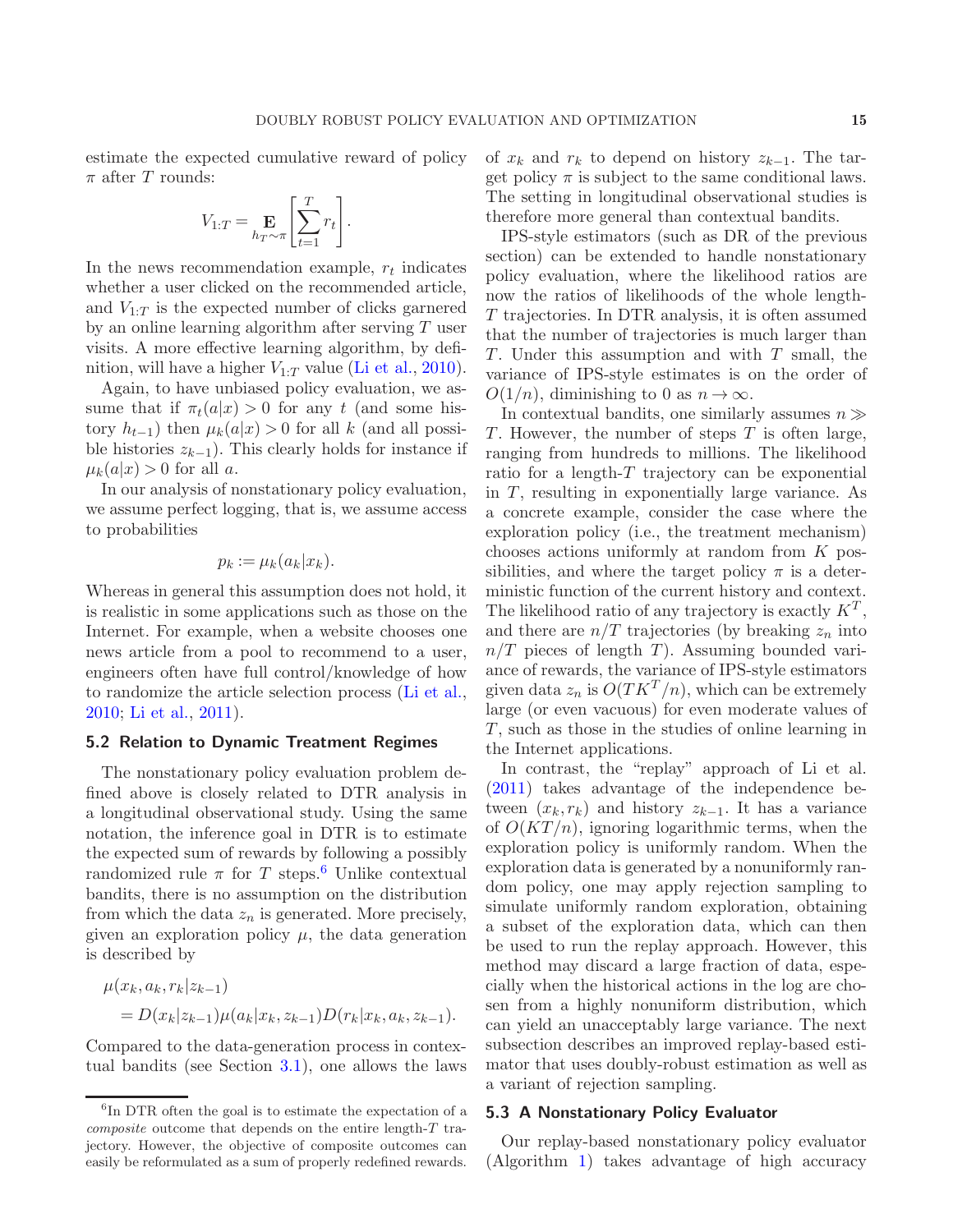Algorithm 1

<span id="page-15-0"></span>DR-ns( $\pi$ ,  $\{(x_k, a_k, r_k, p_k)\}_{k=1,2,\dots,n}$ ,  $\hat{r}$ ,  $q$ ,  $c_{\text{max}}$ ,  $T$ ) Input:

target nonstationary policy  $\pi$ exploration data  $\{(x_k, a_k, r_k, p_k)\}_{k=1,2,\ldots,n}$ reward estimator  $\hat{r}(x, a)$ rejection sampling parameters:  $q \in [0,1]$  and  $c_{\text{max}} \in (0,1]$ number of steps  $T$  for estimation

Initialize:

simulated history of target policy  $h_0 \leftarrow \emptyset$ simulated step of target policy  $t \leftarrow 0$ acceptance rate multiplier  $c_1 \leftarrow c_{\text{max}}$ cumulative reward estimate  $V_{\text{DR-ns}} \leftarrow 0$ cumulative normalizing weight  $C \leftarrow 0$ importance weights seen so far  $Q \leftarrow \emptyset$ 

<span id="page-15-3"></span>For  $k = 1, 2, \ldots$  consider event  $(x_k, a_k, r_k, p_k)$ :

<span id="page-15-4"></span>(1) 
$$
\hat{V}_k \leftarrow \hat{r}(x_k, \pi_t) + \frac{\pi_t(a_k | x_k)}{p_k} \cdot (r_k - \hat{r}(x_k, a_k))
$$

$$
(2) \hat{V}_{\text{DR-ns}} \leftarrow \hat{V}_{\text{DR-ns}} + c_t \hat{V}_k
$$

$$
(3) C \leftarrow C + c_t
$$

$$
(4) \ Q \leftarrow Q \cup \{\frac{p_k}{\pi_t(a_k|x_k)}\}
$$

<span id="page-15-2"></span><span id="page-15-1"></span>(5) Let 
$$
u_k \sim \text{UNIFORM}[0,1]
$$

(6) If 
$$
u_k \leq \frac{c_t \pi_t(a_k | x_k)}{p_k}
$$
  
\n(a)  $h_t \leftarrow h_{t-1} + (x_k, a_k, r_k)$   
\n(b)  $t \leftarrow t+1$   
\n(c) if  $t = T + 1$ , go to "Exit"

(d)  $c_t \leftarrow \min\{c_{\text{max}}, q\text{th quantile of } Q\}$ 

Exit: If  $t < T + 1$ , report failure and terminate; otherwise, return:

cumulative reward estimate  $\hat{V}_{\text{DR-ns}}$ average reward estimate  $\hat{V}_{\text{DR-ns}}^{\text{avg}} := \hat{V}_{\text{DR-ns}}/C$ 

of DR estimator while tackling nonstationarity via rejection sampling. We substatially improve sample use (i.e., acceptance rate) in rejection sampling while only modestly increasing the bias. This algorithm is referred to as DR-ns, for "doubly robust nonstationary." Over the run of the algorithm, we process the exploration history and run rejection sampling [Steps  $(5)-(6)$  $(5)-(6)$ ] to create a simulated history  $h_t$  of the interaction between the target policy and the environment. If the algorithm manages to simulate  $T$  steps of history, it exits and returns and estimate  $\hat{V}_{\text{DR-ns}}$  of the cumulative reward  $V_{1:T}$ , and an estimate  $\hat{V}_{\text{DR-ns}}^{\text{avg}}$  of the average reward  $V_{1:T}/T$ ; otherwise, it reports failure indicating not enough data is available.

Since we assume  $n \gg T$ , the algorithm fails with a small probability as long as the exploration policy does not assign too small probabilities to actions. Specifically, let  $\alpha > 0$  be a lower bound on the acceptance probability in the rejection sampling step; that is, the condition in Step  $(6)$  succeeds with probability at least  $\alpha$ . Then, using the Hoeffding's inequality, one can show that the probability of failure of the algorithm is at most  $\delta$  if

$$
n \ge \frac{T + \ln(e/\delta)}{\alpha}.
$$

Note that the algorithm returns one "sample" of the policy value. In reality, the algorithm continuously consumes a stream of  $n$  data, outputs a sample of policy value whenever a length- $T$  history is simulated, and finally returns the average of these samples. Suppose we aim to simulate  $m$  histories of length T. Again, by Hoeffding's inequality, the probability of failing to obtain  $m$  trajectories is at most  $\delta$  if

$$
n \ge \frac{mT + \ln(e/\delta)}{\alpha}.
$$

Compared with naive rejection sampling, our approach differs in two respects. First, we use not only the accepted samples, but also the rejected ones to estimate the expected reward  $\mathbf{E}_{t}^{\pi}[r]$  with a DR estimator [see Step  $(1)$ ]. As we will see below, the value of  $1/c_t$  is in expectation equal to the total number of exploration samples used while simulating the tth action of the target policy. Therefore, in Step [\(2\),](#page-15-4) we effectively take an average of  $1/c_t$  estimates of  $\mathbf{E}_t^{\pi}[r]$ , decreasing the variance of the final estimator. This is in addition to lower variance due to the use of the doubly robust estimate in Step [\(1\).](#page-15-3)

The second modification is in the control of the acceptance rate (i.e., the bound  $\alpha$  above). When simulating the t<sup>th</sup> action of the target policy, we accept exploration samples with a probability  $\min\{1, c_t\pi_t/p_k\}$  where  $c_t$  is a multiplier [see Steps  $(5)-(6)$  $(5)-(6)$ . We will see below that the bias of the estimator is controlled by the probability that  $c_t\pi_t/p_k$ exceeds 1, or equivalently, that  $p_k/\pi_t$  falls below  $c_t$ . As a heuristic toward controlling this probability, we maintain a set Q consisting of observed density ratios  $p_k/\pi_t$ , and at the beginning of simulating the the action, we set  $c_t$  to the qth quantile of  $Q$ , for some small value of q [Step  $(6)(d)$  $(6)(d)$ ], while never allowing it to exceed some predetermined  $c_{\text{max}}$ . Thus,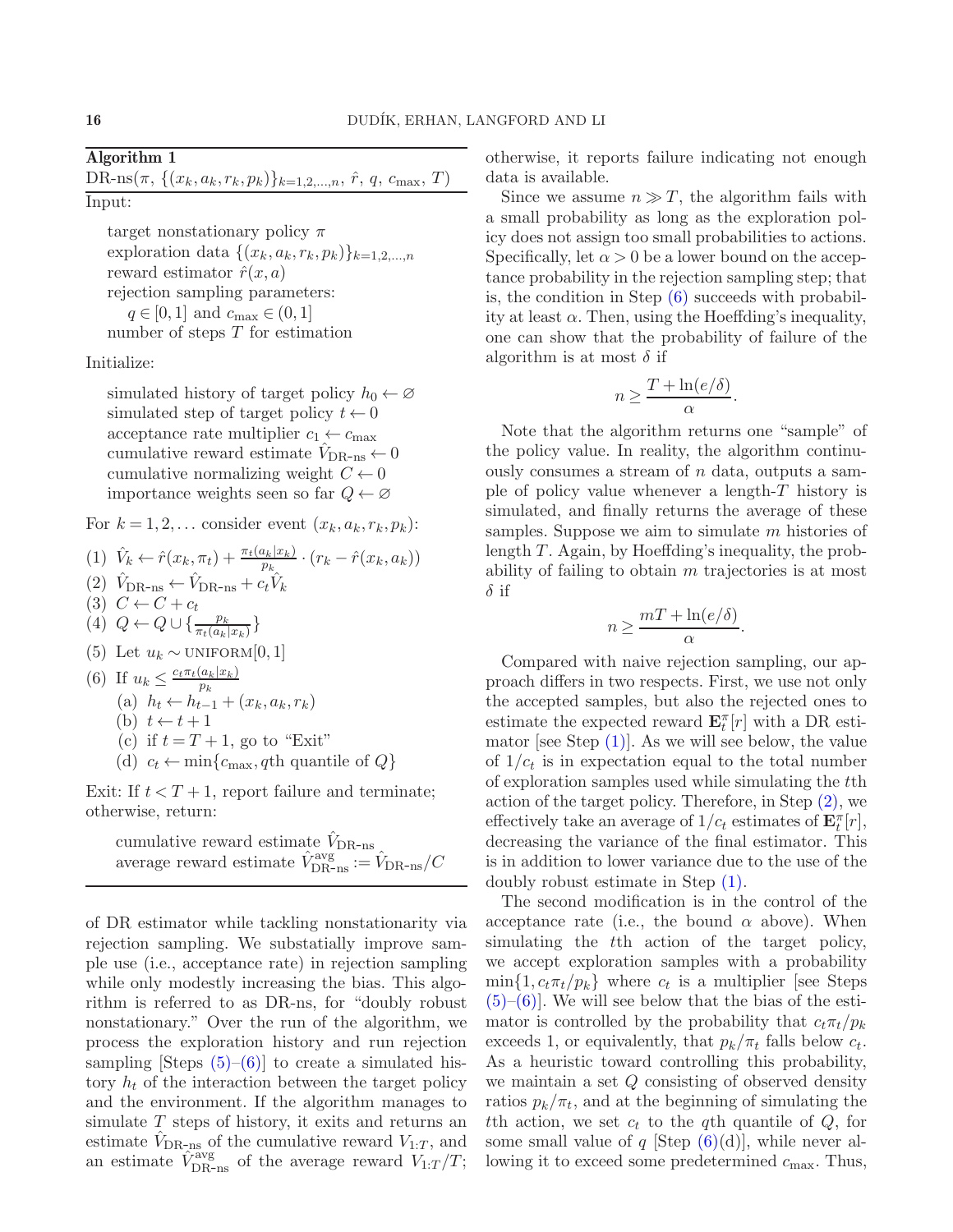the value q approximately corresponds to the probability value that we wish to control. Setting  $q = 0$ , we obtain the unbiased case (in the limit). By using larger values of  $q$ , we increase the bias, but reach the length  $T$  with fewer exploration samples thanks to increased acceptance rate. A similar effect is obtained by varying  $c_{\text{max}}$ , but the control is cruder, since it ignores the evaluated policy. In our experiments, we therefore set  $c_{\text{max}} = 1$  and rely on q to control the acceptance rate. It is an interesting open question how to select  $q$  and  $c$  in practice.

To study our algorithm DR-ns, we modify the definition of the exploration history so as to include the samples  $u_k$  from the uniform distribution used by the algorithm when processing the kth exploration sample. Thus, we have an augmented definition

$$
z_k = (x_1, a_1, r_1, u_1, \ldots, x_k, a_k, r_k, u_k).
$$

With this in mind, expressions  $\mathbf{P}_{k}^{\mu}$  $\frac{\mu}{k}$  and  $\mathbf{E}_k^{\mu}$  $\frac{\mu}{k}$  include conditioning on variables  $u_1, \ldots, u_{k-1}$ , and  $\mu$ is viewed as a distribution over augmented histories  $z_n$ .

For convenience of analysis, we assume in this section that we have access to an infinite exploration history z (i.e.,  $z_n$  for  $n = \infty$ ) and that the counter t in the pseudocode eventually becomes  $T+1$  with probability one (at which point  $h_T$  is generated). Such an assumption is mild in practice when  $n$  is much larger than T.

Formally, for  $t \geq 1$ , let  $\kappa(t)$  be the index of the tth sample accepted in Step  $(6)$ ; thus,  $\kappa$  converts an index in the target history into an index in the exploration history. We set  $\kappa(0) = 0$  and define  $\kappa(t) = \infty$  if fewer than t samples are accepted. Note that  $\kappa$  is a deterministic function of the history z (thanks to including samples  $u_k$  in z). We assume that  $P_{\mu}[\kappa(T) = \infty] = 0$ . This means that the algorithm (together with the exploration policy  $\mu$ ) generates a distribution over histories  $h_T$ ; we denote this distribution  $\hat{\pi}$ .

Let  $B(t) = \{\kappa(t-1) + 1, \kappa(t-1) + 2, \ldots, \kappa(t)\}\$ for  $t \geq 1$  denote the set of sample indices between the  $(t-1)$ st acceptance and the tth acceptance. This set of samples is called the tth block. The contribution of the tth block to the value estimator is denoted  $\hat{V}_{B(t)} = \sum_{k \in B(t)} \hat{V}_k$ . After completion of T blocks, the two estimators returned by our algorithm are

$$
\hat{V}_{\text{DR-ns}} = \sum_{t=1}^{T} c_t \hat{V}_{B(t)}, \quad \hat{V}_{\text{DR-ns}}^{\text{avg}} = \frac{\sum_{t=1}^{T} c_t \hat{V}_{B(t)}}{\sum_{t=1}^{T} c_t |B(t)|}.
$$

#### 5.4 Bias Analysis

A simple approach to evaluating a nonstationary policy is to divide the exploration data into several parts, run the algorithm separately on each part to generate simulated histories, obtaining estimates  $\hat{V}_{\text{DR-ns}}^{(1)}, \dots, \hat{V}_{\text{DR-ns}}^{(m)}$ , and return the average  $\sum_{i=1}^{m} \hat{V}_{\text{DR-ns}}^{(i)}/m$ .<sup>[7](#page-16-0)</sup> Here, we assume *n* is large enough so that  $m$  simulated histories of length  $T$  can be generated with high probability. Using standard concentration inequalities, we can then show that the average is within  $O(1/\sqrt{m})$  of the expectation  $\mathbf{E}_{\mu}[\hat{V}_{\text{DR-ns}}]$ . The remaining piece is then bounding the bias term  $\mathbf{E}_{\mu}[\hat{V}_{\text{DR-ns}}] - \mathbf{E}_{\pi}[\sum_{t=1}^{T} r_t]$ .<sup>[8](#page-16-1)</sup>

Recall that  $\hat{V}_{\text{DR-ns}} = \sum_{t=1}^{T} c_t \hat{V}_{B(t)}$ . The source of bias are events when  $c_t$  is not small enough to guarantee that  $c_t \pi_t(a_k|x_k)/p_k$  is a probability. In this case, the probability that the kth exploration sample includes the action  $a_k$  and is accepted is

<span id="page-16-2"></span>
$$
(5.1) p_k \min\bigg\{1, \frac{c_t \pi_t(a_k|x_k)}{p_k}\bigg\} = \min\{p_k, c_t \pi_t(a_k|x_k)\},
$$

which may violate the unbiasedness requirement of rejection sampling, requiring that the probability of acceptance be proportional to  $\pi_t(a_k|x_k)$ .

Conditioned on  $z_{k-1}$  and the induced target history  $h_{t-1}$ , define the event

$$
\mathcal{E}_k := \{ (x, a) : c_t \pi_t(a|x) > \mu_k(a|x) \},
$$

which contributes to the bias of the estimate, because it corresponds to cases when the minimum in equation  $(5.1)$  is attained by  $p_k$ . Associated with this event is the "bias mass"  $\varepsilon_k$ , which measures (up to scaling by  $c_t$ ) the difference between the probability of the bad event under  $\pi_t$  and under the run of our algorithm:

$$
\varepsilon_k := \mathbf{P}_{(x,a)\sim\pi_t}[\mathcal{E}_k] - \mathbf{P}_{(x,a)\sim\mu_k}[\mathcal{E}_k]/c_t.
$$

Notice that from the definition of  $\mathcal{E}_k$ , this mass is nonnegative. Since the first term is a probability, this mass is at most 1. We will assume that this

<span id="page-16-0"></span><sup>7</sup>We only consider estimators for cumulative rewards (not average rewards) in this section. We assume that the division into parts is done sequentially, so that individual estimates are built from nonoverlapping sequences of  $T$  consecutive blocks of examples.

<span id="page-16-1"></span><sup>&</sup>lt;sup>8</sup>As shown in Li et al.  $(2011)$ , when m is constant, making T large does not necessarily reduce variance of any estimator of nonstationary policies.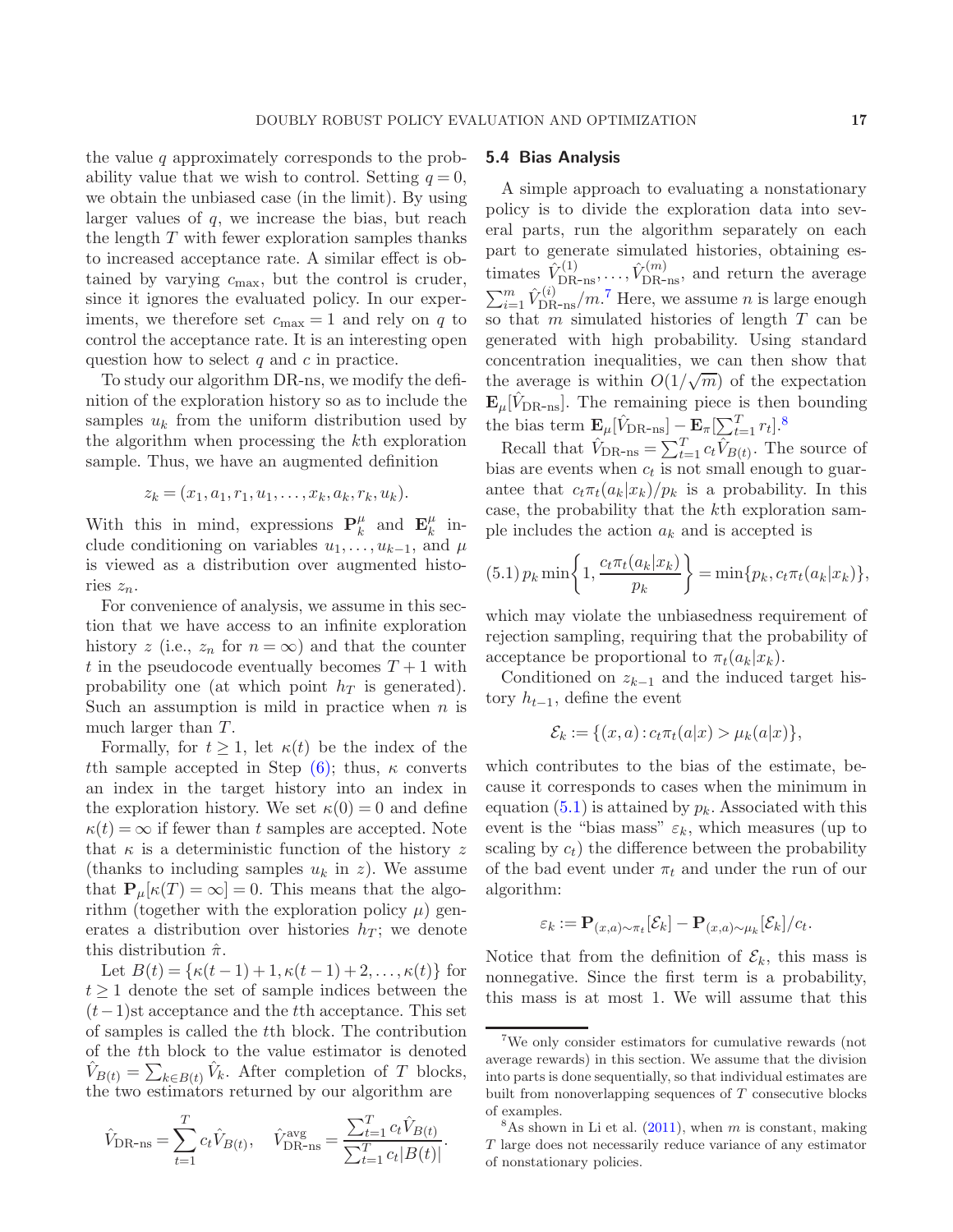mass is bounded away from 1, that is, that there exists  $\varepsilon$  such that for all k and  $z_{k-1}$ 

$$
0 \le \varepsilon_k \le \varepsilon < 1.
$$

The following theorem analyzes how much bias is introduced in the worst case, as a function of  $\varepsilon$ . It shows how the bias mass controls the bias of our estimator.

THEOREM 5.1. For  $T \geq 1$ ,

<span id="page-17-1"></span>
$$
\left| \mathbf{E}_{\mu} \left[ \sum_{t=1}^{T} c_{t} \hat{V}_{B(t)} \right] - \mathbf{E}_{\pi} \left[ \sum_{t=1}^{T} r_{t} \right] \right|
$$
  

$$
\leq \frac{T(T+1)}{2} \cdot \frac{\varepsilon}{1-\varepsilon}.
$$

Intuitively, this theorem says that if a bias of  $\varepsilon$  is introduced in round  $t$ , its effect on the sum of rewards can be felt for  $T - t$  rounds. Summing over rounds, we expect to get an  $O(\varepsilon T^2)$  effect on the estimator of the cumulative reward. In general a very slight bias can result in a significantly better acceptance rate, and hence more replicates  $\hat{V}_{\text{DR-ns}}^{(i)}$ .

This theorem is the first of this sort for policy evaluators, although the mechanics of its proof have appeared in model-based reinforcement-learning (e.g., [Kearns and Singh](#page-26-22), [1998](#page-26-22)).

To prove the main theorem, we state two technical lemmas bounding the differences of probabilities and expectations under the target policy and our algorithm (for proofs of lemmas, see Appendix  $\overline{F}$ ). The theorem follows as their immediate consequence. Recall that  $\hat{\pi}$  denotes the distribution over target histories generated by our algorithm (together with the exploration policy  $\mu$ ).

<span id="page-17-4"></span>LEMMA 5.2. Let  $t \leq T$ ,  $k \geq 1$  and let  $z_{k-1}$  be such that the kth exploration sample marks the beginning of the tth block, that is,  $\kappa(t-1) = k-1$ . Let  $h_{t-1}$  and  $c_t$  be the target history and acceptance rate multiplier induced by  $z_{k-1}$ . Then:

$$
\sum_{x,a} |\mathbf{P}_k^{\mu}[x_{\kappa(t)} = x, a_{\kappa(t)} = a] - \pi_t(x, a)| \le \frac{2\varepsilon}{1 - \varepsilon},
$$

$$
|c_t \mathbf{E}_k^{\mu}[\hat{V}_{B(t)}] - \mathbf{E}_t^{\pi}[r]| \le \frac{\varepsilon}{1 - \varepsilon}.
$$

<span id="page-17-5"></span>Lemma 5.3.

$$
\sum_{h_T} |\hat{\pi}(h_T) - \pi(h_T)| \le (2\varepsilon T)/(1 - \varepsilon).
$$

PROOF OF THEOREM [5.1.](#page-17-1) First, bound  $|\mathbf{E}_{\mu}[c_t \cdot$  $\hat{V}_{B(t)}$  –  $\mathbf{E}_{\pi}[r_t]$  using the previous two lemmas, the triangle inequality and Hölder's inequality:

$$
\begin{split}\n|\mathbf{E}_{\mu}[c_{t}\hat{V}_{B(t)}] - \mathbf{E}_{\pi}[r_{t}]| \\
&= |\mathbf{E}_{\mu}[c_{t}\mathbf{E}_{\kappa(t)}^{\mu}[\hat{V}_{B(t)}]] - \mathbf{E}_{\pi}[r_{t}]| \\
&\leq |\mathbf{E}_{\mu}[\mathbf{E}_{t}^{\pi}[r_{t}]] - \mathbf{E}_{\pi}[\mathbf{E}_{t}^{\pi}[r_{t}]]| + \frac{\varepsilon}{1-\varepsilon} \\
&= \left| \mathbf{E}_{h_{t-1}\sim\hat{\pi}}\left[\mathbf{E}_{t}^{\pi}\left[r - \frac{1}{2}\right]\right] - \mathbf{E}_{h_{t-1}\sim\pi}\left[\mathbf{E}_{t}^{\pi}\left[r - \frac{1}{2}\right]\right]\right| \\
&\quad + \frac{\varepsilon}{1-\varepsilon} \\
&\leq \frac{1}{2} \sum_{h_{t-1}} |\hat{\pi}(h_{t-1}) - \pi(h_{t-1})| + \frac{\varepsilon}{1-\varepsilon} \\
&\leq \frac{1}{2} \cdot \frac{2\varepsilon(t-1)}{1-\varepsilon} + \frac{\varepsilon}{1-\varepsilon} = \frac{\varepsilon t}{1-\varepsilon}.\n\end{split}
$$

The theorem now follows by summing over t and using the triangle inequality.  $\square$ 

# <span id="page-17-0"></span>6. EXPERIMENTS: THE NONSTATIONARY CASE

We now study how DR-ns may achieve greater sample efficiency than rejection sampling through the use of a controlled bias. We evaluate our estimator on the problem of a multiclass multi-label classification with partial feedback using the publicly available dataset rcv1 [\(Lewis et al.](#page-26-23), [2004](#page-26-23)). In this data, the goal is to predict whether a news article is in one of many Reuters categories given the contents of the article. This dataset is chosen instead of the UCI benchmarks in Section [4](#page-8-0) because of its bigger size, which is helpful for simulating online learning (i.e., adaptive policies).

## <span id="page-17-3"></span>6.1 Data Generation

For multi-label dataset like rcv1, an example has the form  $(\tilde{x}, Y)$ , where  $\tilde{x}$  is the covariate vector and  $Y \subseteq \{1, \ldots, K\}$  is the set of correct class labels.<sup>[9](#page-17-2)</sup> In our modeling, we assume that any  $y \in Y$  is the correct prediction for  $\tilde{x}$ . Similar to Section [4.1,](#page-8-1) an example  $(\tilde{x}, Y)$  may be interpreted as a bandit event with context  $\tilde{x}$  and loss  $l(Y,a) := I(a \notin Y)$ , for every action  $a \in \{1, \ldots, K\}$ . A classifier can be interpreted as a stationary policy whose expected loss

<span id="page-17-2"></span><sup>&</sup>lt;sup>9</sup>The reason why we call the covariate vector  $\tilde{x}$  rather than x becomes in the sequel.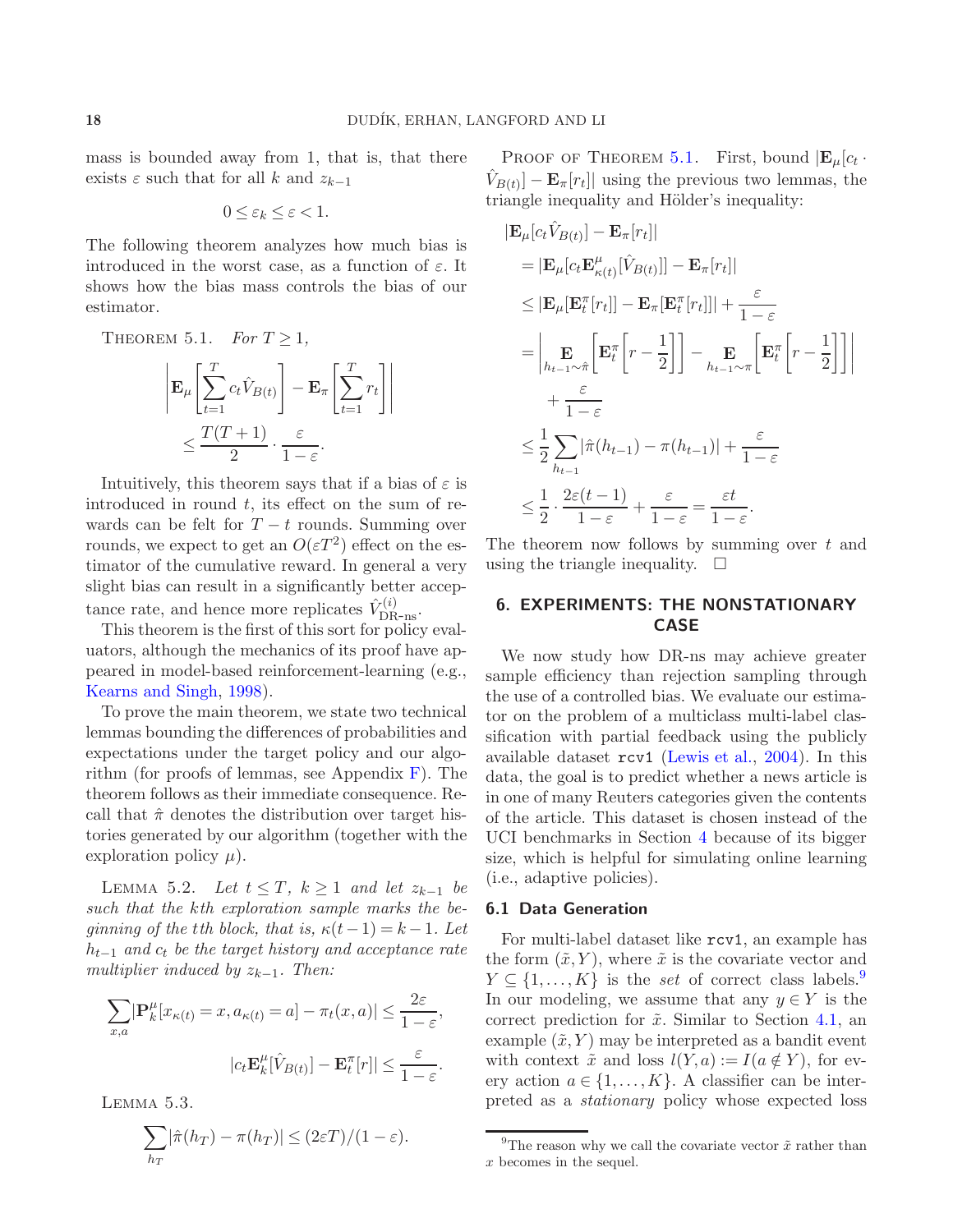is its classification error. In this section, we again aim at evaluating expected policy loss, which can be understood as negative reward. For our experiments, we only use the  $K = 4$  top-level classes in rcv1, namely  $\{C, E, G, M\}$ . We take a random selection of 40,000 data points from the whole dataset and call the resulting dataset D.

To construct a partially labeled exploration dataset, we simulate a stationary but nonuniform exploration policy with a bias toward correct answers. This is meant to emulate the typical setting where a baseline system already has a good understanding of which actions are likely best. For each example  $(\tilde{x}, Y)$ , a uniformly random value  $s(a) \in [0.1, 1]$  is assigned independently to each action a, and the final probability of action  $a$  is determined by

$$
\mu_1(a|\tilde{x}, Y, s) = \frac{0.3 \times s(a)}{\sum_{a'} s(a')} + \frac{0.7 \times I(a \in Y)}{|Y|}.
$$

Note that this policy will assign a nonzero probability to every action. Formally, our exploration policy is a function of an extended context  $x = (\tilde{x}, Y, s)$ , and our data generating distribution  $D(x)$  includes the generation of the correct answers  $Y$  and values s. Of course, we will be evaluating policies  $\pi$  that only get to see  $\tilde{x}$ , but have no access to Y and s. Also, the estimator  $l$  (recall that we are evaluating loss here, not reward) is purely a function of  $\tilde{x}$  and a. We stress that in a real-world setting, the exploration policy would not have access to all correct answers  $Y$ .

## 6.2 Evaluation of a Nonstationary Policy

As described before, a fixed (nonadaptive) classifier can be interpreted as a stationary policy. Similarly, a classifier that adapts as more data arrive is equivalent to a nonstationary policy.

In our experiments, we evaluate performance of an adaptive  $\epsilon$ -greedy classifier defined as follows: with probability  $\epsilon = 0.1$ , it predicts a label drawn uniformly at random from  $\{1, 2, \ldots, K\}$ ; with probability 1 −  $\epsilon$ , it predicts the best label according to a linear score (the "greedy" label):

$$
\underset{a}{\operatorname{argmax}} \{ w_a^t \cdot \tilde{x} \},
$$

where  $\{w_a^t\}_{a\in\{1,\ldots,K\}}$  is a set of K weight vectors at time t. This design mimics a commonly used  $\epsilon$ greedy exploration strategy for contextual bandits (e.g., [Li et al.](#page-26-6), [2010](#page-26-6)). Weight vectors  $w_a^t$  are obtained by fitting a logistic regression model for the binary classification problem  $a \in Y$  (positive) versus  $a \notin Y$  (negative). The data used to fit  $w_a^t$  is described below. Thus, the greedy label is the most likely label according to the current set of logistic regression models. The loss estimator  $l(\tilde{x}, a)$  is also obtained by fitting a logistic regression model for  $a \in Y$  versus  $a \notin Y$ , potentially on a different dataset.

We partition the whole data  $D$  randomly into three disjoint subsets:  $D_{init}$  (initialization set),  $D_{\text{valid}}$  (validation set), and  $D_{\text{eval}}$  (evaluation set), consisting of  $1\%$ ,  $19\%$ , and  $80\%$  of D, respectively. Our goal in this experiment is to estimate the expected loss,  $V_{1:T}$ , of an adaptive policy  $\pi$  after  $T = 300$  rounds.

The full-feedback set  $D_{init}$  is used to fit the loss estimator  $l$ .

Since  $D_{\text{valid}}$  is a random subset of  $D$ , it may be used to simulate the behavior of policy  $\pi$  to obtain an unbiased estimate of  $V_{1:T}$ . We do this by taking an average of 2000 simulations of  $\pi$  on random shuffles of the set  $D_{\text{valid}}$ . This estimate, denoted  $\bar{V}_{1:T}$ , is a highly accurate approximation to (the unknown)  $V_{1:T}$ , and serves as our ground truth.

To assess different policy-value estimators, we randomly permute  $D_{\text{eval}}$  and transform it into a partially labeled set as described in Section [6.1.](#page-17-3) On the resulting partially labeled data, we then evaluate the policy  $\pi$  up to round T, obtaining an estimate of  $V_{1:T}$ . If the exploration history is not exhausted, we start the evaluation of  $\pi$  again, continuing with the next exploration sample, but restarting from empty target history (for T rounds), and repeat until we use up all the exploration data. The final estimate is the average across thus obtained replicates. We repeat this process (permutation of  $D_{eval}$ , generation of exploration history, and policy evaluation until using up all exploration data) 50 times, so that we can compare the 50 estimates against the ground truth  $\bar{V}_{1:T}$  to compute bias and standard deviation of a policy-value estimator.

Finally, we describe in more detail the  $\varepsilon$ -greedy adaptive classifier  $\pi$  being evaluated:

• First, the policy is initialized by fitting weights  $w_a^0$ on the full-feedback set  $D<sub>init</sub>$  (similarly to l). This step mimics the practical situation where one usually has prior information (in the form of either domain knowledge or historical data) to initialize a policy, instead of starting from scratch.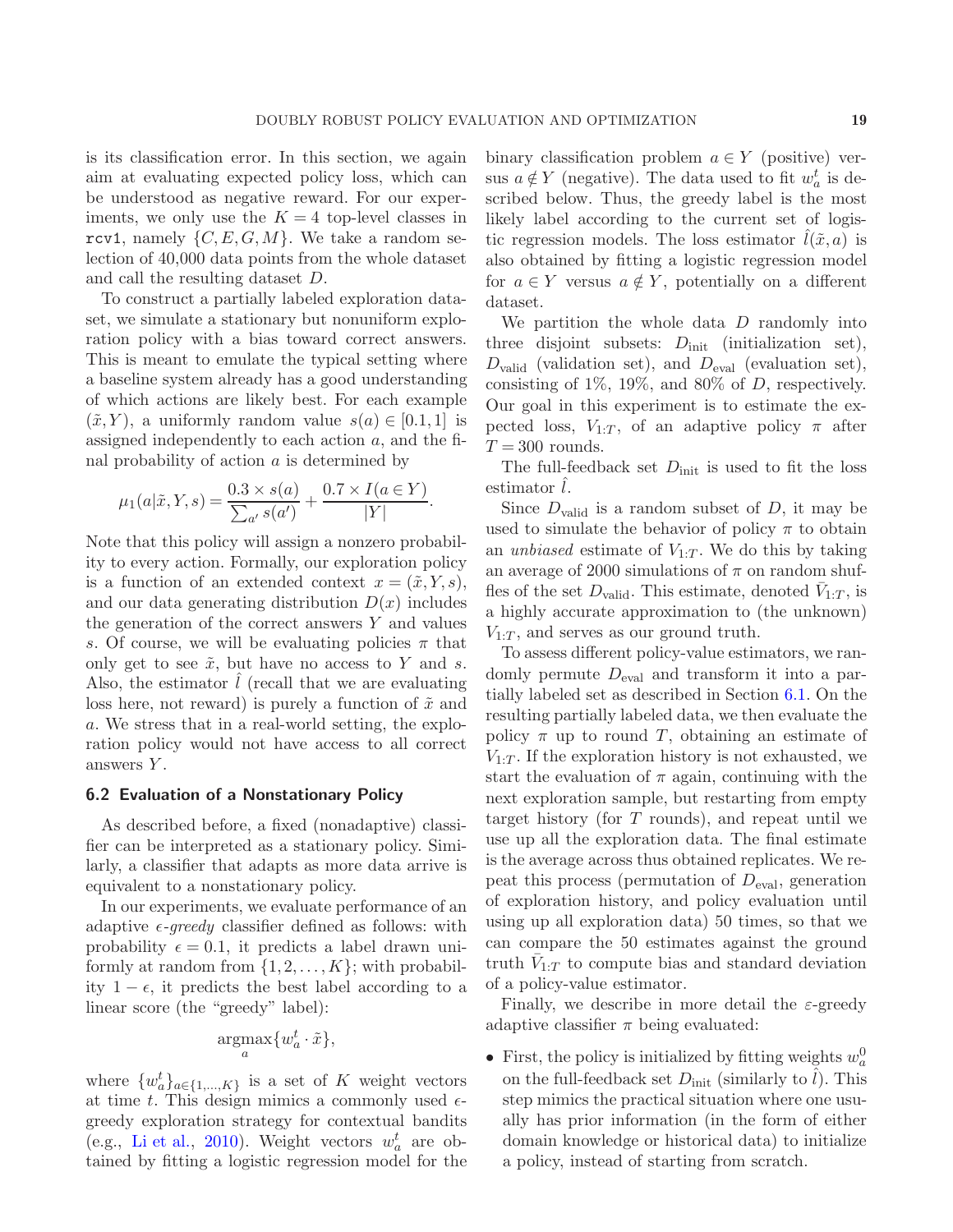• After this "warm-start" step, the "online" phase begins: in each round, the policy observes a randomly selected  $\tilde{x}$ , predicts a label in an  $\epsilon$ -greedy fashion (as described above), and then observes the corresponding  $0/1$  prediction loss. The policy is updated every 15 rounds. On those rounds, we retrain weights  $w_a^t$  for each action a, using the full feedback set  $D_{init}$  as well as all the data from the online phase where the policy chose action a. The online phase terminates after  $T = 300$  rounds.

## 6.3 Compared Evaluators

We compared the following evaluators described earlier: DM for direct method, RS for the unbiased evaluator based on rejection sampling and "replay" [\(Li et al.](#page-26-13), [2011\)](#page-26-13), and DR-ns as in Algorithm [1](#page-15-0) (with  $c_{\text{max}} = 1$ ). We also tested a variant of DR-ns, which does not monitor the quantile, but instead uses  $c_t$ equal to  $\min_D \mu_1(a|x)$ ; we call it DR-ns-wc since it uses the worst-case (most conservative) value of  $c_t$ that ensures unbiasedness of rejection sampling.

## 6.4 Results

Table [3](#page-19-1) summarizes the accuracy of different evaluators in terms of rmse (root mean squared error), bias (the absolute difference between the average estimate and the ground truth) and stdev (standard deviation of the estimates across different runs). It should be noted that, given the relatively small number of trials, the measurement of bias is not statistically significant. However, the table provides 95% confidence interval for the rmse metric that allows a meaningful comparison.

It is clear that although rejection sampling is guaranteed to be unbiased, its variance is usually the dominating part of its rmse. At the other extreme is the direct method, which has the smallest variance but often suffers large bias. In contrast, our method DR-ns is able to find a good balance between the two

TABLE 3 Nonstationary policy evaluation results

<span id="page-19-1"></span>

| Evaluator          | rmse $(\pm 95\% \text{ C.I.})$ | bias   | stdev  |  |
|--------------------|--------------------------------|--------|--------|--|
| DM                 | $0.0329 \pm 0.0007$            | 0.0328 | 0.0027 |  |
| <b>RS</b>          | $0.0179 \pm 0.0050$            | 0.0007 | 0.0181 |  |
| $DR$ -ns-wc        | $0.0156 \pm 0.0037$            | 0.0086 | 0.0132 |  |
| DR-ns $(q=0)$      | $0.0129 \pm 0.0034$            | 0.0046 | 0.0122 |  |
| DR-ns $(q = 0.01)$ | $0.0089 \pm 0.0017$            | 0.0065 | 0.0062 |  |
| DR-ns $(q = 0.05)$ | $0.0123 \pm 0.0017$            | 0.0107 | 0.0061 |  |
| DR-ns $(q = 0.1)$  | $0.0946 \pm 0.0015$            | 0.0946 | 0.0053 |  |
|                    |                                |        |        |  |

extremes and, with proper selection of the parameter  $q$ , is able to make the evaluation results much more accurate than others.

It is also clear that the main benefit of DR-ns is its low variance, which stems from the adaptive choice of  $c_t$  values. By slightly violating the unbiasedness guarantee, it increases the effective data size significantly, hence reducing the variance of its evaluation. For  $q > 0$ , DR-ns was able to extract many more trajectories of length 300 for evaluating  $\pi$ , while RS and DR-ns-wc were able to find only one such trajectory out of the evaluation set. In fact, if we increase the trajectory length of  $\pi$  from 300 to 500, both RS and DR-ns-wc are not able to construct a complete trajectory of length 500 and fail the task completely.

## 7. CONCLUSIONS

Doubly robust policy estimation is an effective technique which virtually always improves on the widely used inverse propensity score method. Our analysis shows that doubly robust methods tend to give more reliable and accurate estimates, for evaluating both stationary and nonstationary policies. The theory is corroborated by experiments on benchmark data as well as two large-scale real-world problems. In the future, we expect the DR technique to become common practice in improving contextual bandit algorithms.

# <span id="page-19-0"></span>APPENDIX A: PROOFS OF LEMMAS [3.1](#page-5-3)[–3.3](#page-5-1)

Throughout proofs in this appendix, we write  $\hat{r}$ and  $r^*$  instead of  $\hat{r}(x, a)$  and  $r^*(x, a)$  when x and a are clear from the context, and similarly for  $\Delta$  and  $\varrho_k$ .

LEMMA 3.1. The range of  $\hat{V}_k$  is bounded as

$$
|\hat{V}_k| \le 1 + M.
$$

PROOF.

$$
|\hat{V}_k| = \left| \hat{r}(x_k, \nu) + \frac{\nu(a_k|x_k)}{\hat{\mu}_k(a_k|x_k)} \cdot (r_k - \hat{r}(x_k, a_k)) \right|
$$
  

$$
\leq |\hat{r}(x_k, \nu)| + \frac{\nu(a_k|x_k)}{\hat{\mu}_k(a_k|x_k)} \cdot |r_k - \hat{r}(x_k, a_k)|
$$
  

$$
\leq 1 + M,
$$

where the last inequality follows because  $\hat{r}$  and  $r_k$ are bounded in [0, 1].  $\square$ 

LEMMA 3.2. The expectation of the term  $\hat{V}_k$  is  $\mathbf{E}^{\mu}_{\mu}$  ${\mu \atop k}[\hat{V}_{k}] = \mathop{\mathbf{E}}_{(x,a) \sim \nu}$  $[r^*(x, a) + (1 - \varrho_k(x, a))\Delta(x, a)].$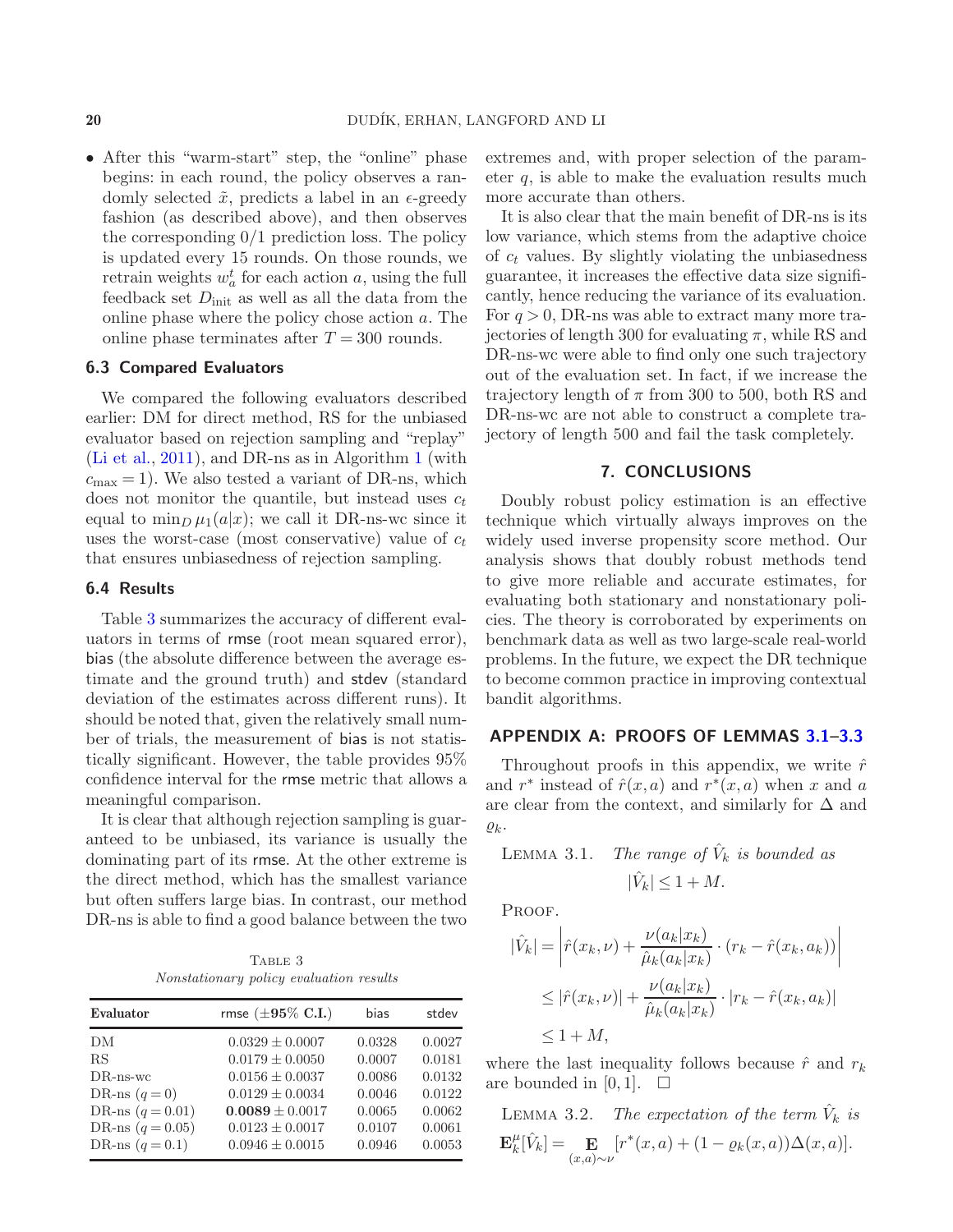PROOF.

$$
\mathbf{E}_{k}^{\mu}[\hat{V}_{k}] = \mathbf{E}_{(x,a,r)\sim\mu_{k}}\left[\hat{r}(x,\nu) + \frac{\nu(a|x)}{\mu_{k}(a|x)} \cdot \varrho_{k} \cdot (r - \hat{r})\right]
$$
\n
$$
= \mathbf{E}_{x\sim D}[\hat{r}(x,\nu)]
$$
\n
$$
+ \mathbf{E}_{x\sim D}\left[\sum_{a\in A} \mu_{k}(a|x) \mathbf{E}_{r\sim D(\cdot|x,a)}\left[\frac{\nu(a|x)}{\mu_{k}(a|x)}\right.\right.
$$
\n
$$
\cdot \varrho_{k} \cdot (r - \hat{r})\right]
$$
\n
$$
= \mathbf{E}_{x\sim D}[\hat{r}(x,\nu)]
$$
\n
$$
+ \mathbf{E}_{x\sim D}\left[\sum_{a\in A} \nu(a|x) \mathbf{E}_{r\sim D(\cdot|x,a)}[ \varrho_{k} \cdot (r - \hat{r})]\right]
$$
\n
$$
= \mathbf{E}_{(x,a)\sim\nu}[\hat{r}] + \mathbf{E}_{(x,a,r)\sim\nu}[\varrho_{k} \cdot (r - \hat{r})]
$$
\n(A.1) =  $\mathbf{E}_{(x,a)\sim\nu}[\hat{r} + (\hat{r} - r^{*}) + \varrho_{k} \cdot (r^{*} - \hat{r})]$   
\n
$$
= \mathbf{E}_{(x,a)\sim\nu}[\hat{r} + (1 - \varrho_{k})\Delta].
$$

LEMMA 3.3. The variance of the term  $\hat{V}_k$  can be decomposed and bounded as follows:

<span id="page-20-0"></span>(i) 
$$
\mathbf{V}_{k}^{\mu}[\hat{V}_{k}] = \mathbf{V}_{x \sim D}[\mathbf{E}_{a \sim \nu(\cdot | x)}[r^{*}(x, a) + (1 - \varrho_{k}(x, a))\Delta(x, a)]] - \mathbf{E}_{x \sim D}[\mathbf{E}_{a \sim \nu(\cdot | x)}[\varrho_{k}(x, a)\Delta(x, a)]^{2}] + \mathbf{E}_{(x, a) \sim \nu}[\frac{\nu(a|x)}{\hat{\mu}_{k}(a|x)} \cdot \varrho_{k}(x, a) \cdot \mathbf{V}_{\sim D(\cdot | x, a)}[r]] + \mathbf{E}_{(x, a) \sim \nu}[\frac{\nu(a|x)}{\hat{\mu}_{k}(a|x)} \cdot \varrho_{k}(x, a)\Delta(x, a)^{2}].
$$
\n(ii) 
$$
\mathbf{V}_{k}^{\mu}[\hat{V}_{k}] = \mathbf{V}_{x}[\mathbf{v}_{k}^{*}(x, a)]
$$

$$
\leq \mathbf{V}_{x \sim D} [r^*(x, \nu)]
$$
  
+2 
$$
\mathbf{E}_{(x, a) \sim \nu} [|(1 - \varrho_k(x, a))\Delta(x, a)|]
$$
  
+M 
$$
\mathbf{E}_{(x, a) \sim \nu} [\varrho_k(x, a)
$$

$$
\cdot \mathbf{E}_{r \sim D(\cdot | x, a)} [(r - \hat{r}(x, a))^2]].
$$

PROOF.

<span id="page-20-1"></span>
$$
\mathbf{E}_{k}^{\mu}[\hat{V}_{k}^{2}] = \mathop{\mathbf{E}}_{(x,a,r)\sim\mu_{k}} \left[ \left( \hat{r}(x,\nu) + \frac{\nu(a|x)}{\mu_{k}(a|x)} \cdot \varrho_{k} \right) \right]
$$

$$
\begin{aligned}\n &\cdot (r - \hat{r}) \bigg)^2 \\
&= \mathbf{E} \left[ \hat{r}(x, \nu)^2 \right] \\
&+ 2 \mathbf{E} \left[ \hat{r}(x, \nu) \right. \\
&\cdot \left. \frac{\nu(a|x)}{\mu_k(a|x)} \cdot \varrho_k \cdot (r - \hat{r}) \right] \\
&+ \mathbf{E} \left[ \frac{\nu(a|x)}{\mu_k(a|x)} \cdot \varrho_k \cdot (r - \hat{r}) \right] \\
&+ \mathbf{E} \left[ \frac{\nu(a|x)}{\mu_k(a|x)} \right. \\
&\cdot \left. \frac{\nu(a|x)}{\hat{\mu}_k(a|x)} \cdot \varrho_k \cdot (r - \hat{r})^2 \right] \\
&+ 2 \mathbf{E} \left[ \hat{r}(x, \nu)^2 \right] \\
&+ 2 \mathbf{E} \left[ \hat{r}(x, \nu) \cdot \varrho_k \cdot (r - \hat{r}) \right] \\
&+ \mathbf{E} \left[ \frac{\nu(a|x)}{\hat{\mu}_k(a|x)} \cdot \varrho_k \cdot (r - \hat{r})^2 \right] \\
&+ \mathbf{E} \left[ \frac{\nu(a|x)}{\hat{\mu}_k(a|x)} \cdot \varrho_k \cdot (r - \hat{r})^2 \right] \\
&- \mathbf{E} \left[ \left( \hat{r}(x, \nu) - \varrho_k \Delta \right)^2 \right] \\
&- \mathbf{E} \left[ \varrho_k^2 \Delta^2 \right] + E,\n\end{aligned}
$$
\n(A.3)

where  ${\cal E}$  denotes the term

$$
E := \mathop{\mathbf{E}}_{(x,a,r)\sim \nu} \left[ \frac{\nu(a|x)}{\hat{\mu}_k(a|x)} \cdot \varrho_k \cdot (r - \hat{r})^2 \right].
$$

To obtain an expression for the variance of  $\hat{V}_k$ , first note that by equation [\(A.1\)](#page-20-0),

<span id="page-20-2"></span>(A.4) 
$$
\mathbf{E}_k^{\mu}[\hat{V}_k] = \mathop{\mathbf{E}}_{(x,a)\sim\nu}[\hat{r}(x,\nu) - \varrho_k\Delta].
$$

Combining this with equation  $(A.3)$ , we obtain

$$
\mathbf{V}_{k}^{\mu}[\hat{V}_{k}] = \mathbf{V}_{(x,a)\sim\nu}[\hat{r}(x,\nu) - \varrho_{k}\Delta]
$$
  
\n
$$
-\mathbf{E}_{(x,a)\sim\nu}[\varrho_{k}^{2}\Delta^{2}] + E
$$
  
\n
$$
= \mathbf{V}_{x\sim D}[\mathbf{E}_{a\sim\nu(\cdot|x)}[\hat{r}(x,\nu) - \varrho_{k}\Delta]]
$$
  
\n
$$
+ \mathbf{E}_{a\sim\nu}[\mathbf{V}_{a\sim\nu(\cdot|x)}[\hat{r}(x,\nu) - \varrho_{k}\Delta]]
$$
  
\n
$$
- \mathbf{E}_{x\sim D}[\mathbf{V}_{a\sim\nu(\cdot|x)}[\varrho_{k}\Delta]]
$$
  
\n
$$
- \mathbf{E}_{x\sim D}[\mathbf{E}_{a\sim\nu(\cdot|x)}[\varrho_{k}\Delta]^{2}] + E
$$
  
\n
$$
= \mathbf{V}_{a\sim\nu}[\mathbf{E}_{a\sim\nu(\cdot|x)}[r^{*} + (1 - \varrho_{k})\Delta]]
$$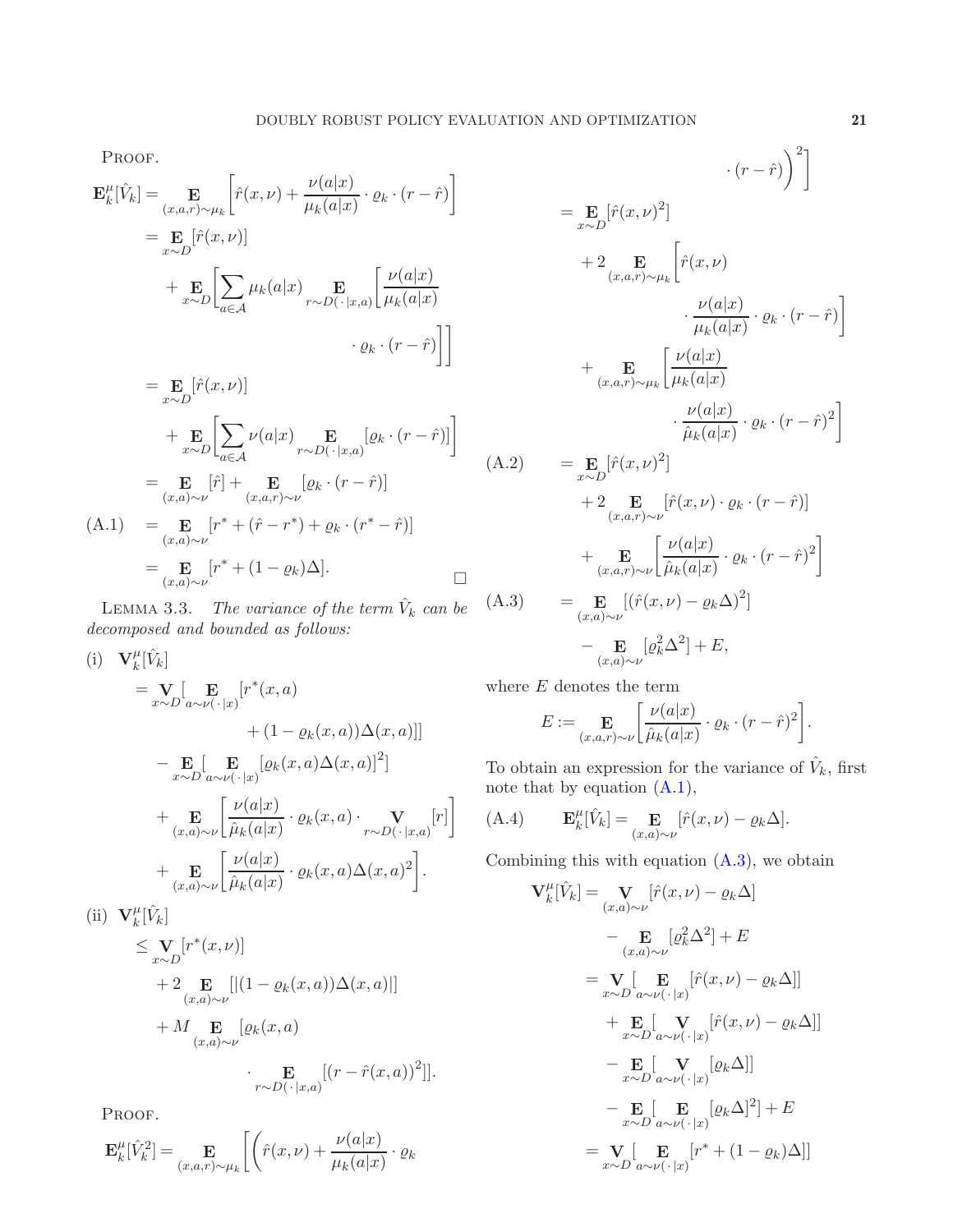+ 
$$
\mathbf{E} \left[ \mathbf{V} \left[ \varrho_k \Delta \right] \right]
$$
  
\n-  $\mathbf{E} \left[ \mathbf{V} \left[ \varrho_k \Delta \right] \right]$   
\n-  $\mathbf{E} \left[ \mathbf{V} \left[ \varrho_k \Delta \right] \right]$   
\n-  $\mathbf{E} \left[ \mathbf{E} \left[ \varrho_k \Delta \right] \right]$   
\n-  $\mathbf{E} \left[ \mathbf{E} \left[ \varrho_k \Delta \right]^2 \right] + E$   
\n=  $\mathbf{V} \left[ \mathbf{E} \left[ \mathbf{E} \left[ \varrho_k \Delta \right]^2 \right] + E$   
\n=  $\mathbf{V} \left[ \mathbf{E} \left[ \mathbf{E} \left[ \mathbf{F} \left[ \Delta \right]^2 \right] \right] + E$   
\n-  $\mathbf{E} \left[ \mathbf{E} \left[ \mathbf{E} \left[ \left[ \mathbf{F} \Delta \right]^2 \right] \right] + E$ .

We now obtain part (i) of the lemma by decomposing the term  $E$ :

$$
E = \mathbf{E}_{(x,a,r)\sim\nu} \left[ \frac{\nu(a|x)}{\hat{\mu}_k(a|x)} \cdot \varrho_k \cdot (r - r^*)^2 \right] + \mathbf{E}_{(x,a)\sim\nu} \left[ \frac{\nu(a|x)}{\hat{\mu}_k(a|x)} \cdot \varrho_k \cdot (r^* - \hat{r})^2 \right] = \mathbf{E}_{(x,a)\sim\nu} \left[ \frac{\nu(a|x)}{\hat{\mu}_k(a|x)} \cdot \varrho_k \cdot \mathbf{V}_{r\sim D(\cdot|x,a)}[r] \right] + \mathbf{E}_{(x,a)\sim\nu} \left[ \frac{\nu(a|x)}{\hat{\mu}_k(a|x)} \cdot \varrho_k \Delta^2 \right].
$$

To prove part (ii) of the lemma, first note that

$$
\hat{r}(x,\nu)^2 = (r^*(x,\nu) + \mathbf{E}_{a \sim \nu(\cdot|x)}[\Delta(x,a)])^2
$$
  
\n
$$
= r^*(x,\nu)^2 + 2r^*(x,\nu) \mathbf{E}_{a \sim \nu(\cdot|x)}[\Delta(x,a)]
$$
  
\n
$$
+ \mathbf{E}_{a \sim \nu(\cdot|x)}[\Delta(x,a)]^2
$$
  
\n
$$
= r^*(x,\nu)^2 + 2\hat{r}(x,\nu) \mathbf{E}_{a \sim \nu(\cdot|x)}[\Delta(x,a)]
$$
  
\n
$$
- \mathbf{E}_{a \sim \nu(\cdot|x)}[\Delta(x,a)]^2
$$
  
\n
$$
\leq r^*(x,\nu)^2 + 2\hat{r}(x,\nu) \mathbf{E}_{a \sim \nu(\cdot|x)}[\Delta(x,a)].
$$

Plugging this in equation [\(A.2\)](#page-20-1), we obtain

<span id="page-21-2"></span>
$$
\mathbf{E}_{k}^{\mu}[\hat{V}_{k}^{2}] = \mathop{\mathbf{E}}_{x \sim D}[\hat{r}(x, \nu)^{2}]
$$
  
+2 
$$
\mathop{\mathbf{E}}_{(x, a, r) \sim \nu}[\hat{r}(x, \nu) \cdot \varrho_{k} \cdot (r - \hat{r})] + E
$$
  

$$
\leq \mathop{\mathbf{E}}_{x \sim D} [r^{*}(x, \nu)^{2}]
$$
  
+2 
$$
\mathop{\mathbf{E}}_{x \sim D}[\hat{r}(x, \nu) \mathop{\mathbf{E}}_{a \sim \nu(\cdot | x)}[\Delta]]
$$
  
+2 
$$
\mathop{\mathbf{E}}_{(x, a) \sim \nu}[\hat{r}(x, \nu) \cdot (-\varrho_{k}) \cdot \Delta] + E
$$

(A.5) = 
$$
\mathbf{E}_{x \sim D} [r^*(x, \nu)^2]
$$
  
+2 
$$
\mathbf{E}_{(x, a) \sim \nu} [\hat{r}(x, \nu) \cdot (1 - \varrho_k) \cdot \Delta] + E.
$$

On the other hand, equation  $(A.4)$  can be rewritten as

$$
\mathbf{E}_k^{\mu}[\hat{V}_k] = \mathop{\mathbf{E}}_{(x,a)\sim\nu} [r^*(x,\nu) + (1-\varrho_k)\Delta].
$$

Combining with equation  $(A.5)$ , we obtain

$$
\mathbf{V}_{k}^{\mu}[\hat{V}_{k}] \leq \mathbf{V}_{\alpha}[\mathbf{r}^{*}(x,\nu)]
$$
  
+2  $\mathbf{E}_{(\alpha,a)\sim\nu}[\hat{r}(x,\nu)\cdot(1-\varrho_{k})\Delta]$   
-2  $\mathbf{E}_{\alpha}[\mathbf{r}^{*}(x,\nu)] \mathbf{E}_{(\alpha,a)\sim\nu}[(1-\varrho_{k})\Delta]$   
- $\mathbf{E}_{(\alpha,a)\sim\nu}[(1-\varrho_{k})\Delta]^{2} + E$   
 $\leq \mathbf{V}_{\alpha}[\mathbf{r}^{*}(x,\nu)]$   
+2  $\mathbf{E}_{(\alpha,a)\sim\nu}[(\hat{r}(x,\nu)-\frac{1}{2})(1-\varrho_{k})\Delta]$   
-2  $\mathbf{E}_{\alpha\sim D}[\mathbf{r}^{*}(x,\nu)-\frac{1}{2}] \mathbf{E}_{(\alpha,a)\sim\nu}[(1-\varrho_{k})\Delta]$   
+E  
 $\leq \mathbf{V}_{\alpha\sim D}[\mathbf{r}^{*}(x,\nu)] + \mathbf{E}_{(\alpha,a)\sim\nu}[(1-\varrho_{k})\Delta]]$   
+E  
 $\leq \mathbf{V}_{\alpha\sim D}[\mathbf{r}^{*}(x,\nu)] + \mathbf{E}_{(\alpha,a)\sim\nu}[(1-\varrho_{k})\Delta]]$   
+| $\mathbf{E}_{(\alpha,a)\sim\nu}[(1-\varrho_{k})\Delta]] + E,$ 

where the last inequality follows by Hölder's inequality and the observations that  $|\hat{r} - 1/2| \leq 1/2$  and  $|r^* - 1/2|$  ≤ 1/2. Part (ii) now follows by the bound

$$
E = \mathop{\mathbf{E}}_{(x,a,r)\sim\nu} \left[ \frac{\nu(a|x)}{\hat{\mu}_k(a|x)} \cdot \varrho_k \cdot (r - \hat{r})^2 \right]
$$
  
 
$$
\leq M \mathop{\mathbf{E}}_{(x,a)\sim\nu} \left[ \varrho_k \mathop{\mathbf{E}}_{r\sim D(\cdot|x,a)} [(r - \hat{r})^2] \right].
$$

## <span id="page-21-1"></span>APPENDIX B: FREEDMAN'S INEQUALITY

The following is a corollary of Theorem 1 of Beygelzimer et al. [\(2011](#page-26-24)). It can be viewed as a version of Freedman's inequality [Freedman'](#page-26-25)s [\(1975\)](#page-26-25). Let  $y_1, \ldots, y_n$  be a sequence of real-valued random variables. Let  $\mathbf{E}_k$  denote  $\mathbf{E}[\cdot | y_1, \ldots, y_{k-1}]$  and  $\mathbf{V}_k$ conditional variance.

THEOREM B.1. Let  $V, D \in \mathbb{R}$  such that

<span id="page-21-0"></span>
$$
\sum_{k=1}^{n} \mathbf{V}_{k}[y_{k}] \leq V,
$$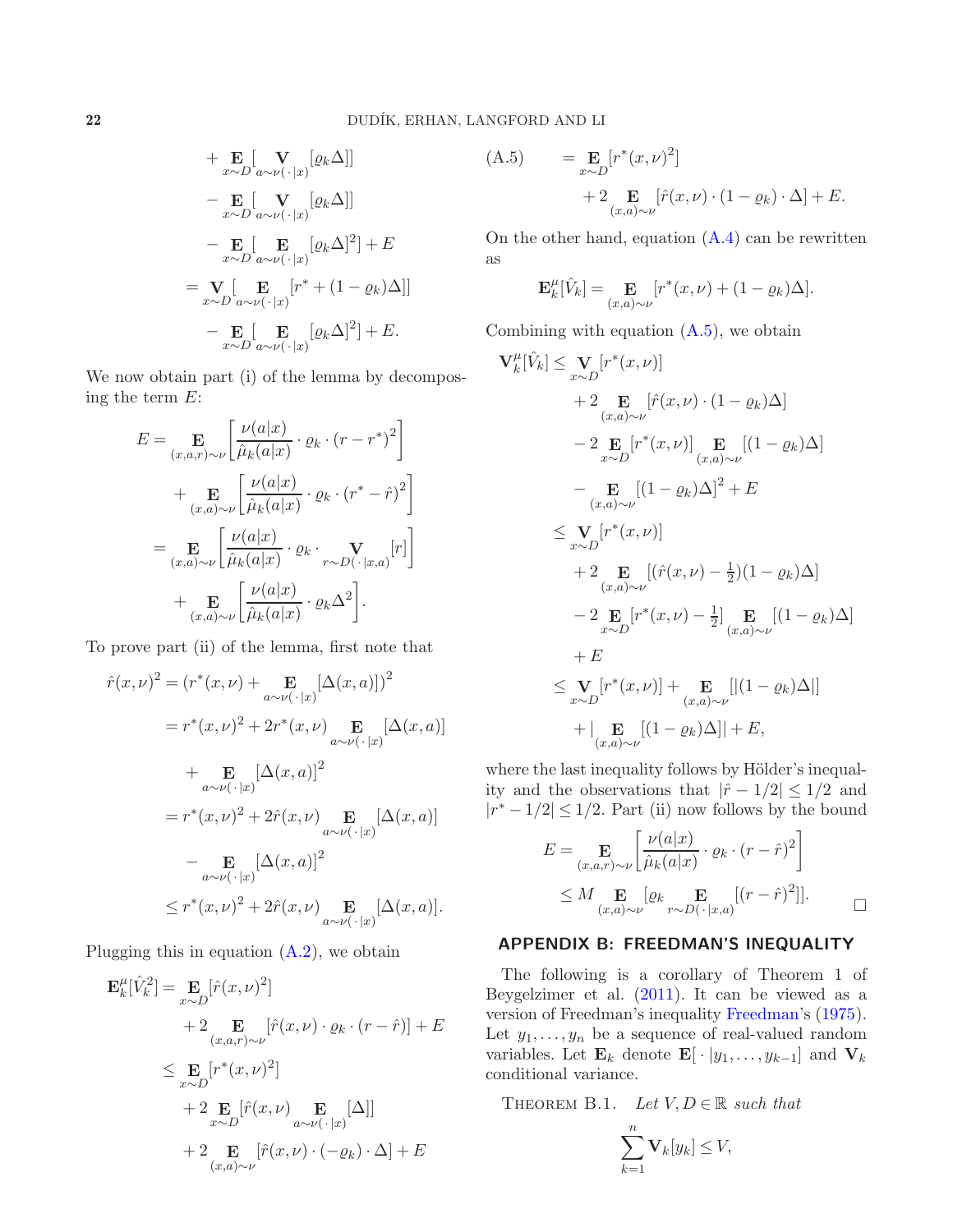and for all k,  $|y_k - \mathbf{E}_k[y_k]| \leq D$ . Then for any  $\delta > 0$ , with probability at least  $1 - \delta$ ,

$$
\left|\sum_{k=1}^n y_k - \sum_{k=1}^n \mathbf{E}_k[y_k]\right| \le 2 \max\{D\ln(2/\delta), \sqrt{V\ln(2/\delta)}\}.
$$

# <span id="page-22-0"></span>APPENDIX C: IMPROVED FINITE-SAMPLE ERROR BOUND

In this appendix, we analyze the error of  $V_{\text{DR}}$  in estimating the value of a stationary policy  $\nu$ . We generalize the analysis of Section [3.4.3](#page-7-4) by replacing conditions on the ranges of variables by conditions on the moments.

For a function  $f: \mathcal{X} \times \mathcal{A} \to \mathbb{R}$  and  $1 \leq p < \infty$ , we define the  $L_p(\nu)$  norm as usual:

$$
||f||_{p,\nu} = \mathbf{E}_{(x,a)\sim \nu} [|f(x,a)|^p]^{1/p}.
$$

For  $p = \infty$ ,  $||f||_{\infty,\nu}$  is the essential supremum of  $|f|$ under  $\nu$ .

As in Section [3.4.3,](#page-7-4) we first simplify Lemmas [3.1–](#page-5-3) [3.3,](#page-5-1) and then apply Freedman's inequality to obtain a specific error bound.

LEMMA C.1. Let  $1 \leq p, q \leq \infty$  be such that  $1/p + 1/q = 1$ . Assume there are finite constants  $M, e_{\hat{r}}, \delta_{\Delta}, \delta_{\varrho}, \varrho_{\text{max}} \geq 0$  such that with probability one under  $\mu$ , for all  $k$ :

<span id="page-22-3"></span>
$$
\nu(a_k|x_k)/\hat{\mu}_k(a_k|x_k) \leq M,
$$
  

$$
\|\Delta\|_{q,\nu} \leq \delta_{\Delta},
$$
  

$$
\|1 - \varrho_k\|_{p,\nu} \leq \delta_{\varrho},
$$
  

$$
\|\varrho_k\|_{p,\nu} \leq \varrho_{\text{max}},
$$

E (x,a)∼ν  $\begin{bmatrix} & & \mathbf{E} \end{bmatrix}$  $\mathbb{E}_{r \sim D(\cdot | x, a)} [(\hat{r}(x, a) - r)^2]^{q}]^{1/q} \leq e_{\hat{r}}.$ 

Then with probability one under  $\mu$ , for all k:  $|{\bf E}_k^\mu$  $_{k}^{\mu}[\hat{V}_{k}] - V \leq \delta_{\varrho} \delta_{\Delta},$ 

 ${\bf V}^\mu_i$  $\mathcal{L}_k^{\mu}[\hat{V}_k] \leq \mathbf{V}_{x \sim D}[r^*(x,\nu)] + 2\delta_{\varrho}\delta_{\Delta} + M\varrho_{\max}e_{\hat{r}}.$ PROOF. The bias and variance bound follow from Lemma [3.2](#page-5-2) and Lemma  $3.3$ (ii), respectively, by Hölder's inequality.  $\square$ 

THEOREM C.2. If assumptions of Lemma [C.1](#page-22-3) hold, then with probability at least  $1 - \delta$ ,<br> $|\hat{V}| = |V|$  $|\hat{V}_n$ 

$$
V_{\text{DR}} - V |
$$
  
\n
$$
\leq \delta_{\varrho} \delta_{\Delta}
$$
  
\n
$$
+ 2 \max \left\{ \frac{(1+M) \ln(2/\delta)}{n}, \frac{\sqrt{(V_{x \sim D} [r^*(x,\nu)] + 2 \delta_{\varrho} \delta_{\Delta} + M \varrho_{\max} e_{\hat{r}}) \ln(2/\delta)}}{n} \right\}
$$

PROOF. The proof follows by Freedman's inequality (Theorem [B.1](#page-21-0) in Appendix [B\)](#page-21-1), applied to random variables  $\hat{V}_k$ , whose range and variance are bounded using Lemma [3.1](#page-5-3) and [C.1.](#page-22-3)  $\Box$ 

# <span id="page-22-1"></span>APPENDIX D: DIRECT LOSS MINIMIZATION

Given cost-sensitive multiclass classification data  $\{(x, l_1, \ldots, l_K)\}\$ , we perform approximate gradient descent on the policy loss (or classification error). In the experiments of Section [4.1,](#page-8-1) policy  $\nu$  is specified by K weight vectors  $\theta_1, \ldots, \theta_K$ . Given  $x \in \mathcal{X}$ , the policy predicts as follows:  $\nu(x) =$  $\arg\max_{a\in\{1,\ldots,K\}}\{x\cdot\theta_a\}.$ 

To optimize  $\theta_a$ , we adapt the "toward-better" version of the direct loss minimization method of McAllester, Hazan and Keshet  $(2011)$  as follows: given any data point  $(x, l_1, \ldots, l_K)$  and the current weights  $\theta_a$ , the weights are adjusted by

$$
\theta_{a_1} \leftarrow \theta_{a_1} + \eta x,
$$
  

$$
\theta_{a_2} \leftarrow \theta_{a_2} - \eta x,
$$

where  $a_1 = \text{argmax}_a \{x \cdot \theta_a - \epsilon l_a\}, a_2 = \text{argmax}_a \{x \cdot$  $\{\theta_a\}, \eta \in (0,1)$  is a decaying learning rate, and  $\epsilon > 0$ is an input parameter.

For computational reasons, we actually perform batch updates rather than incremental updates. Updates continue until the weights converge. We found that the learning rate  $\eta = t^{-0.3}/2$ , where t is the batch iteration, worked well across all datasets. The parameter  $\epsilon$  was fixed to 0.1 for all datasets.

Furthermore, since the policy loss is not convex in the weight vectors, we repeat the algorithm 20 times with randomly perturbed starting weights and then return the best run's weight according to the learned policy's loss in the training data. We also tried using a holdout validation set for choosing the best weights out of the 20 candidates, but did not observe benefits from doing so.

#### APPENDIX E: FILTER TREE

<span id="page-22-2"></span>. cision trees implemented in Weka 3.6.4 [\(Hall et al.](#page-26-26),The Filter Tree (Beygelzimer, Langford and Ravikumar, [2008](#page-26-20)) is a reduction from multiclass costsensitive classification to binary classification. Its input is of the same form as for Direct Loss Minimization, but its output is a Filter Tree: a decision tree, where each inner node is itself implemented by some binary classifier (called base classifier), and leaves correspond to classes of the original multiclass problem. As base classifiers we used J48 de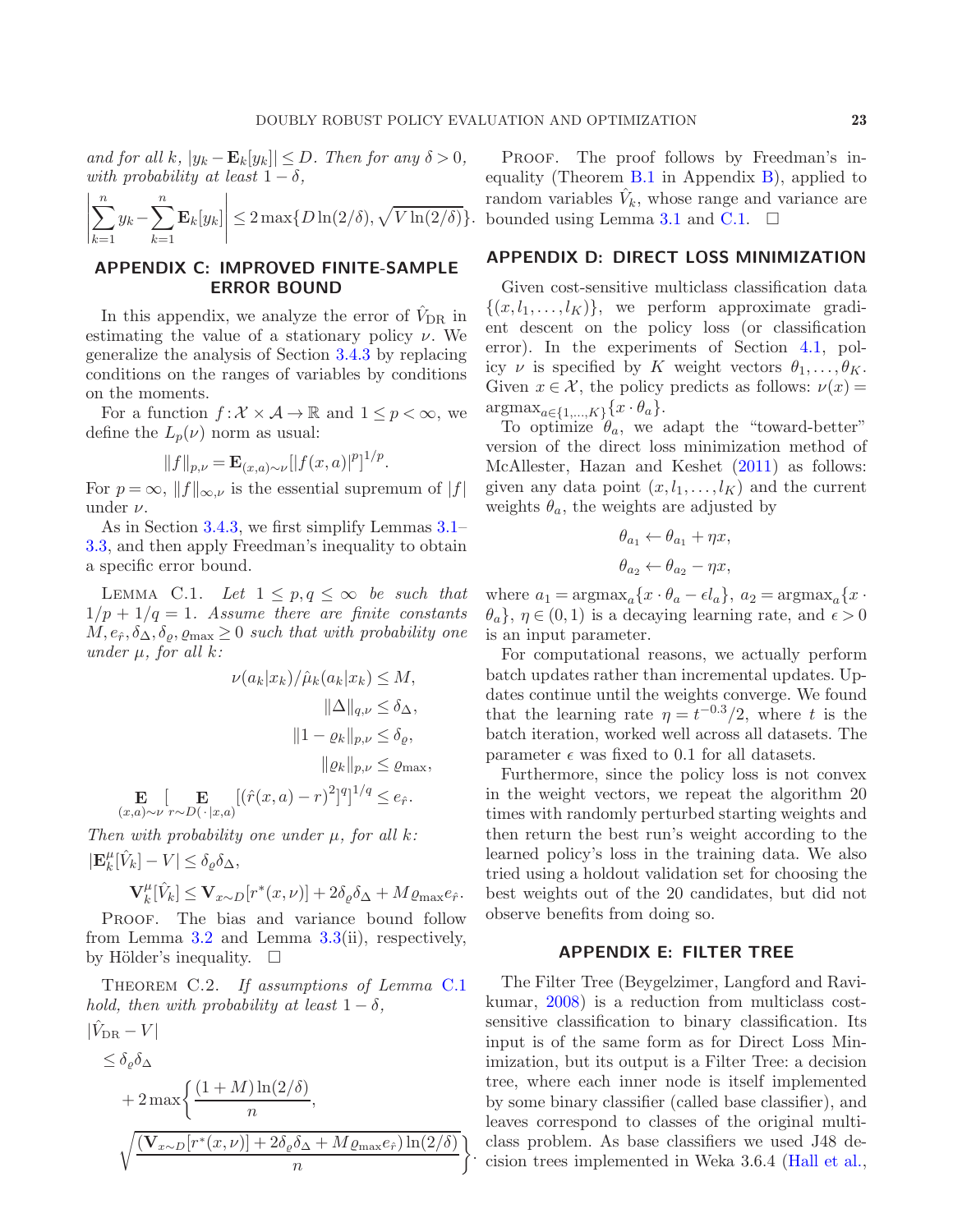[2009\)](#page-26-26). Thus, there are 2-class decision trees in the nodes, with the nodes arranged as per a Filter Tree. Training in a Filter Tree proceeds bottom-up, but the classification in a trained Filter Tree proceeds root-to-leaf, with the running time logarithmic in the number of classes. We did not test the all-pairs Filter Tree, which classifies examples in the time linear in the number of classes, similar to DLM.

# <span id="page-23-0"></span>APPENDIX F: PROOFS OF LEMMAS [5.2](#page-17-4) AND [5.3](#page-17-5)

LEMMA 5.2. Let  $t \leq T$ ,  $k \geq 1$  and let  $z_{k-1}$  be such that the kth exploration sample marks the beginning of the tth block, that is,  $\kappa(t-1) = k-1$ . Let  $h_{t-1}$  and  $c_t$  be the target history and acceptance rate multiplier induced by  $z_{k-1}$ . Then:

<span id="page-23-1"></span>(F.1) 
$$
\sum_{x,a} |\mathbf{P}_k^{\mu}[x_{\kappa(t)} = x, a_{\kappa(t)} = a] - \pi_t(x, a)|
$$
  
\n
$$
\leq \frac{2\varepsilon}{1 - \varepsilon},
$$
  
\n(F.2) 
$$
|c_t \mathbf{E}_k^{\mu}[\hat{V}_{B(t)}] - \mathbf{E}_t^{\pi}[r]| \leq \frac{\varepsilon}{1 - \varepsilon}.
$$

PROOF. We begin by showing equation  $(F.1)$ . Consider the mth exploration sample  $(x, a) \sim \mu_m$ and assume that this sample is in the tth block. The probability of accepting this sample is

$$
\mathbf{P}_{u \sim \mu_m(\cdot|x,a)} \left[ u \leq \frac{c_t \pi_t(a|x)}{\mu_m(a|x)} \right]
$$
  
=  $I[(x, a) \in \mathcal{E}_m] + \frac{c_t \pi_t(a|x)}{\mu_m(a|x)} I[(x, a) \notin \mathcal{E}_m],$ 

where  $I[\cdot]$  is the indicator function equal to 1 when its argument is true and 0 otherwise. The probability of seeing and accepting a sample  $(x, a)$  from  $\mu_m$  is

accept<sub>m</sub>(x, a)  
\n:= 
$$
\mu_m(x, a) \bigg( I[(x, a) \in \mathcal{E}_m]
$$
  
\n $+ \frac{c_t \pi_t(a|x)}{\mu_m(a|x)} I[(x, a) \notin \mathcal{E}_m] \bigg)$   
\n=  $\mu_m(x, a) I[(x, a) \in \mathcal{E}_m]$   
\n $+ c_t \pi_t(x, a) I[(x, a) \notin \mathcal{E}_m]$   
\n=  $c_t \pi_t(x, a)$   
\n $- (c_t \pi_t(x, a) - \mu_m(x, a)) I[(x, a) \in \mathcal{E}_m]$ 

and the marginal probability of accepting a sample from  $\mu_m$  is

accept<sub>m</sub>(\*) := 
$$
\sum_{x,a}
$$
 accept<sub>m</sub>(x, a)  
=  $c_t - c_t \varepsilon_m = c_t (1 - \varepsilon_m)$ .

In order to accept the mth exploration sample, samples k through  $m-1$  must be rejected. The probability of eventually accepting  $(x, a)$ , conditioned on  $z_{k-1}$  is therefore

<span id="page-23-2"></span>
$$
\mathbf{P}_{k}^{\mu}(x_{\kappa(t)} = x, a_{\kappa(t)} = a)
$$
\n
$$
= \mathbf{E}_{k}^{\mu} \left[ \sum_{m \geq k}^{\infty} \operatorname{accept}_{m}(x, a) \prod_{k'=k}^{m-1} (1 - \operatorname{accept}_{k'}(*)) \right]
$$
\n(F.3) =  $c_{t} \pi_{t}(x, a)$   
\n
$$
\cdot \mathbf{E}_{k}^{\mu} \left[ \sum_{m \geq k}^{\infty} \prod_{k'=k}^{m-1} (1 - \operatorname{accept}_{k'}(*)) \right]
$$
\n(F.4) =  $\mathbf{E}_{k}^{\mu} \left[ \sum_{m \geq k}^{\infty} (c_{t} \pi_{t}(x, a) - \mu_{m}(x, a)) \cdot I[(x, a) \in \mathcal{E}_{m}] \cdot I[(x, a) \in \mathcal{E}_{m}] \cdot \prod_{k'=k}^{m-1} (1 - \operatorname{accept}_{k'}(*)) \right].$ 

To bound  $|\mathbf{P}_k^{\mu}|$  $\frac{\mu}{k}[x_{\kappa(t)} = x, a_{\kappa(t)} = a] - \pi_t(x, a)$  and prove equation  $(F.1)$ , we first need to bound equations  $(F.3)$  and  $(F.4)$ . Note that from the definition of  $\mathcal{E}_m$ , the expression inside the expectation of equation  $(F.4)$  is always nonnegative. Let  $E_1(x, a)$  denote the expression in equation [\(F.3\)](#page-23-2) and  $E_2(x, a)$  the ex-pression in equation [\(F.4\)](#page-23-2). We bound  $E_1(x, a)$  and  $E_2(x, a)$  separately, using bounds  $0 \leq \varepsilon_m \leq \varepsilon$ :

$$
E_1(x, a) = c_t \pi_t(x, a) \mathbf{E}_k^{\mu} \left[ \sum_{m \ge k}^{\infty} \prod_{k'=k}^{m-1} (1 - \operatorname{accept}_{k'}(*)) \right]
$$
  
\n
$$
\le c_t \pi_t(x, a) \mathbf{E}_k^{\mu} \left[ \sum_{m \ge k}^{\infty} \prod_{k'=k}^{m-1} (1 - c_t(1 - \varepsilon)) \right]
$$
  
\n
$$
= \frac{\pi_t(x, a)}{1 - \varepsilon},
$$
  
\n
$$
E_1(x, a) \ge c_t \pi_t(x, a) \mathbf{E}_k^{\mu} \left[ \sum_{m \ge k}^{\infty} \prod_{k'=k}^{m-1} (1 - c_t) \right]
$$
  
\n
$$
= \pi_t(x, a),
$$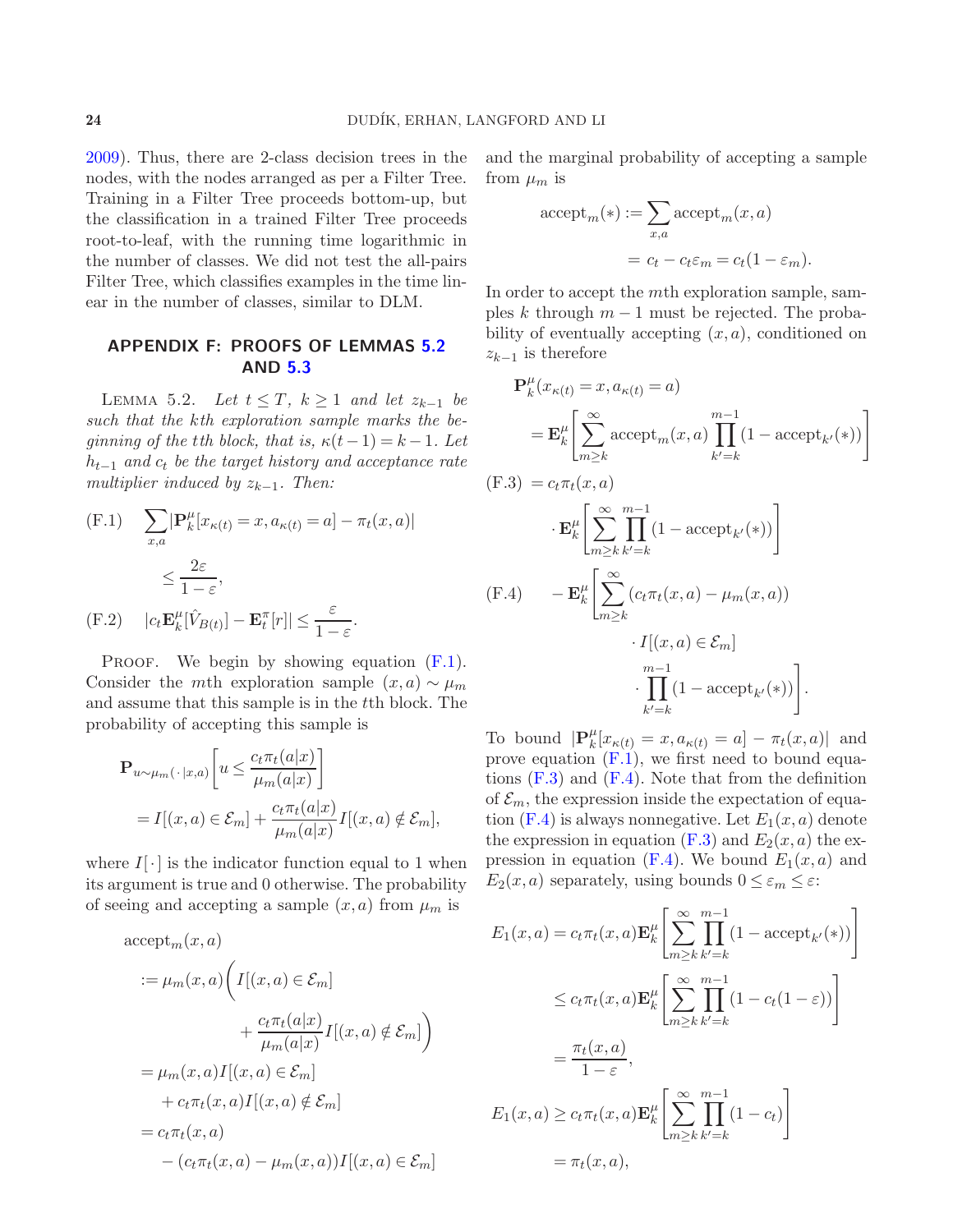$$
E_2(x, a) = \mathbf{E}_k^{\mu} \Bigg[ \sum_{m \ge k}^{\infty} (c_t \pi_t(x, a) - \mu_m(x, a))
$$

$$
\cdot I[(x, a) \in \mathcal{E}_m]
$$

$$
\cdot \prod_{k'=k}^{m-1} (1 - \text{accept}_{k'}(*)) \Bigg]
$$

$$
\le \mathbf{E}_k^{\mu} \Bigg[ \sum_{m \ge k}^{\infty} (c_t \pi_t(x, a) - \mu_m(x, a))
$$

$$
\cdot I[(x, a) \in \mathcal{E}_m]
$$

$$
\cdot (1 - c_t(1 - \varepsilon))^{m-k} \Bigg].
$$

Now we are ready to prove equation [\(F.1\)](#page-23-1):

$$
\sum_{x,a} |\mathbf{P}_k^{\mu}[x_{\kappa(t)} = x, a_{\kappa(t)} = a] - \pi_t(x, a)|
$$
  
\n
$$
= \sum_{x,a} |E_1(x, a) - \pi_t(x, a) - E_2(x, a)|
$$
  
\n
$$
\leq \sum_{x,a} |E_1(x, a) - \pi_t(x, a)| + \sum_{x,a} E_2(x, a)
$$
  
\n
$$
\leq \sum_{x,a} \frac{\pi_t(x, a)\varepsilon}{1 - \varepsilon}
$$
  
\n
$$
+ \mathbf{E}_k^{\mu} \left[ \sum_{m \geq k}^{\infty} \sum_{x,a} (c_t \pi_t(x, a) - \mu_m(x, a)) \right]
$$
  
\n
$$
\cdot I[(x, a) \in \mathcal{E}_m] (1 - c_t(1 - \varepsilon))^{m-k}
$$
  
\n
$$
= \frac{\varepsilon}{1 - \varepsilon} + \mathbf{E}_k^{\mu} \left[ \sum_{m \geq k}^{\infty} c_t \varepsilon_m (1 - c_t(1 - \varepsilon))^{m-k} \right]
$$
  
\n
$$
\leq \frac{2\varepsilon}{1 - \varepsilon}
$$

proving equation [\(F.1\)](#page-23-1).

Let  $reach_m$  denote the indicator of the event that the mth sample is in block t (i.e., samples  $k, k +$  $1, \ldots, m-1$  are rejected). Then

<span id="page-24-0"></span>
$$
\mathbf{E}_{k}^{\mu}[\hat{V}_{B(t)}] = \sum_{m=k}^{\infty} \mathbf{E}_{k}^{\mu}[\hat{V}_{m} \operatorname{reach}_{m}]
$$

$$
= \sum_{m=k}^{\infty} \mathbf{E}_{k}^{\mu}[\mathbf{E}_{m}^{\mu}[\hat{V}_{m} \operatorname{reach}_{m}]]
$$

(F.5) 
$$
= \sum_{m=k}^{\infty} \mathbf{E}_k^{\mu} [\text{reach}_m \, \mathbf{E}_m^{\mu} [\hat{V}_m]],
$$

where equation  $(F.5)$  follows because the event of reaching the mth sample depends only on the preceding samples, and hence it is a deterministic function of  $z_{m-1}$ . Plugging Lemma [3.2](#page-5-2) in equation [\(F.5\)](#page-24-0), we obtain

$$
c_t \mathbf{E}_k^{\mu} [\hat{V}_{B(t)}]
$$
  
=  $c_t \mathbf{E}_{r \sim \pi_t} [r] \sum_{m=k}^{\infty} \mathbf{E}_k^{\mu} [\text{reach}_m]$   
=  $c_t \mathbf{E}_{r \sim \pi_t} [r] \mathbf{E}_k^{\mu} \left[ \sum_{m=k}^{\infty} \prod_{k'=k}^{m-1} (1 - \text{accept}_{k'}(*)) \right]$ 

(because  $\mathbf{E}_{r \sim \pi_t}[r]$  is a deterministic function of  $z_{k-1}$ ). This can be bounded, similarly as before, as

$$
\mathop{\mathbf{E}}_{r \sim \pi_t}[r] \le c_t \mathop{\mathbf{E}}_k^{\mu}[\hat{V}_{B(t)}] \le \frac{\mathop{\mathbf{E}}_{r \sim \pi_t}[r]}{1 - \varepsilon}
$$

yielding equation  $(F.2)$ .  $\Box$ 

Lemma 5.3.

$$
\sum_{h_T} |\hat{\pi}(h_T) - \pi(h_T)| \le (2\varepsilon T)/(1 - \varepsilon).
$$

PROOF. We prove the lemma by induction and the triangle inequality (essentially following Kakade, Kearns and Langford, [2003](#page-26-27)). The lemma holds for  $T = 0$  since there is only one empty history (and hence both  $\hat{\pi}$  and  $\pi$  are point distributions over  $h_0$ ). Now assume the lemma holds for  $T-1$ . We prove it for T:

$$
\sum_{h_T} |\hat{\pi}(h_T) - \pi(h_T)|
$$
\n
$$
= \sum_{h_{T-1}} \sum_{(x_T, a_T, r_T)} |\hat{\pi}(h_{T-1})\hat{\pi}_T(x_T, a_T, r_T)|
$$
\n
$$
- \pi(h_{T-1})\pi_T(x_T, a_T, r_T)|
$$
\n
$$
\leq \sum_{h_{T-1}} \sum_{(x_T, a_T, r_T)} (|\hat{\pi}(h_{T-1})\hat{\pi}_T(x_T, a_T, r_T)| - \hat{\pi}(h_{T-1})\pi_T(x_T, a_T, r_T)| + |\hat{\pi}(h_{T-1})\pi_T(x_T, a_T, r_T)| - \pi(h_{T-1})\pi_T(x_T, a_T, r_T)|)
$$
\n
$$
= \sum_{h_{T-1}\sim\hat{\pi}} \left[ \sum_{(x_T, a_T, r_T)} |\hat{\pi}_T(x_T, a_T, r_T)|
$$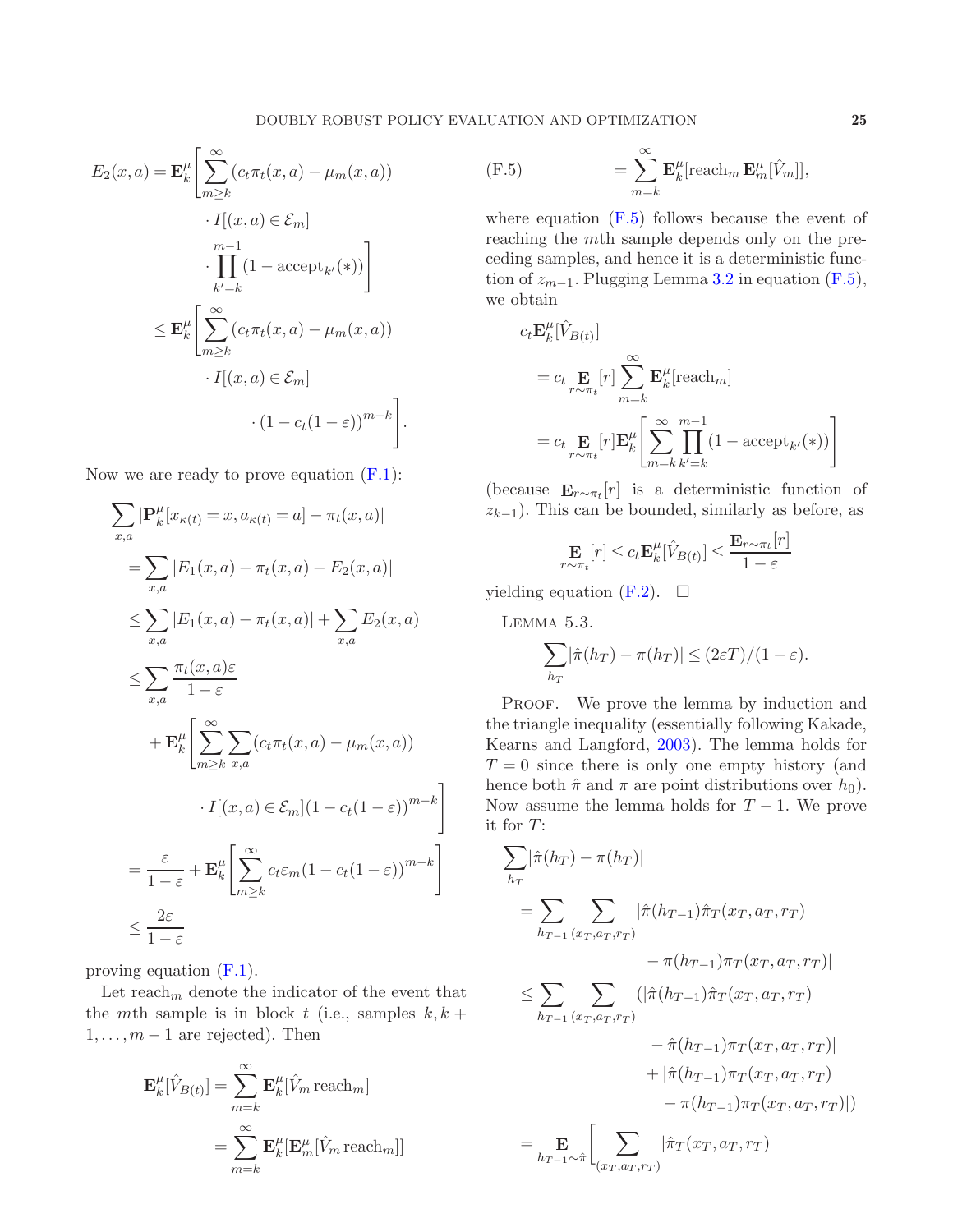$$
-\pi_T(x_T, a_T, r_T)|
$$

$$
+\sum_{h_{T-1}} |\hat{\pi}(h_{T-1}) - \pi(h_{T-1})|
$$

$$
\leq \frac{2\varepsilon}{1-\varepsilon} + \frac{2\varepsilon(T-1)}{1-\varepsilon} = \frac{2\varepsilon T}{1-\varepsilon}.
$$

# APPENDIX G: PROGRESSIVE VALIDATION POLICY

In Section [4.1.3,](#page-10-1) we showed how the stationary DR estimator can be used not only for policy evaluation, but also for policy optimization by transforming the contextual bandit problem into a cost sensitive classification problem.

In this appendix, we show how the *nonstation*ary DR estimator, when applied to an online learning algorithm, can also be used to obtain a highperforming stationary policy. The value of this policy concentrates around the average per-step reward estimated for the online learning algorithm. Thus, to the extent that the online algorithm achieves a high reward, so does this stationary policy. The policy is constructed using the ideas behind the "progressive validation" error bound [\(Blum, Kalai and Langford](#page-26-28), [1999](#page-26-28)), and hence we call it a "progressive validation policy."

Assume that the algorithm DR-ns successfully terminates after generating  $T$  blocks. The *progressive* validation policy is the randomized stationary policy  $\pi_{\rm PV}$  defined as

$$
\pi_{\text{PV}}(a|x) := \sum_{t=1}^{T} \frac{c_t|B(t)|}{C} \pi(a|x, h_{t-1}).
$$

Conceptually, this policy first picks among the histories  $h_0, \ldots, h_{T-1}$  with probabilities  $c_1|B(1)|/C, \ldots$ ,  $c_t|B(T)|/C$ , and then executes the policy  $\pi$  given the chosen history. We extend  $\pi_{\rm PV}$  to a distribution over triples

$$
\pi_{\rm PV}(x, a, r) = D(x)\pi_{\rm PV}(a|x)D(r|x, a).
$$

We will show that the average reward estimator  $\hat{V}_{\text{DR-ns}}^{\text{avg}}$  returned by our algorithm estimates the expected reward of  $\pi_{\text{PV}}$  with an error  $O(1/\sqrt{N})$  where N is the number of exploration samples used to generate  $T$  blocks. Thus, assuming that the nonstationary policy  $\pi$  improves with more data, we expect to obtain the best-performing progressive validation policy with the most accurate value estimate by running the algorithm DR-ns on all of the exploration data.

The error bound in the theorem below is proved by analyzing range and variance of  $\hat{V}_k$  using Lemma [3.8.](#page-7-2) The theorem relies on the following conditions (mirroring the assumptions of Lemma [3.8\)](#page-7-2):

- There is a constant  $M > 0$  such that  $\pi_t(a_k|x_k)/p_k <$  $M$ .
- There is a constant  $e_{\hat{r}} > 0$  such that  $$
- There is a constant  $v_r > 0$  such that  $\mathbf{V}_{x\sim D}[\mathbf{E}_{r,a\sim\pi_t(\cdot,\cdot|x)}[r]] \leq v_r.$

These conditions ensure boundedness of density ratios, squared prediction error of rewards, and variance of a conditional expected reward, respectively. It should be noted that, since rewards are assumed to be in [0, 1], one can always choose  $e_{\hat{r}}$  and  $v_r$  that are no greater than 1.

THEOREM G.1. Let  $N$  be the number of exploration samples used to generate T blocks, that is,  $N = \sum_{t=1}^{T} |B(t)|$ . Assume the above conditions hold for all k and t (and all histories  $z_{k-1}$  and  $h_{t-1}$ ). Then, with probability at least  $1 - \delta$ ,

$$
\begin{split} |\hat{V}_{\text{DR-ns}}^{\text{avg}} - \mathop{\mathbf{E}}_{r \sim \pi_{\text{PV}}}[r]| \\ &\leq \frac{N c_{\text{max}}}{C} \\ &\cdot 2 \max \bigg\{ \frac{(1+M) \ln(2/\delta)}{N}, \\ &\sqrt{\frac{(v_r + M e_{\hat{r}}) \ln(2/\delta)}{N}} \bigg\}. \end{split}
$$

PROOF. The proof follows by Freedman's inequality (Theorem [B.1](#page-21-0) in Appendix [B\)](#page-21-1), applied to random variables  $c_t\hat{V}_k$ , whose range and variance can be bounded using Lemma [3.8](#page-7-2) and the bound  $c_t \leq c_{\text{max}}$ . In applying Lemma [3.8,](#page-7-2) note that  $\delta_{\rho} = 0$ and  $\varrho_{\text{max}} = 1$ , because  $\hat{\mu}_k = \mu_k$ .  $\Box$ 

#### ACKNOWLEDGMENTS

We thank the editors and reviewers for their vast amount of patience and efforts that have improved the paper substantially.

#### REFERENCES

<span id="page-25-0"></span>Agarwal, D., Chen, B.-C., Elango, P. and Ramakrishnan, R. (2013). Content recommendation on web portals. Comm. ACM 56 92–101.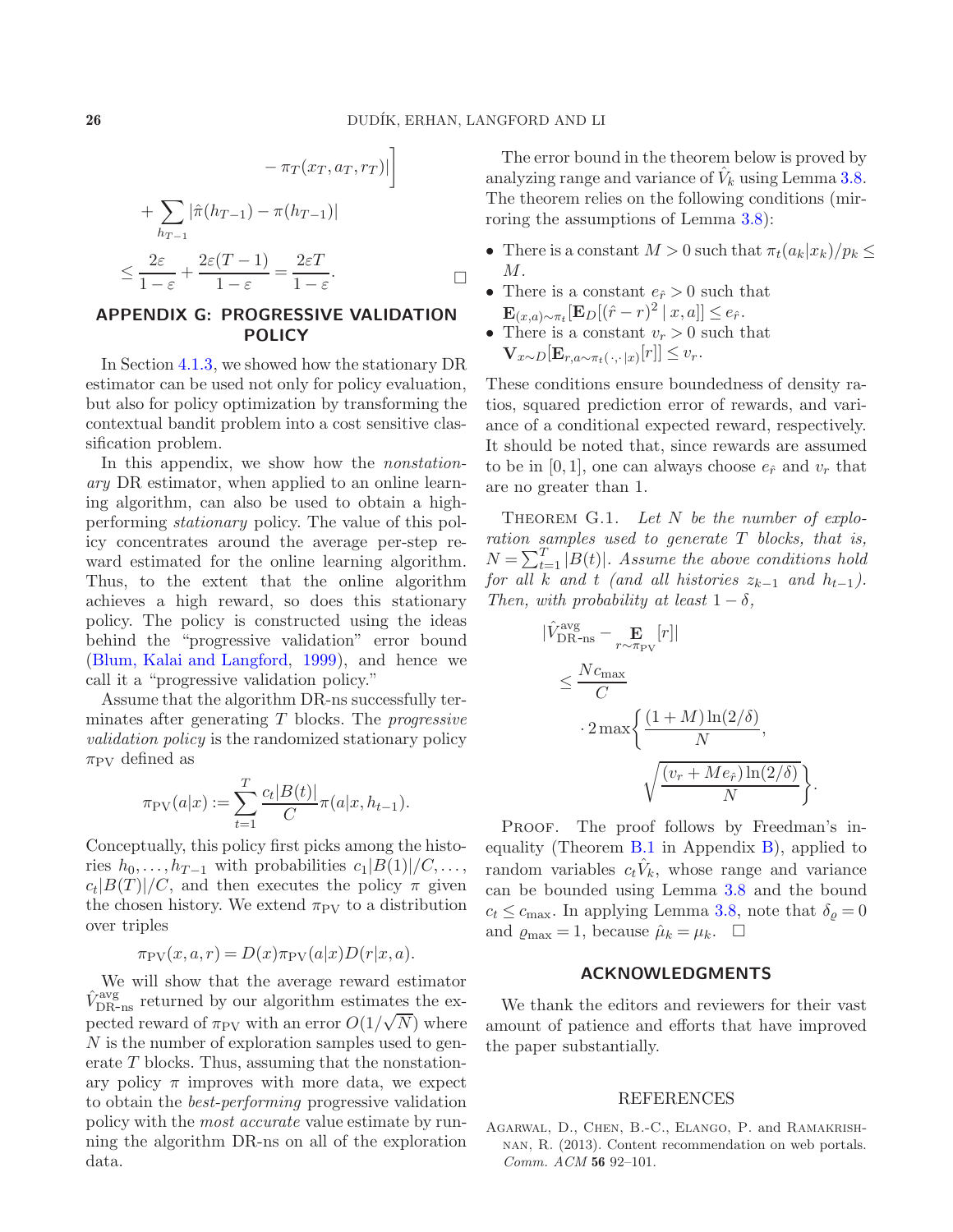- <span id="page-26-18"></span>Asuncion, A. and Newman, D. J. (2007). UCI machine learning repository. Available at [http://www.ics.uci.](http://www.ics.uci.edu/~mlearn/MLRepository.html) [edu/~mlearn/MLRepository.html](http://www.ics.uci.edu/~mlearn/MLRepository.html).
- <span id="page-26-0"></span>AUER, P., CESA-BIANCHI, N., FREUND, Y. and SCHAPIRE, R. E. (2002/03). The nonstochastic multiarmed bandit problem. SIAM J. Comput. 32 48-77 (electronic). [MR1954855](http://www.ams.org/mathscinet-getitem?mr=1954855)
- <span id="page-26-4"></span>Barto, A. G. and Anandan, P. (1985). Pattern-recognizing stochastic learning automata. IEEE Trans. Systems Man Cybernet. 15 360–375. [MR0793841](http://www.ams.org/mathscinet-getitem?mr=0793841)
- <span id="page-26-17"></span>BEYGELZIMER, A. and LANGFORD, J. (2009). The offset tree for learning with partial labels. In ACM SIGKDD Conference on Knowledge Discovery and Data Mining (KDD) 129–138. Association for Computing Machinery, New York.
- <span id="page-26-20"></span>Beygelzimer, A., Langford, J. and Ravikumar, P. (2008). Multiclass classification with filter-trees. Unpublished technical report. Available at [http://arxiv.org/](http://arxiv.org/abs/0902.3176) [abs/0902.3176](http://arxiv.org/abs/0902.3176).
- <span id="page-26-24"></span>Beygelzimer, A., Langford, J., Li, L., Reyzin, L. and SCHAPIRE, R. E. (2011). Contextual bandit algorithms with supervised learning guarantees. In International Conference on Artificial Intelligence and Statistics (AI&Stats) 19–26. [jmlr.org.](http://jmlr.org)
- <span id="page-26-28"></span>Blum, A., Kalai, A. and Langford, J. (1999). Beating the hold-out: Bounds for K-fold and progressive crossvalidation. In Proceedings of the Twelfth Annual Conference on Computational Learning Theory (Santa Cruz, CA, 1999) 203–208. ACM, New York. [MR1811616](http://www.ams.org/mathscinet-getitem?mr=1811616)
- <span id="page-26-8"></span>BOTTOU, L., PETERS, J., QUIÑONERO-CANDELA, J., Charles, D. X., Chickering, D. M., Portugaly, E., RAY, D., SIMARD, P. and SNELSON, E. (2013). Counterfactual reasoning and learning systems: The example of computational advertising. J. Mach. Learn. Res. 14 3207– 3260. [MR3144461](http://www.ams.org/mathscinet-getitem?mr=3144461)
- <span id="page-26-10"></span>CASSEL, C. M., SÄRNDAL, C. E. and WRETMAN, J. H. (1976). Some results on generalized difference estimation and generalized regression estimation for finite populations. Biometrika 63 615–620. [MR0445666](http://www.ams.org/mathscinet-getitem?mr=0445666)
- <span id="page-26-15"></span>Chan, D., Ge, R., Gershony, O., Hesterberg, T. and LAMBERT, D. (2010). Evaluating online ad campaigns in a pipeline: Causal models at scale. In ACM SIGKDD Conference on Knowledge Discovery and Data Mining (KDD) 7–16. ACM, New York.
- <span id="page-26-5"></span>CHAPELLE, O. and LI, L. (2012). An empirical evaluation of Thompson sampling. In Advances in Neural Information Processing Systems 24 (NIPS) 2249–2257. Curran Associates, Red Hook, NY.
- <span id="page-26-2"></span>DUDÍK, M., LANGFORD, J. and LI, L. (2011). Doubly robust policy evaluation and learning. In International Conference on Machine Learning (ICML).
- <span id="page-26-3"></span>DUDÍK, M., ERHAN, D., LANGFORD, J. and LI, L. (2012). Sample-efficient nonstationary-policy evaluation for contextual bandits. In Conference on Uncertainty in Artificial Intelligence (UAI) 1097–1104. Association for Computing Machinery, New York.
- <span id="page-26-25"></span>FREEDMAN, D. A. (1975). On tail probabilities for martingales. Ann. Probab. 3 100–118. [MR0380971](http://www.ams.org/mathscinet-getitem?mr=0380971)
- <span id="page-26-21"></span>GRETTON, A., SMOLA, A. J., HUANG, J., SCHMITTFULL, M., BORGWARDT, K. and SCHÖLKOPF, B. (2008). Dataset shift

in machine learning. In Covariate Shift and Local Learning by Distribution Matching  $(J. QUIÑONERO-CANDELA,$ M. Sugiyama, A. Schwaighofer and N. Lawrence, eds.) 131–160. MIT Press, Cambridge, MA.

- <span id="page-26-26"></span>Hall, M., Frank, E., Holmes, G., Pfahringer, B., Reutemann, P. and Witten, I. H. (2009). The WEKA data mining software: An update. SIGKDD Explorations 11 10–18.
- <span id="page-26-16"></span>Hazan, E. and Kale, S. (2009). Better algorithms for benign bandits. In Proceedings of the Twentieth Annual ACM-SIAM Symposium on Discrete Algorithms 38–47. SIAM, Philadelphia, PA. [MR2809303](http://www.ams.org/mathscinet-getitem?mr=2809303)
- <span id="page-26-9"></span>HORVITZ, D. G. and THOMPSON, D. J. (1952). A generalization of sampling without replacement from a finite universe. J. Amer. Statist. Assoc. 47 663–685. [MR0053460](http://www.ams.org/mathscinet-getitem?mr=0053460)
- <span id="page-26-27"></span>Kakade, S., Kearns, M. and Langford, J. (2003). Exploration in metric state spaces. In International Conference on Machine Learning (ICML) 306–312. AAAI Press, Palo Alto, CA.
- <span id="page-26-12"></span>KANG, J. D. Y. and SCHAFER, J. L. (2007). Demystifying double robustness: A comparison of alternative strategies for estimating a population mean from incomplete data. Statist. Sci. 22 523–539. [MR2420458](http://www.ams.org/mathscinet-getitem?mr=2420458)
- <span id="page-26-22"></span>Kearns, M. and Singh, S. (1998). Near-optimal reinforcement learning in polynomial time. In International Conference on Machine Learning (ICML) 260–268. Morgan Kaufmann, Burlington, MA.
- <span id="page-26-14"></span>LAMBERT, D. and PREGIBON, D. (2007). More bang for their bucks: Assessing new features for online advertisers. In International Workshop on Data Mining for Online Advertising and Internet Economy (ADKDD) 100–107. Association for Computing Machinery, New York.
- <span id="page-26-7"></span>LANGFORD, J., STREHL, A. L. and WORTMAN, J. (2008). Exploration scavenging. In International Conference on Machine Learning (ICML) 528–535. Association for Computing Machinery, New York, NY.
- <span id="page-26-1"></span>Langford, J. and Zhang, T. (2008). The Epoch–Greedy algorithm for contextual multi-armed bandits. In Advances in Neural Information Processing Systems (NIPS) 817– 824. Curran Associates, Red Hook, NY.
- <span id="page-26-23"></span>Lewis, D. D., Yang, Y., Rose, T. G. and Li, F. (2004). RCV1: A new benchmark collection for text categorization research. J. Mach. Learn. Res. 5 361–397.
- <span id="page-26-6"></span>Li, L., Chu, W., Langford, J. and Schapire, R. E. (2010). A contextual-bandit approach to personalized news article recommendation. In International Conference on World Wide Web (WWW) 661–670. Association for Computing Machinery, New York.
- <span id="page-26-13"></span>Li, L., Chu, W., Langford, J. and Wang, X. (2011). Unbiased offline evaluation of contextual-bandit-based news article recommendation algorithms. In ACM International Conference on Web Search and Data Mining (WSDM) 297–306. Association for Computing Machinery, New York.
- <span id="page-26-11"></span>LUNCEFORD, J. K. and DAVIDIAN, M. (2004). Stratification and weighting via the propensity score in estimation of causal treatment effects: A comparative study. Stat. Med. 23 2937–2960.
- <span id="page-26-19"></span>McAllester, D., Hazan, T. and Keshet, J. (2011). Direct loss minimization for structured prediction. In Advances in